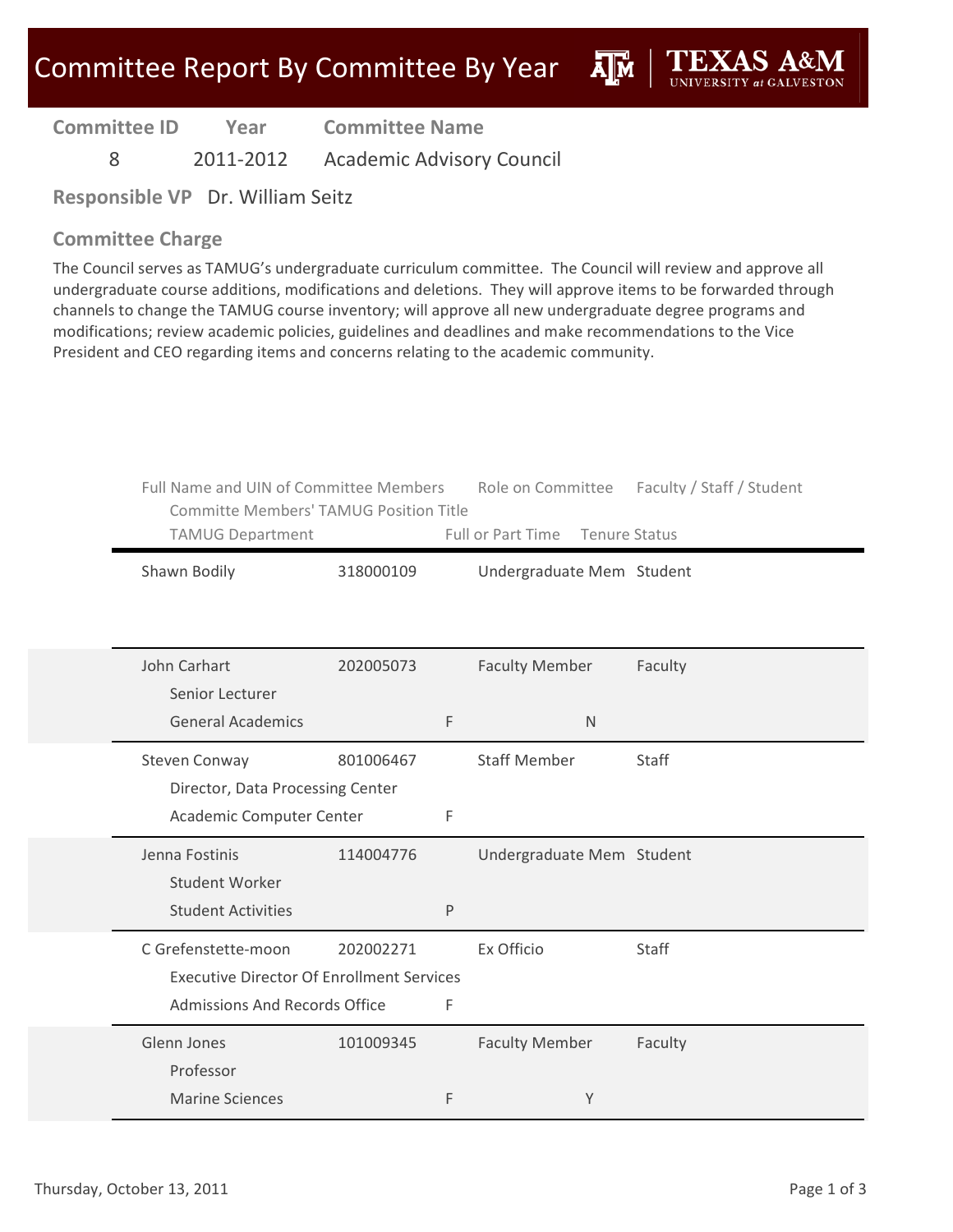8 2011‐2012 Academic Advisory Council

**Responsible VP** Dr. William Seitz

# **Committee Charge**

The Council serves as TAMUG's undergraduate curriculum committee. The Council will review and approve all undergraduate course additions, modifications and deletions. They will approve items to be forwarded through channels to change the TAMUG course inventory; will approve all new undergraduate degree programs and modifications; review academic policies, guidelines and deadlines and make recommendations to the Vice President and CEO regarding items and concerns relating to the academic community.

| Susan Knock<br>Senior Lecturer<br><b>Marine Sciences</b>     | 802005079 | $\mathsf F$ | <b>Faculty Member</b><br>$\mathsf{N}$ | Faculty |
|--------------------------------------------------------------|-----------|-------------|---------------------------------------|---------|
| Kris Knox<br>Senior Lecturer                                 | 801008280 |             | <b>Faculty Member</b>                 | Faculty |
| <b>Maritime Administration</b>                               |           | $\mathsf F$ | $\mathsf{N}$                          |         |
| Donna Lang<br>Assoc Vp For Enroll Management & Educ Outreach | 501001065 |             | <b>Faculty Member</b>                 | Staff   |
| Admissions And Records Office                                |           | $\mathsf F$ | $\mathsf{N}$                          |         |
| Melanie Lesko<br>Senior Lecturer                             | 801009120 |             | <b>Faculty Member</b>                 | Faculty |
| <b>Marine Sciences</b>                                       |           | $\mathsf F$ | $\mathsf N$                           |         |
| Patrick Louchouarn<br>Professor And Head                     | 702003678 |             | <b>Faculty Member</b>                 | Faculty |
| <b>Marine Sciences</b>                                       |           | $\mathsf F$ | Y                                     |         |
| <b>William Mcmullen</b><br>Professor And Head                | 301001667 |             | <b>Faculty Member</b>                 | Faculty |
| Maritime Administration                                      |           | $\mathsf F$ | Y                                     |         |
| <b>Martin Miller</b><br>Professor And Interim Head           | 614002903 |             | <b>Faculty Member</b>                 | Faculty |
| Assoc. Campus Dean - Academics                               |           | F           | $\mathsf{N}$                          |         |
| William Pickavance                                           | 120001198 |             | <b>Staff Member</b>                   | Staff   |
| Superintendent, Texas Maritime Program                       |           |             |                                       |         |
| <b>Campus Dean's Office</b>                                  |           | F           |                                       |         |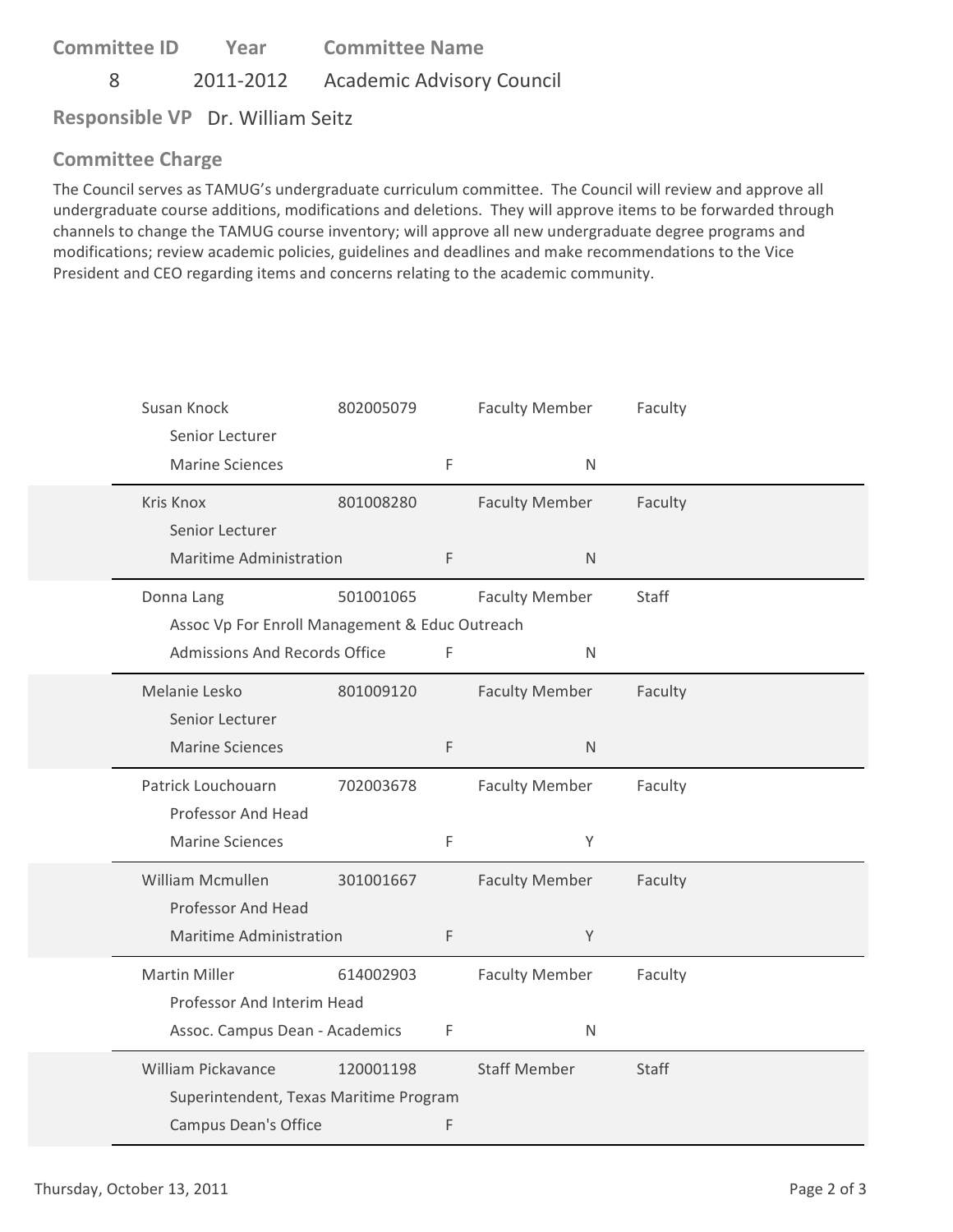8 2011‐2012 Academic Advisory Council

**Responsible VP** Dr. William Seitz

# **Committee Charge**

The Council serves as TAMUG's undergraduate curriculum committee. The Council will review and approve all undergraduate course additions, modifications and deletions. They will approve items to be forwarded through channels to change the TAMUG course inventory; will approve all new undergraduate degree programs and modifications; review academic policies, guidelines and deadlines and make recommendations to the Vice President and CEO regarding items and concerns relating to the academic community.

| Augusta Roth                                   | 201008363 |   | <b>Faculty Member</b> | Faculty |
|------------------------------------------------|-----------|---|-----------------------|---------|
| Lecturer                                       |           |   |                       |         |
| Ship Operations                                |           | F | $\mathsf{N}$          |         |
| John Schwarz                                   | 801004843 |   | <b>Faculty Member</b> | Faculty |
| Professor And Head                             |           |   |                       |         |
| <b>Marine Biology</b>                          |           | F | Y                     |         |
| <b>William Seitz</b>                           | 201009899 |   | Chair                 | Staff   |
| Associate Vp For Research And Graduate Studies |           |   |                       |         |
| Campus Dean's Office                           |           | F | Υ                     |         |
| Joseph Szucs                                   | 102000314 |   | <b>Faculty Member</b> | Faculty |
| Professor And Head                             |           |   |                       |         |
| <b>General Academics</b>                       |           | F | Y                     |         |
| Amanda Wood                                    | 221001055 |   | <b>Faculty Member</b> | Faculty |
| Lecturer                                       |           |   |                       |         |
| Maritime Systems Engineering                   |           | F | N                     |         |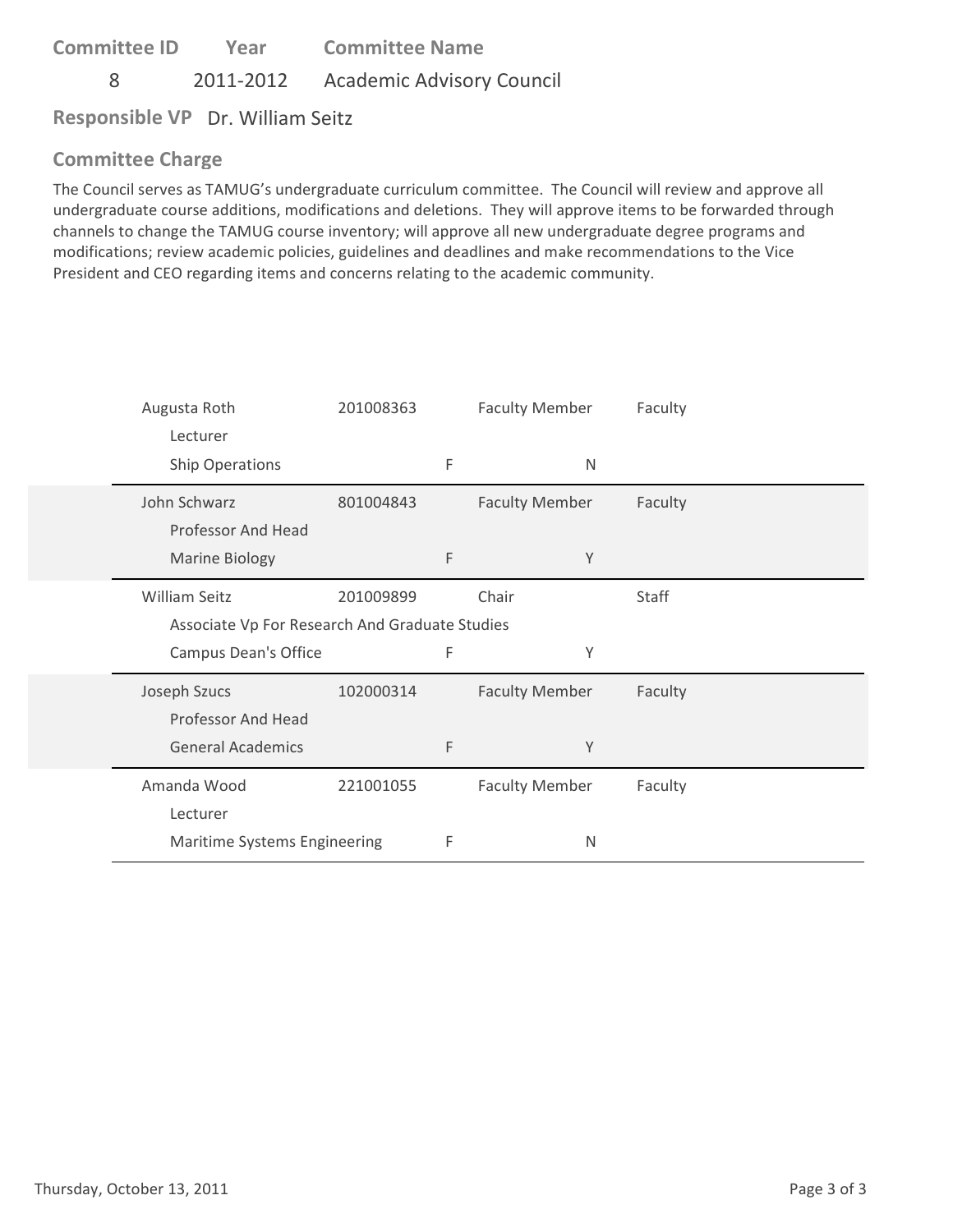ДM

**Committee ID Year Committee Name**

11 2011-2012 Administrative Hearing Officers for Student Conduct Proceed

# **Responsible VP** Mr. Grant Shallenberger

| Full Name and UIN of Committee Members<br><b>Committe Members' TAMUG Position Title</b><br><b>TAMUG Department</b> |           |   | Role on Committee<br>Full or Part Time | Faculty / Staff / Student<br><b>Tenure Status</b> |
|--------------------------------------------------------------------------------------------------------------------|-----------|---|----------------------------------------|---------------------------------------------------|
| Kenneth Bailey                                                                                                     | 501001326 |   | <b>Staff Member</b>                    | Staff                                             |
| Director Of Career Planning And Placement                                                                          |           |   |                                        |                                                   |
| <b>Student Services-general</b>                                                                                    |           | F |                                        |                                                   |
| Janetta Baldwin                                                                                                    | 801009412 |   | <b>Faculty Member</b>                  | Faculty                                           |
| Senior Lecturer                                                                                                    |           |   |                                        |                                                   |
| <b>General Academics</b>                                                                                           |           | F | $\mathsf{N}$                           |                                                   |
| Wayne Bertrand                                                                                                     | 605002714 |   | <b>Staff Member</b>                    | Staff                                             |
| <b>Cadet Training Officer I</b>                                                                                    |           |   |                                        |                                                   |
| <b>Ship Operations</b>                                                                                             |           | F |                                        |                                                   |
| Amber Booth                                                                                                        | 210002704 |   | <b>Staff Member</b>                    | <b>Staff</b>                                      |
| <b>Associate Director</b>                                                                                          |           |   |                                        |                                                   |
| <b>Admissions And Records Office</b>                                                                               |           | F |                                        |                                                   |
| John Carhart                                                                                                       | 202005073 |   | <b>Faculty Member</b>                  | Faculty                                           |
| Senior Lecturer                                                                                                    |           |   |                                        |                                                   |
| <b>General Academics</b>                                                                                           |           | F | N                                      |                                                   |
| <b>Ernest Estes</b>                                                                                                | 301002831 |   | <b>Faculty Member</b>                  | Faculty                                           |
| Professor                                                                                                          |           |   |                                        |                                                   |
| <b>Marine Sciences</b>                                                                                             |           | F | Y                                      |                                                   |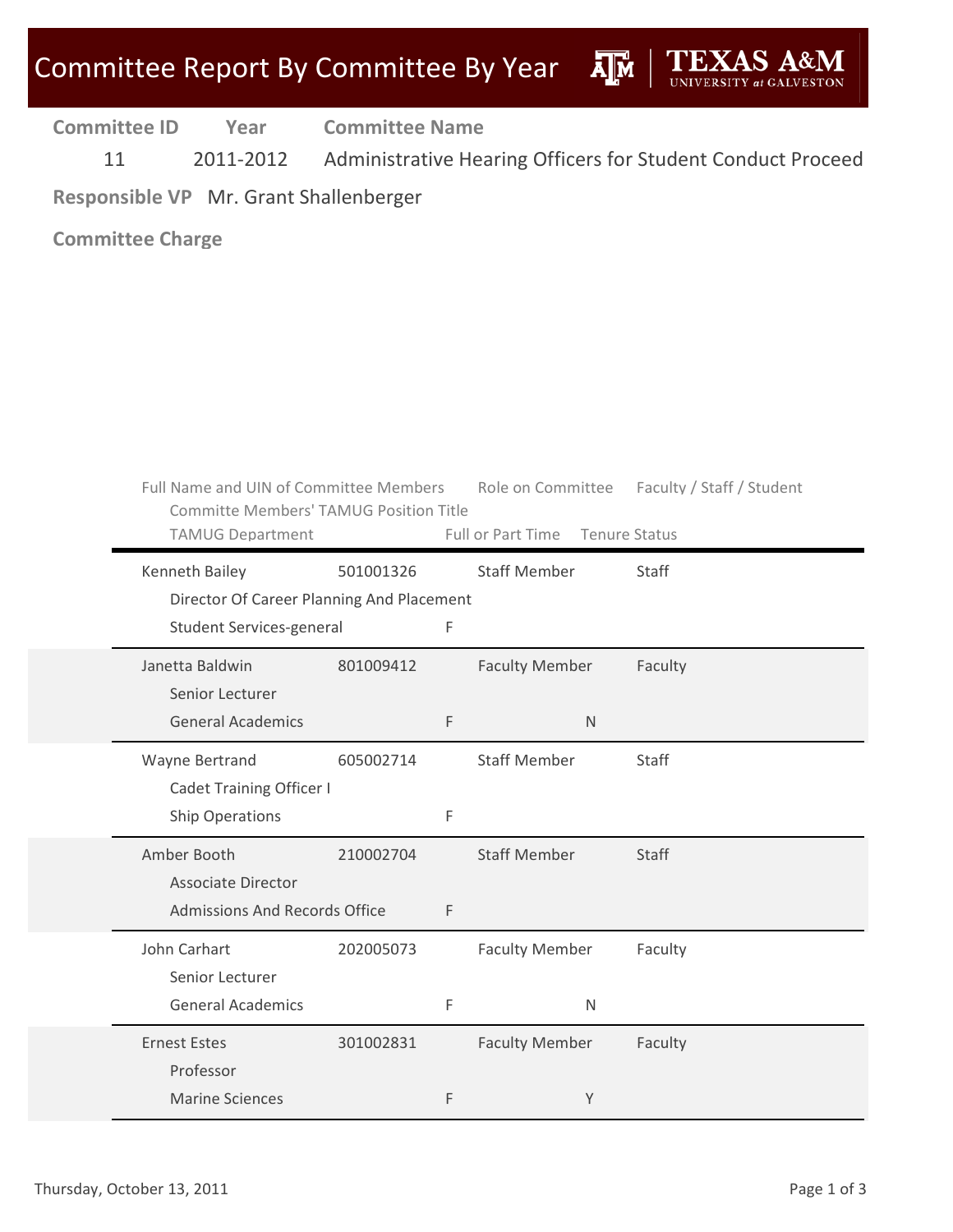11 2011-2012 Administrative Hearing Officers for Student Conduct Proceed **Responsible VP** Mr. Grant Shallenberger

| Shannon Fordyce<br><b>Associate Director</b>               | 202000440 |         | <b>Staff Member</b>       | Staff   |
|------------------------------------------------------------|-----------|---------|---------------------------|---------|
| <b>Student Affairs</b>                                     |           | F       |                           |         |
| Kate Fossati<br>Student Worker                             | 617004769 |         | Undergraduate Mem Student |         |
| Ship Operations                                            |           | $\sf P$ |                           |         |
| <b>Matthew Graham</b><br>Student Development Specialist Ii | 120008310 |         | <b>Staff Member</b>       | Staff   |
| <b>Student Activities</b>                                  |           | F       |                           |         |
| Karl Haupt<br>Lecturer                                     | 701002975 |         | <b>Faculty Member</b>     | Faculty |
| Ship Operations                                            |           | F       | $\mathsf{N}$              |         |
|                                                            |           |         |                           |         |
| Joseph Hoff                                                | 819003548 |         | <b>Staff Member</b>       | Staff   |
| Student Development Specialist Ii                          |           |         |                           |         |
| <b>Student Activities</b>                                  |           | F       |                           |         |
| Robert Howell Bodden                                       | 219008409 |         | Undergraduate Mem Student |         |
| Student Worker                                             |           |         |                           |         |
| <b>Student Activities</b>                                  |           | P       |                           |         |
| Richard Mallahan                                           | 201007946 |         | <b>Staff Member</b>       | Staff   |
| <b>Commandant And Chief Of Staff</b>                       |           |         |                           |         |
| Ship Operations                                            |           | F       |                           |         |
| Shana Marcon                                               | 212009092 |         | <b>Staff Member</b>       | Staff   |
| <b>Academic Advisor I</b>                                  |           |         |                           |         |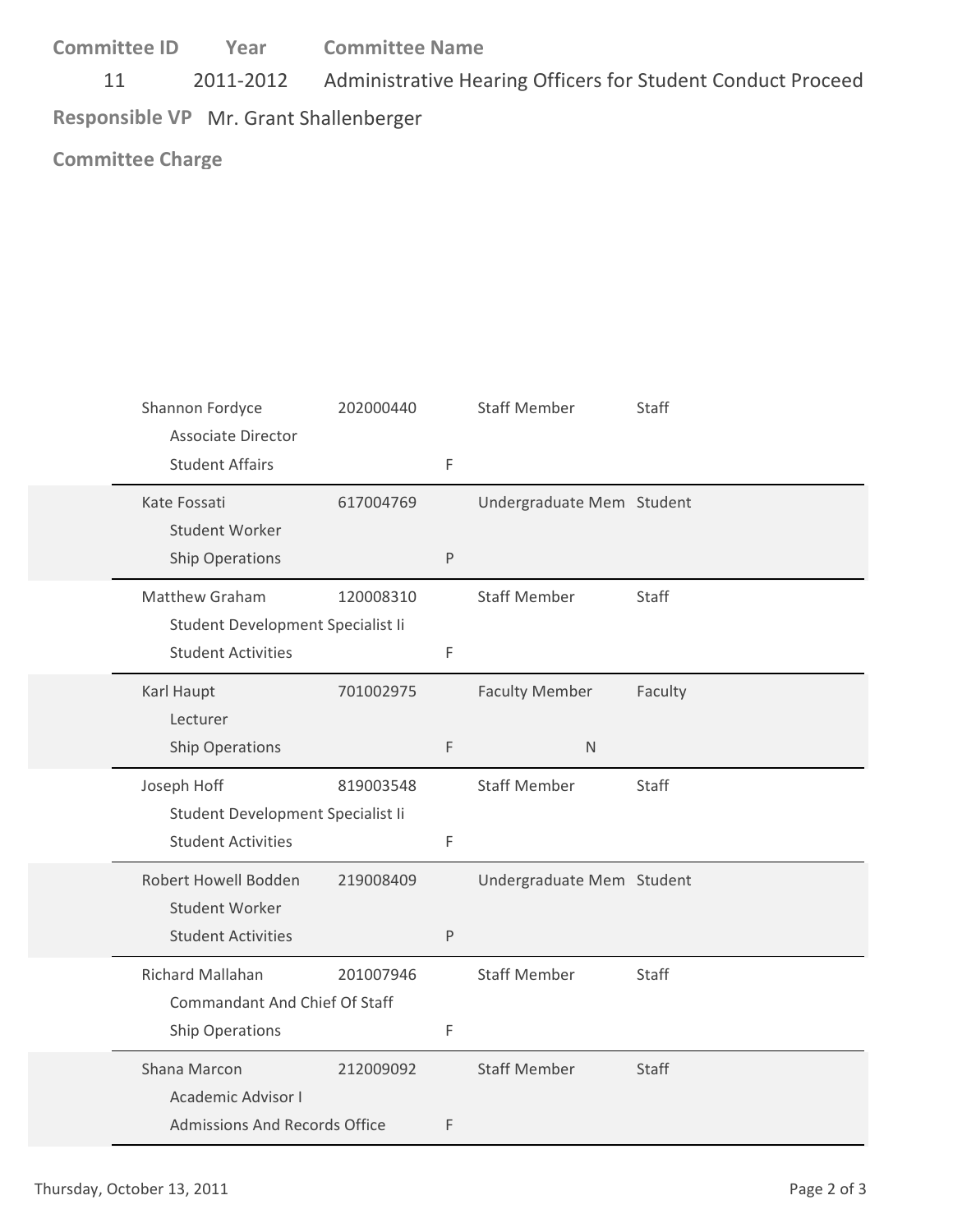11 2011-2012 Administrative Hearing Officers for Student Conduct Proceed **Responsible VP** Mr. Grant Shallenberger

| Susan Martin                         | 221002193 |           | <b>Staff Member</b>       | Staff   |
|--------------------------------------|-----------|-----------|---------------------------|---------|
| Student Development Specialist Ii    |           |           |                           |         |
| <b>Student Activities</b>            |           | F         |                           |         |
| Maria Nistal                         | 419000930 |           | Undergraduate Mem Student |         |
| Student Worker                       |           |           |                           |         |
| <b>Student Activities</b>            |           | ${\sf P}$ |                           |         |
| John Phillips                        | 615006100 |           | Undergraduate Mem Student |         |
|                                      |           |           |                           |         |
|                                      |           |           |                           |         |
|                                      |           |           |                           |         |
| Joseph Savana                        | 517004649 |           | Undergraduate Mem Student |         |
| <b>Continuing Education Lecturer</b> |           |           |                           |         |
| <b>Continuing Education</b>          |           | P         |                           |         |
| Sarah Trombley                       | 202001028 |           | <b>Staff Member</b>       | Staff   |
| <b>Associate Director</b>            |           |           |                           |         |
| <b>Admissions And Records Office</b> |           | F         |                           |         |
| Natalie Wiest                        | 801004865 |           | <b>Faculty Member</b>     | Faculty |
| Lecturer                             |           |           |                           |         |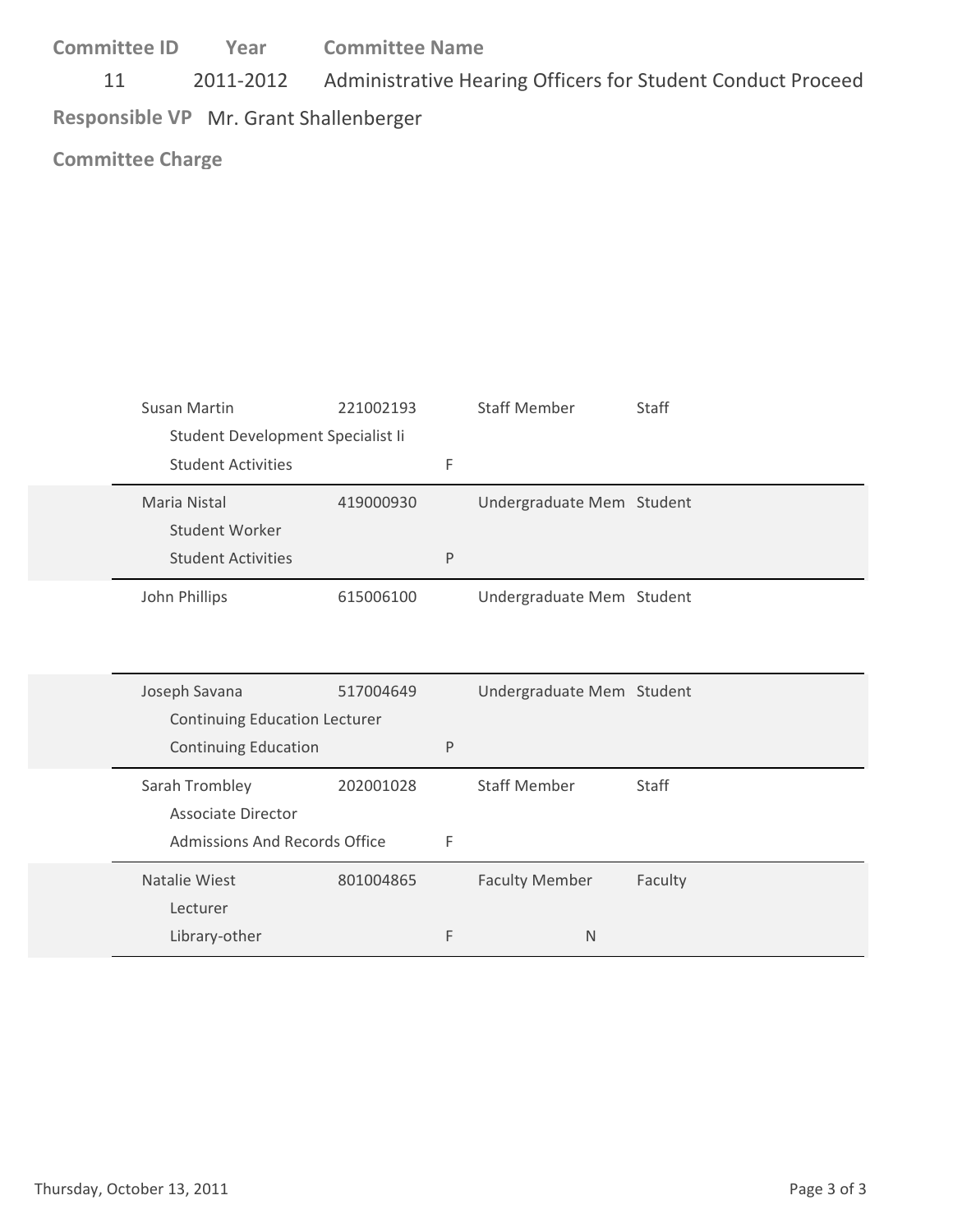**A**M

**Committee ID Year Committee Name**

12 2011‐2012 Assessment Council

**Responsible VP** Dr. William Seitz

### **Committee Charge**

The Assessment Council is responsible for advising the Vice President and CEO through the Associate Vice President of Academic Affairs on a broad range of assessment initiatives. The committee will maintain communication and compliance with the TAMU Quality Enhancement Plan (QEP) Council acting as a college level council. The QEP process is an integral function of the SACS accreditation to demonstrate the institution's commitment to "enhancing the quality of programs and service within the context of their missions, resources, and capacities, and to create an environment in which teaching, public service, research and learning occur. Furthermore, the TAMUG Assessment Council is charged with general oversight of the TAMUG institutional effectiveness process including appropriate documentation and dissemination of the Galveston processes.

| Full Name and UIN of Committee Members<br><b>Committe Members' TAMUG Position Title</b> |           |   | Role on Committee     | Faculty / Staff / Student |  |
|-----------------------------------------------------------------------------------------|-----------|---|-----------------------|---------------------------|--|
| <b>TAMUG Department</b>                                                                 |           |   | Full or Part Time     | <b>Tenure Status</b>      |  |
| David Baca                                                                              | 102001877 |   | <b>Faculty Member</b> | Faculty                   |  |
| Lecturer                                                                                |           |   |                       |                           |  |
| Library-other                                                                           |           | F | $\mathsf{N}$          |                           |  |
| John Carhart                                                                            | 202005073 |   | <b>Faculty Member</b> | Faculty                   |  |
| Senior Lecturer                                                                         |           |   |                       |                           |  |
| <b>General Academics</b>                                                                |           | F | $\mathsf{N}$          |                           |  |
| Patrick Louchouarn                                                                      | 702003678 |   | <b>Faculty Member</b> | Faculty                   |  |
| Professor And Head                                                                      |           |   |                       |                           |  |
| <b>Marine Sciences</b>                                                                  |           | F | Υ                     |                           |  |
| Joan Mileski                                                                            | 915007835 |   | <b>Faculty Member</b> | Faculty                   |  |
| <b>Associate Professor</b>                                                              |           |   |                       |                           |  |
| <b>Maritime Administration</b>                                                          |           | F | Y                     |                           |  |
| <b>Martin Miller</b>                                                                    | 614002903 |   | <b>Faculty Member</b> | Faculty                   |  |
| Professor And Interim Head                                                              |           |   |                       |                           |  |
| Assoc. Campus Dean - Academics                                                          |           | F | $\mathsf{N}$          |                           |  |
| Augusta Roth                                                                            | 201008363 |   | <b>Faculty Member</b> | Faculty                   |  |
| Lecturer                                                                                |           |   |                       |                           |  |
| <b>Ship Operations</b>                                                                  |           | F | $\mathsf{N}$          |                           |  |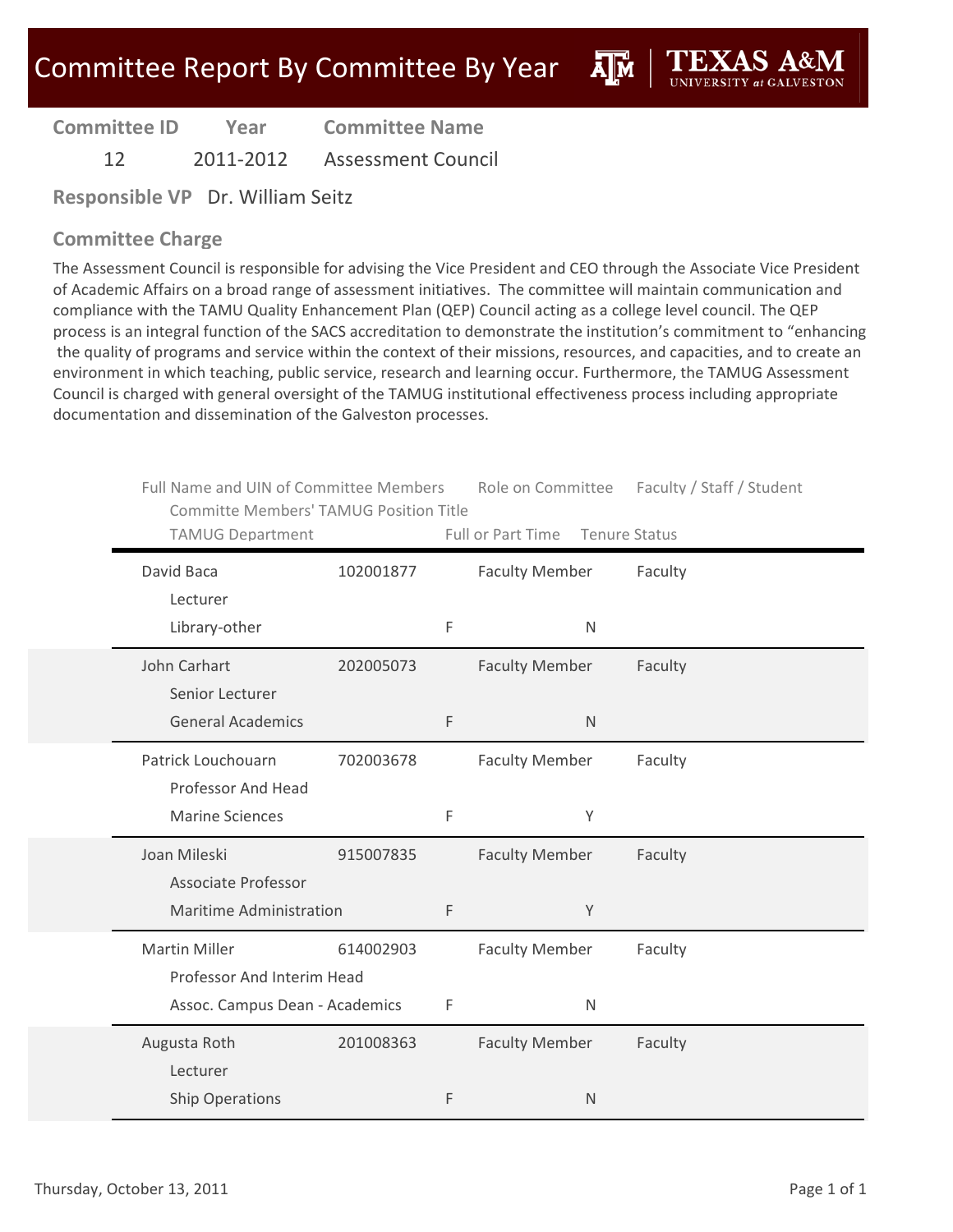ДÑ

| <b>Committee ID</b> | Year      | <b>Committee Name</b>                       |
|---------------------|-----------|---------------------------------------------|
| 13                  | 2011-2012 | <b>Campus Energy Conservation Committee</b> |

**Responsible VP** Dr. William McGonagle

#### **Committee Charge**

The Committee will promote awareness of the importance of energy conservation and energy resource management; implement a campaign for conservation; educate and inform faculty, students and staff regarding the benefits of conservation and specific ways each individual and department can contribute to the cause.

| Full Name and UIN of Committee Members<br><b>Committe Members' TAMUG Position Title</b> |           |             | Role on Committee               |   | Faculty / Staff / Student |
|-----------------------------------------------------------------------------------------|-----------|-------------|---------------------------------|---|---------------------------|
| <b>TAMUG Department</b>                                                                 |           |             | Full or Part Time Tenure Status |   |                           |
| Leslie Clark                                                                            | 701003738 |             | Member                          |   | Staff                     |
| <b>Business Coordinator li</b>                                                          |           |             |                                 |   |                           |
| <b>Physical Plant Support Services</b>                                                  |           | F           |                                 | N |                           |
| Neil Golemo                                                                             | 217006640 |             | Member                          |   | Staff                     |
| <b>Assistant Director</b>                                                               |           |             |                                 |   |                           |
| <b>Student Activities</b>                                                               |           | $\mathsf F$ |                                 |   |                           |
| Will Heidel                                                                             | 000000005 |             | <b>Staff Member</b>             |   | Staff                     |
| <b>Director Of Facility Services</b>                                                    |           |             |                                 |   |                           |
| <b>Facility Services</b>                                                                |           |             |                                 |   |                           |
| Susan Lee                                                                               | 913007394 |             | Member                          |   | Staff                     |
| Associate Vice President For Finance                                                    |           |             |                                 |   |                           |
| <b>Campus Dean's Office</b>                                                             |           | F           |                                 |   |                           |
| William Mcgonagle                                                                       | 701005919 |             | Chair                           |   | Staff                     |
| <b>Assistant Vice President For Administration</b>                                      |           |             |                                 |   |                           |
| Vp Of Administration                                                                    |           | F           |                                 | N |                           |
| Jackie Robbins                                                                          | 202000454 |             | Member                          |   | <b>Staff</b>              |
| <b>Financial Management Supervisor</b>                                                  |           |             |                                 |   |                           |
| <b>Financial Management Services</b>                                                    |           | F           |                                 |   |                           |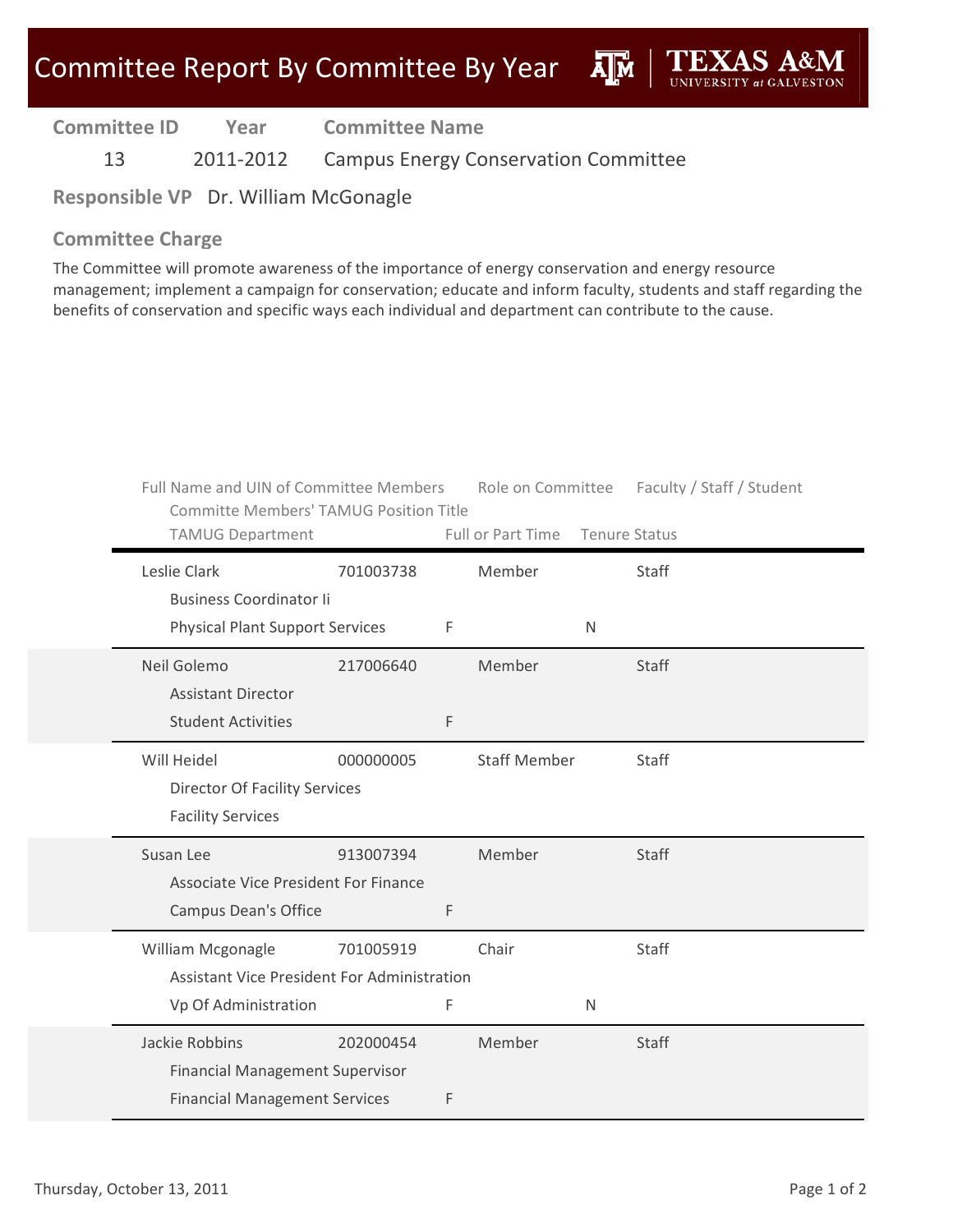**Committee ID** 13 2011-2012 Campus Energy Conservation Committee **Year Committee Name**

# **Responsible VP** Dr. William McGonagle

### **Committee Charge**

The Committee will promote awareness of the importance of energy conservation and energy resource management; implement a campaign for conservation; educate and inform faculty, students and staff regarding the benefits of conservation and specific ways each individual and department can contribute to the cause.

| <b>Grant Shallenberger</b>                    | 102005256 | Member                    | <b>Staff</b> |
|-----------------------------------------------|-----------|---------------------------|--------------|
| Assistant Vp For Student & Auxiliary Services |           |                           |              |
| <b>Student Affairs</b>                        | F.        | N                         |              |
| Alexa Torres                                  | 518005407 | Undergraduate Mem Student |              |
|                                               |           |                           |              |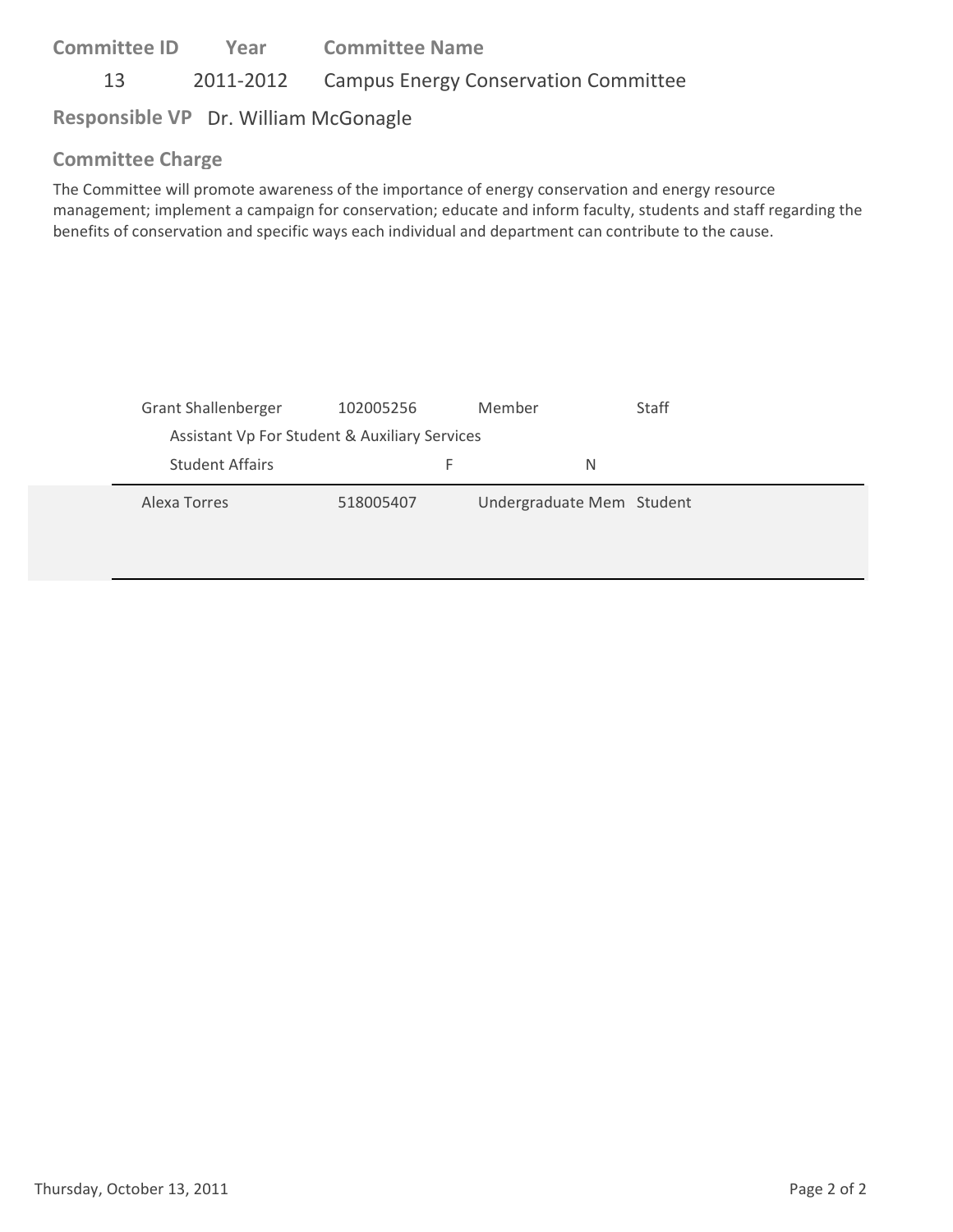| <b>Committee ID</b> |  | Year | <b>Committee Name</b> |  |
|---------------------|--|------|-----------------------|--|
|---------------------|--|------|-----------------------|--|

14 2011‐2012 Commencement Committee

**Responsible VP** Dr. William Seitz

### **Committee Charge**

The Committee is responsible for coordinating and staging the fall, spring and summer commencements.

|                        | Full Name and UIN of Committee Members<br><b>Committe Members' TAMUG Position Title</b> |           |   |                                 |              | Role on Committee Faculty / Staff / Student |
|------------------------|-----------------------------------------------------------------------------------------|-----------|---|---------------------------------|--------------|---------------------------------------------|
|                        | <b>TAMUG Department</b>                                                                 |           |   | Full or Part Time Tenure Status |              |                                             |
| Lupe Aaron             | Lead Office Associate                                                                   | 402004156 |   | <b>Staff Member</b>             |              | Staff                                       |
|                        | <b>General Academics</b>                                                                |           | F |                                 | $\mathsf{N}$ |                                             |
| Kenneth Bailey         |                                                                                         | 501001326 |   | <b>Staff Member</b>             |              | Staff                                       |
|                        | Director Of Career Planning And Placement                                               |           |   |                                 |              |                                             |
|                        | Student Services-general                                                                |           | F |                                 |              |                                             |
| Amber Booth            |                                                                                         | 210002704 |   | <b>Staff Member</b>             |              | Staff                                       |
|                        | <b>Associate Director</b>                                                               |           |   |                                 |              |                                             |
|                        | <b>Admissions And Records Office</b>                                                    |           | F |                                 |              |                                             |
| Mary Cashio            |                                                                                         | 818008863 |   | <b>Staff Member</b>             |              | Staff                                       |
|                        | Director, Media Relations & Communications                                              |           |   |                                 |              |                                             |
|                        | <b>Campus Dean's Office</b>                                                             |           | F |                                 |              |                                             |
| Cherie' Coffman        |                                                                                         | 902002302 |   | <b>Staff Member</b>             |              | Staff                                       |
|                        | Executive Assistant To Vice President & Ceo                                             |           |   |                                 |              |                                             |
|                        | Campus Dean's Office                                                                    |           | F |                                 | N            |                                             |
| Shannon Fordyce        |                                                                                         | 202000440 |   | <b>Staff Member</b>             |              | <b>Staff</b>                                |
|                        | <b>Associate Director</b>                                                               |           |   |                                 |              |                                             |
| <b>Student Affairs</b> |                                                                                         |           | F |                                 |              |                                             |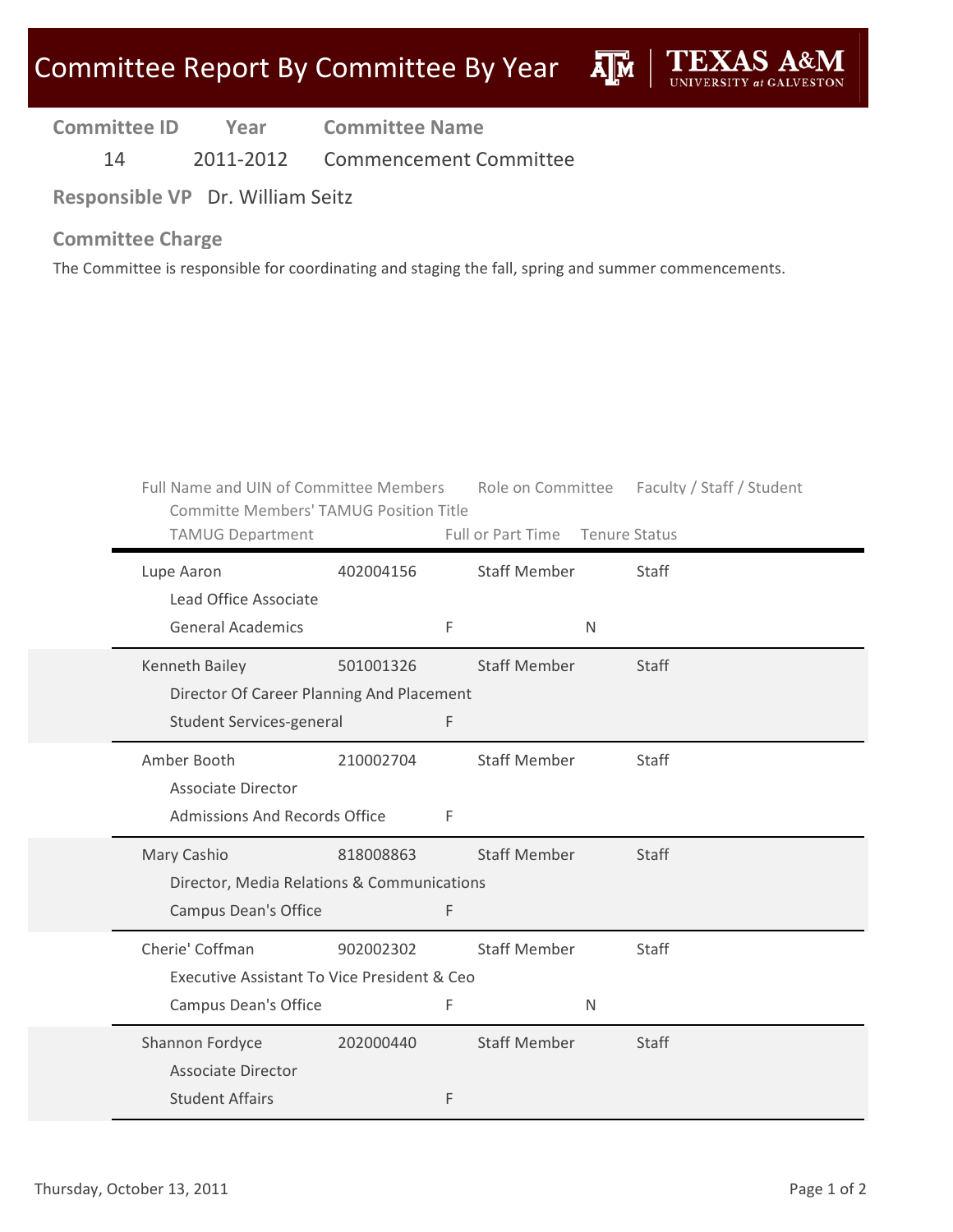14 2011‐2012 Commencement Committee

**Responsible VP** Dr. William Seitz

#### **Committee Charge**

The Committee is responsible for coordinating and staging the fall, spring and summer commencements.

| Melanie Lesko                             | 801009120 |   | Chair               |              | Faculty      |
|-------------------------------------------|-----------|---|---------------------|--------------|--------------|
| Senior Lecturer                           |           |   |                     |              |              |
| <b>Marine Sciences</b>                    |           | F |                     | $\mathsf{N}$ |              |
| John Merritt                              | 702000403 |   | <b>Staff Member</b> |              | Staff        |
| <b>Director Of Student Relations</b>      |           |   |                     |              |              |
| <b>Student Relations</b>                  |           | F |                     | N            |              |
| <b>Traci Morris</b>                       | 816001357 |   | <b>Staff Member</b> |              | Staff        |
| <b>Business Coordinator lii</b>           |           |   |                     |              |              |
| Campus Dean's Office                      |           | F |                     |              |              |
| Nicole Parker                             | 201009556 |   | <b>Staff Member</b> |              | <b>Staff</b> |
| Assistant To The Associate Vice President |           |   |                     |              |              |
| Campus Dean's Office                      |           | F |                     |              |              |
| Jose Portillo                             | 402007658 |   | <b>Staff Member</b> |              | Staff        |
| Landscape Maintenance Section Leader      |           |   |                     |              |              |
| <b>Physical Plant Support Services</b>    |           | F |                     | $\mathsf{N}$ |              |
| <b>Susan Stakes</b>                       | 702001493 |   | <b>Staff Member</b> |              | <b>Staff</b> |
| <b>Customer Service Associate</b>         |           |   |                     |              |              |
| Admissions And Records Office             |           | F |                     |              |              |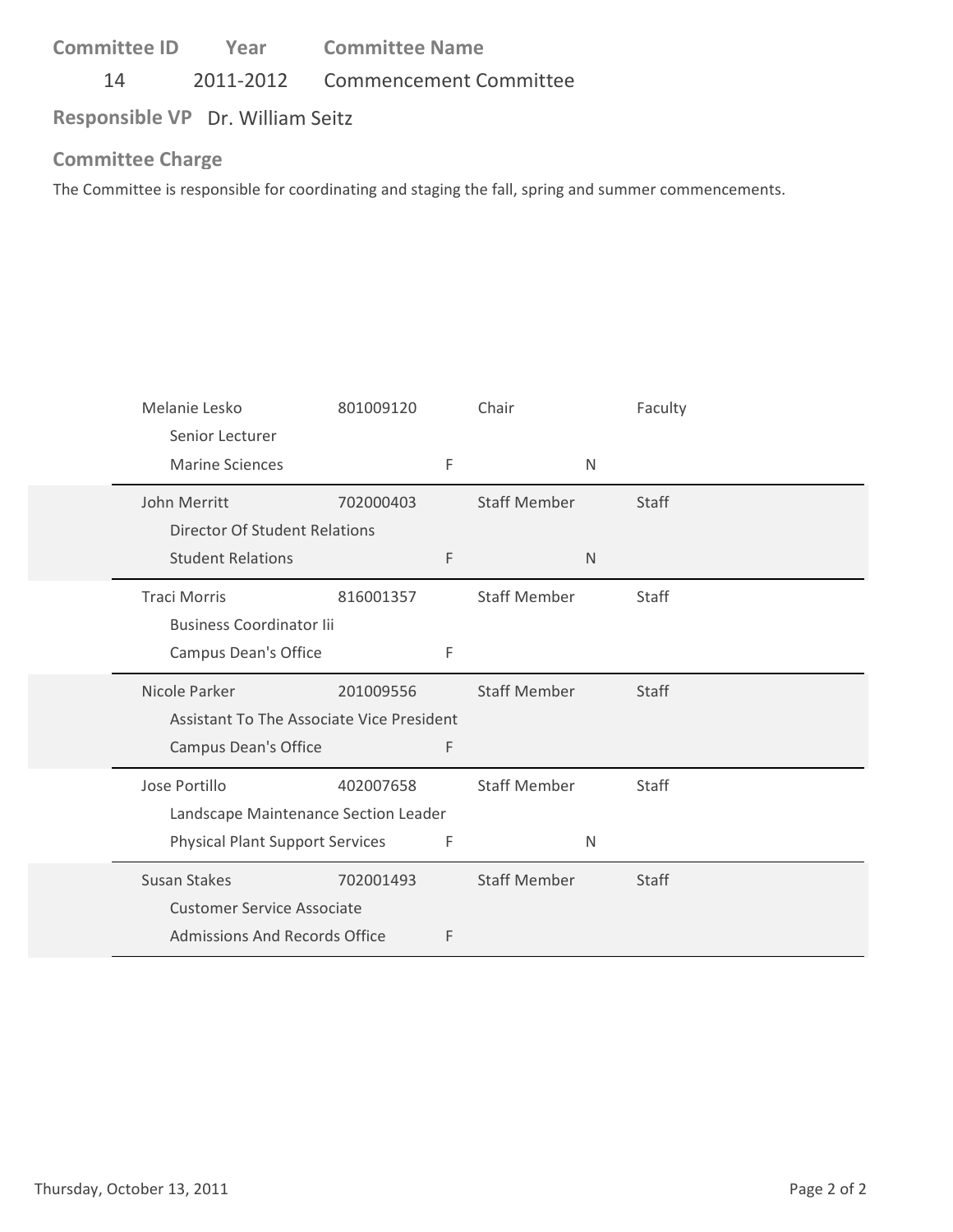**AIM** 

**Committee ID Year Committee Name**

18 2011‐2012 Discrimination Appeals Panel

**Responsible VP** Mr. Grant Shallenberger

#### **Committee Charge**

The Discrimination Appeals Panel is appointed by the Vice President and CEO for Texas A&M University at Galveston to hear final appeals in cases in which a student alleges that he or she has been subjected to an act, practice, rule, or procedure or that involves discrimination as described above. The panel also hears final appeals on grievances regarding disability accommodations in academic programs. Discrimination grievance procedures must be completed prior to a hearing before the appeals panel.

| Full Name and UIN of Committee Members<br><b>Committe Members' TAMUG Position Title</b> |           |   |                     |              | Role on Committee Faculty / Staff / Student |
|-----------------------------------------------------------------------------------------|-----------|---|---------------------|--------------|---------------------------------------------|
| <b>TAMUG Department</b>                                                                 |           |   | Full or Part Time   |              | <b>Tenure Status</b>                        |
| Jaime Alvarado-bremer<br>Associate Professor                                            | 401005956 |   | Member              |              | Faculty                                     |
| Marine Biology                                                                          |           | F |                     | Y            |                                             |
| Jeffrey Boyer                                                                           | 920003067 |   | <b>Staff Member</b> |              | <b>Staff</b>                                |
| <b>Executive Director Of Human Resources</b>                                            |           |   |                     |              |                                             |
| Vp Of Administration                                                                    |           | F |                     |              |                                             |
| <b>Carol Davis</b>                                                                      | 813006226 |   | Member              |              | Faculty                                     |
| <b>Assistant Professor</b>                                                              |           |   |                     |              |                                             |
| <b>General Academics</b>                                                                |           | F |                     | P            |                                             |
| Susan Knock                                                                             | 802005079 |   | Member              |              | Faculty                                     |
| Senior Lecturer                                                                         |           |   |                     |              |                                             |
| <b>Marine Sciences</b>                                                                  |           | F |                     | $\mathsf{N}$ |                                             |
| Alysse Ligon                                                                            | 221002139 |   | Member              |              | Student                                     |
|                                                                                         |           |   |                     |              |                                             |
|                                                                                         |           |   |                     |              |                                             |
| <b>Susan Martin</b>                                                                     | 221002193 |   | Member              |              | Staff                                       |
| Student Development Specialist Ii                                                       |           |   |                     |              |                                             |
| <b>Student Activities</b>                                                               |           | F |                     |              |                                             |
|                                                                                         |           |   |                     |              |                                             |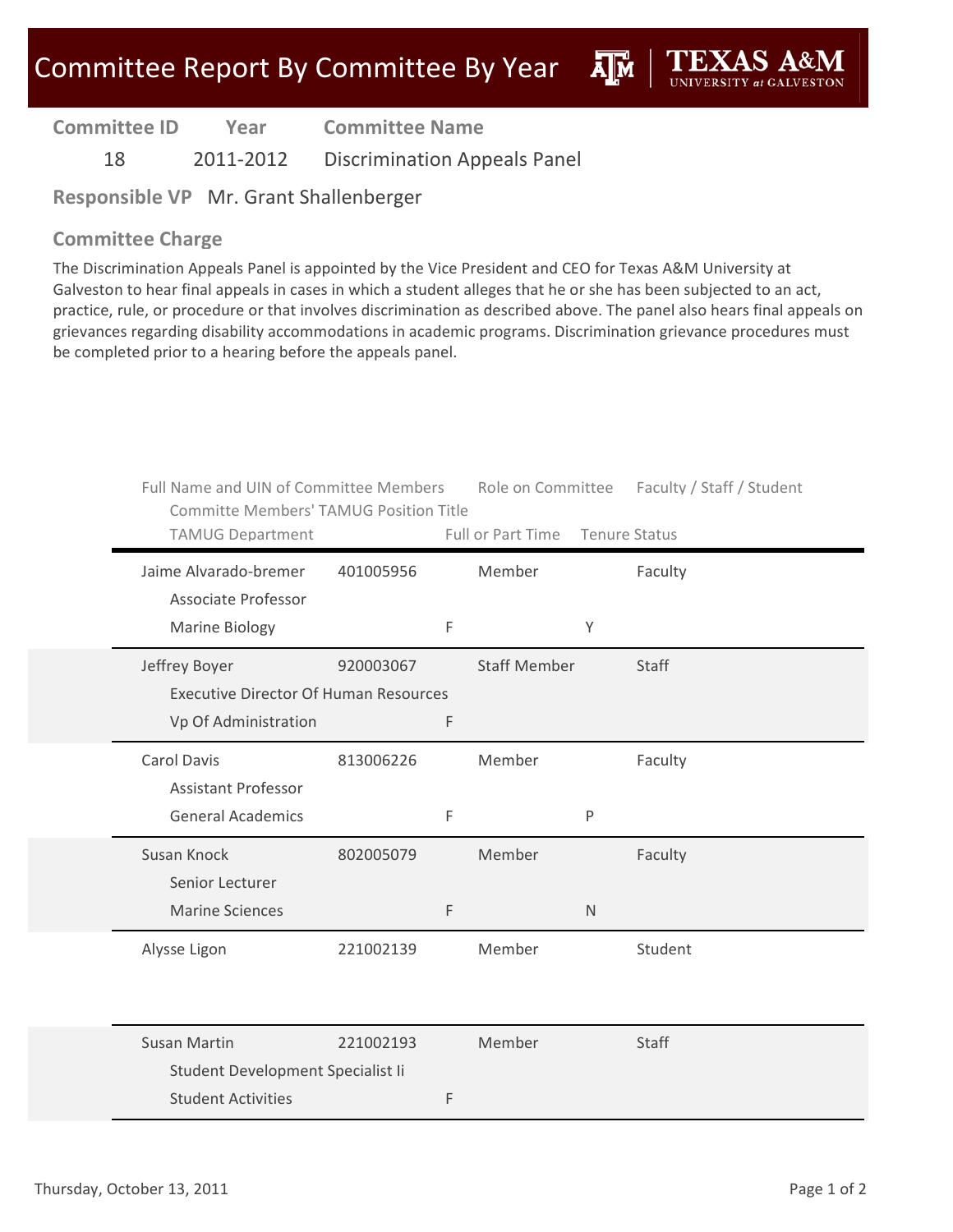**Committee ID** 18 2011-2012 Discrimination Appeals Panel **Year Committee Name**

# **Responsible VP** Mr. Grant Shallenberger

### **Committee Charge**

The Discrimination Appeals Panel is appointed by the Vice President and CEO for Texas A&M University at Galveston to hear final appeals in cases in which a student alleges that he or she has been subjected to an act, practice, rule, or procedure or that involves discrimination as described above. The panel also hears final appeals on grievances regarding disability accommodations in academic programs. Discrimination grievance procedures must be completed prior to a hearing before the appeals panel.

| Doris Moreira                      | 518000290 |   | Member |   | Student |  |
|------------------------------------|-----------|---|--------|---|---------|--|
| Student Worker                     |           |   |        |   |         |  |
| <b>Student Activities</b>          |           | P |        |   |         |  |
| Sarah Piwetz                       | 113007538 |   | Member |   | Student |  |
| <b>Graduate Assistant Teaching</b> |           |   |        |   |         |  |
| <b>Marine Biology</b>              |           | P |        |   |         |  |
|                                    |           |   |        |   |         |  |
| Ching-yun Suen                     | 701007668 |   | Chair  |   | Faculty |  |
| Professor                          |           |   |        |   |         |  |
| <b>General Academics</b>           |           | F |        | Υ |         |  |
| Dionne Wilson                      | 717009987 |   | Member |   | Student |  |
| <b>Student Technician</b>          |           |   |        |   |         |  |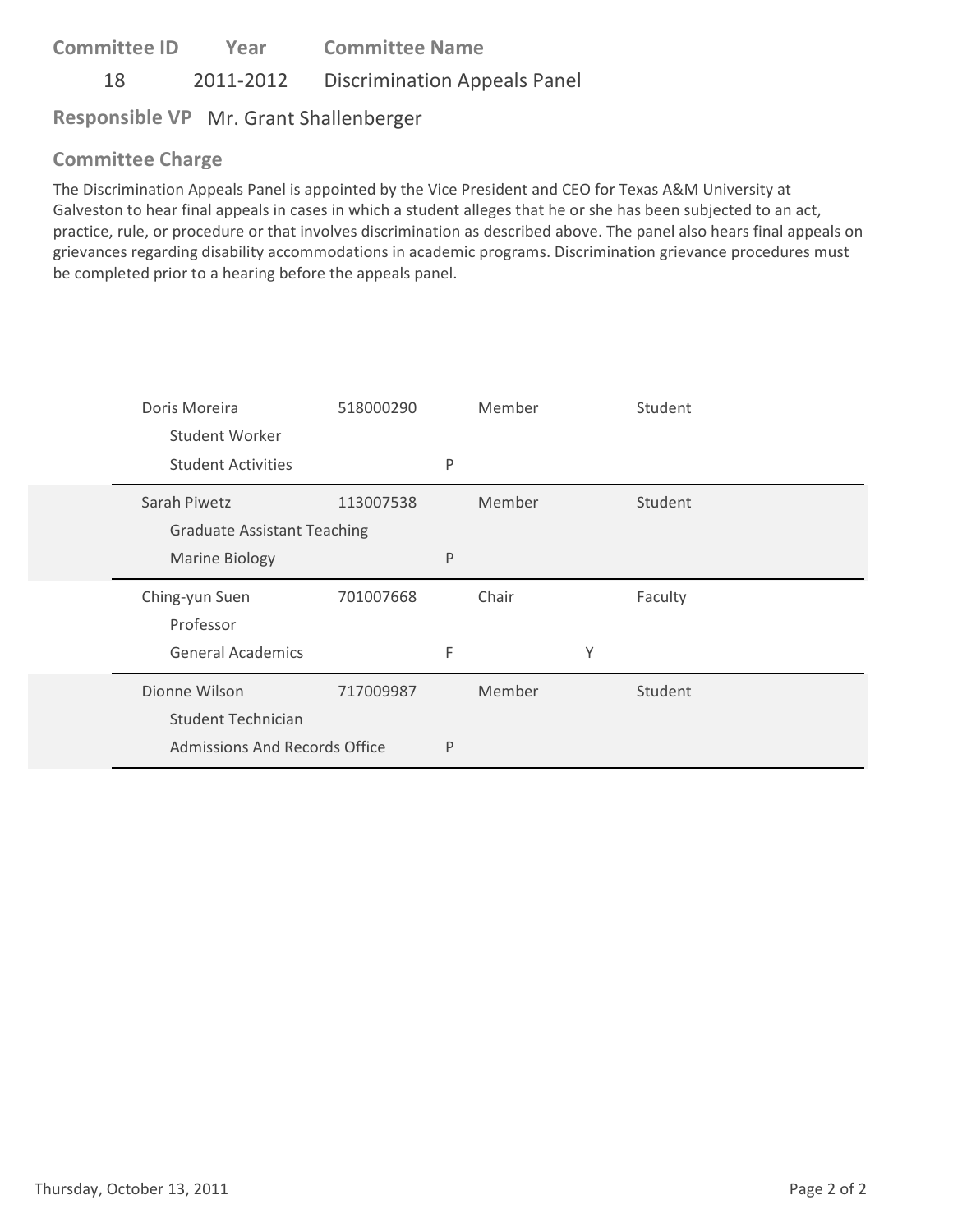**A**M

**Committee ID Year Committee Name**

17 2011-2012 Diversity Steering Committee

**Responsible VP** Mr. Grant Shallenberger

### **Committee Charge**

The Committee will promote, recruit, retain and develop underrepresented students, faculty and staff through resources provided and related to the university policies and procedures for equal opportunity, accessibility and compliance of multicultural awareness; diversity enhancement, training, institutional climate assessment and education.

| Full Name and UIN of Committee Members<br><b>Committe Members' TAMUG Position Title</b><br><b>TAMUG Department</b> |           |   | Full or Part Time                     | Role on Committee Faculty / Staff / Student<br>Tenure Status |
|--------------------------------------------------------------------------------------------------------------------|-----------|---|---------------------------------------|--------------------------------------------------------------|
| Erin Alexander<br>Lecturer<br><b>Maritime Administration</b>                                                       | 313007623 | P | <b>Faculty Member</b><br>$\mathsf{N}$ | Faculty                                                      |
| Jaime Alvarado-bremer<br><b>Associate Professor</b><br>Marine Biology                                              | 401005956 | F | <b>Faculty Member</b><br>Y            | Faculty                                                      |
| Jeffrey Boyer<br><b>Executive Director Of Human Resources</b><br>Vp Of Administration                              | 920003067 | F | <b>Staff Member</b>                   | Staff                                                        |
| Robin Brinkmeyer<br><b>Assistant Professor</b><br><b>Marine Biology</b>                                            | 603002002 | F | <b>Faculty Member</b><br>$\mathsf{P}$ | Faculty                                                      |
| Carol Davis<br><b>Assistant Professor</b><br><b>General Academics</b>                                              | 813006226 | F | <b>Faculty Member</b><br>$\sf P$      | Faculty                                                      |
| Juan Horrillo<br><b>Assistant Professor</b><br>Maritime Systems Engineering                                        | 319000717 | F | <b>Faculty Member</b><br>P            | Faculty                                                      |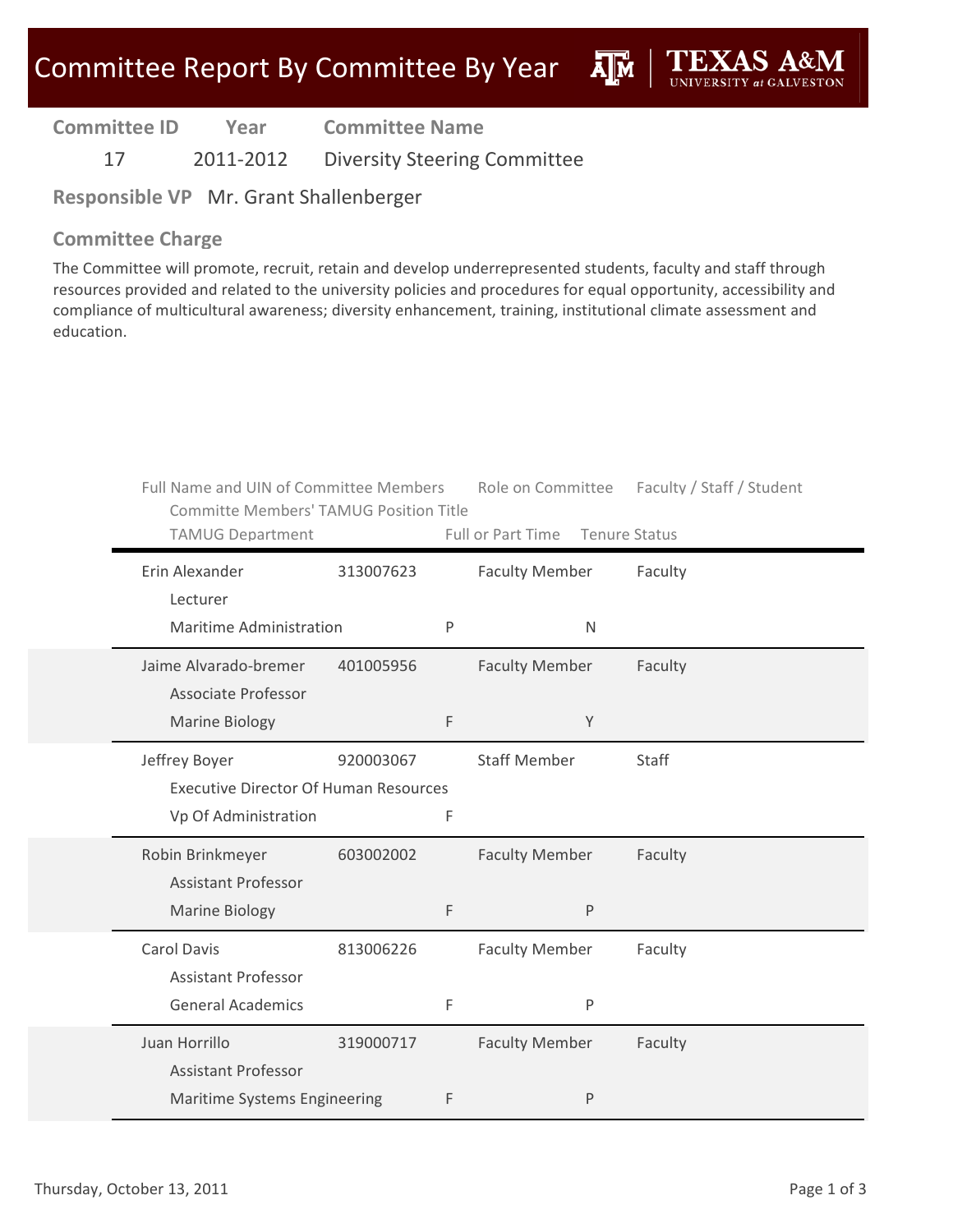**Committee ID** 17 2011-2012 Diversity Steering Committee **Year Committee Name**

## **Responsible VP** Mr. Grant Shallenberger

### **Committee Charge**

The Committee will promote, recruit, retain and develop underrepresented students, faculty and staff through resources provided and related to the university policies and procedures for equal opportunity, accessibility and compliance of multicultural awareness; diversity enhancement, training, institutional climate assessment and education.

| David Lawhon<br>Lecturer And Director<br><b>General Academics</b>                        | 313003143 | F         | <b>Faculty Member</b><br>$\mathsf{N}$ | Faculty      |
|------------------------------------------------------------------------------------------|-----------|-----------|---------------------------------------|--------------|
| Tammy Lobaugh<br>Director & Superintendent For Operations & Admin<br>Ship Operations     | 501004810 | F         | <b>Staff Member</b>                   | <b>Staff</b> |
| Patrick Louchouarn<br>Professor And Head<br><b>Marine Sciences</b>                       | 702003678 | F         | <b>Faculty Member</b><br>Υ            | Faculty      |
| <b>Susan Martin</b><br>Student Development Specialist Ii<br><b>Student Activities</b>    | 221002193 | F         | <b>Staff Member</b>                   | <b>Staff</b> |
| Daisey Mccloud<br><b>Assistant Director</b><br><b>Student Health Services</b>            | 319007633 | F         | <b>Staff Member</b>                   | Staff        |
| Christiana Mendez<br>Assistant Director Of Student Financial Aid<br><b>Financial Aid</b> | 402005159 | F         | <b>Staff Member</b>                   | Staff        |
| Doris Moreira<br><b>Student Worker</b><br><b>Student Activities</b>                      | 518000290 | ${\sf P}$ | Undergraduate Mem Student             |              |
| Angelica Moreno<br><b>Assistant Director</b><br><b>Student Activities</b>                | 320007094 | F         | Chair                                 | Staff        |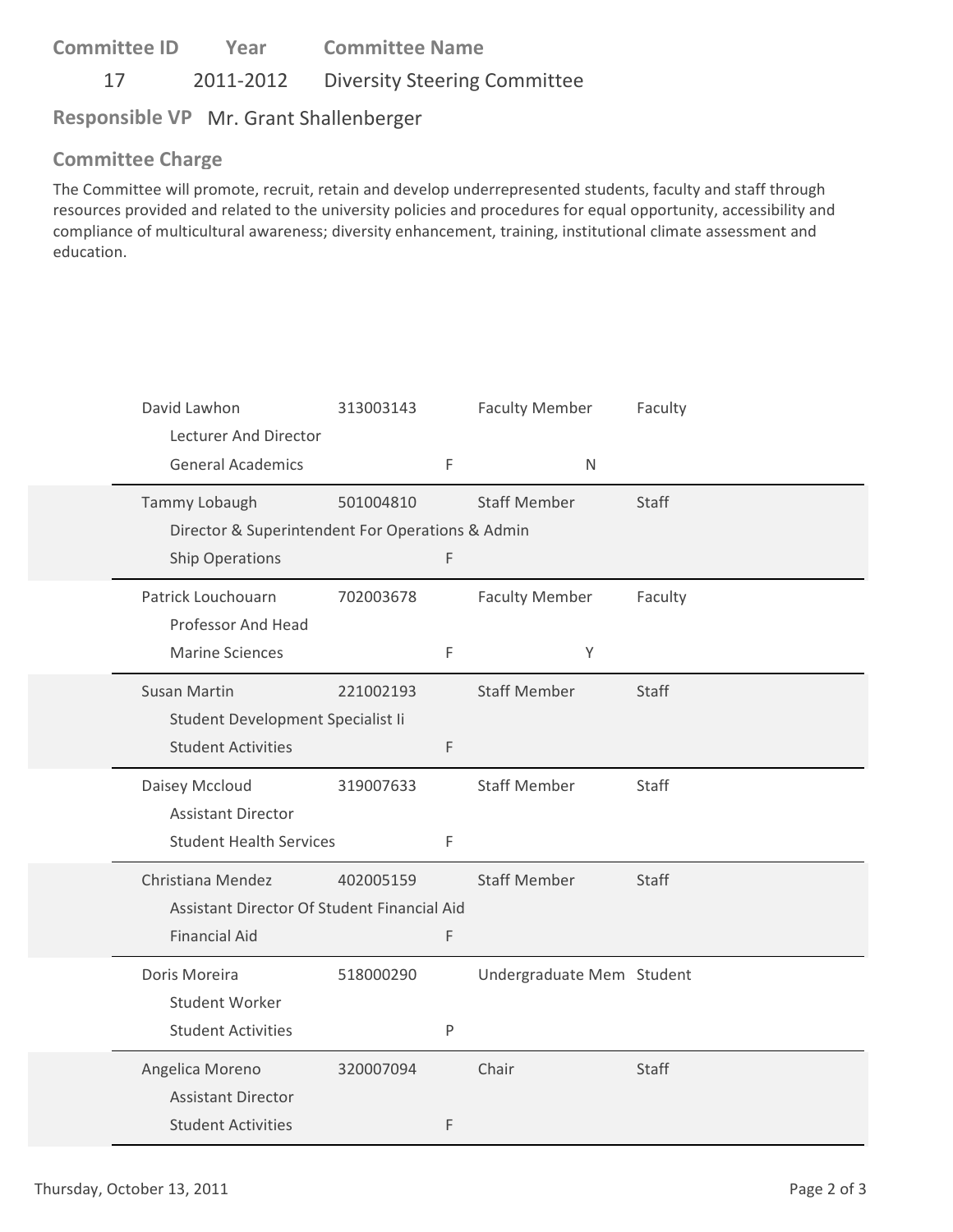**Committee ID** 17 2011-2012 Diversity Steering Committee **Year Committee Name**

### **Responsible VP** Mr. Grant Shallenberger

### **Committee Charge**

The Committee will promote, recruit, retain and develop underrepresented students, faculty and staff through resources provided and related to the university policies and procedures for equal opportunity, accessibility and compliance of multicultural awareness; diversity enhancement, training, institutional climate assessment and education.

| Dara Orbach<br><b>Graduate Assistant Teaching</b>      | 620005263 |              | <b>Graduate Member</b>    | Student |
|--------------------------------------------------------|-----------|--------------|---------------------------|---------|
| Marine Biology                                         |           | $\mathsf{P}$ |                           |         |
| Adelaide Pangemanan<br>Lecturer                        | 509000890 |              | <b>Faculty Member</b>     | Faculty |
| <b>General Academics</b>                               |           | $\mathsf F$  | $\mathsf{N}$              |         |
| <b>Frederic Pearl</b>                                  | 802005624 |              | <b>Faculty Member</b>     | Faculty |
| <b>Associate Professor</b><br><b>General Academics</b> |           | F            | Υ                         |         |
| <b>Alexa Torres</b>                                    | 518005407 |              | Undergraduate Mem Student |         |
|                                                        |           |              |                           |         |
| Vincent Treglia                                        | 801004614 |              | <b>Faculty Member</b>     | Faculty |
| Lecturer                                               |           |              |                           |         |
| <b>Marine Engineering</b>                              |           | F            | $\mathsf{N}$              |         |
| Wen-yao Wang                                           | 511009434 |              | <b>Faculty Member</b>     | Faculty |
| <b>Assistant Professor</b>                             |           |              |                           |         |
| <b>Maritime Administration</b>                         |           | F            | P                         |         |
| Eunjeong Yi                                            | 813005943 |              | <b>Faculty Member</b>     | Faculty |
| Associate Professor                                    |           |              |                           |         |
| <b>General Academics</b>                               |           | $\mathsf F$  | P                         |         |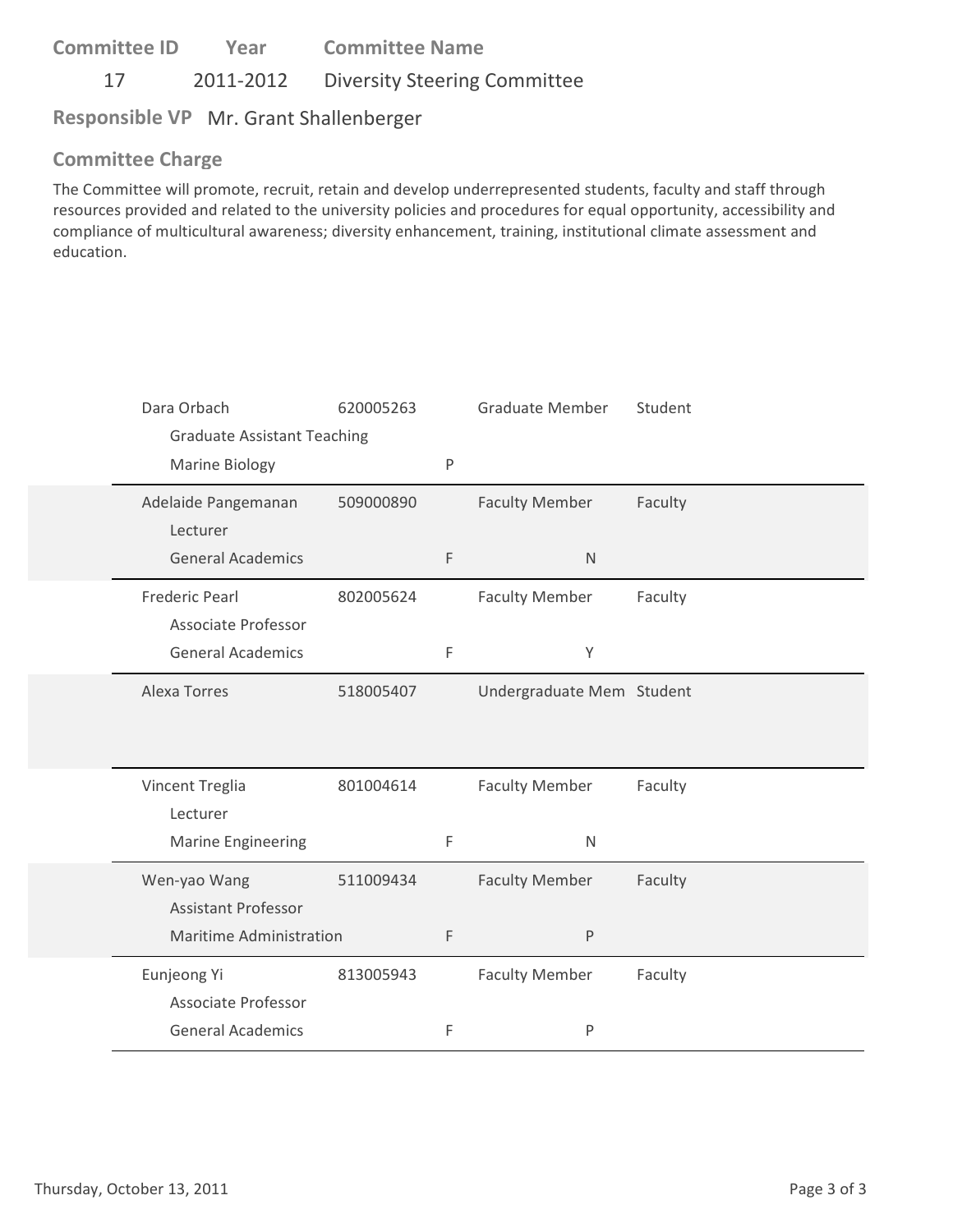ДÑ

**Committee ID Year Committee Name**

19 2011-2012 Diving Control Board & Diving Control Board Advisory Panel

**Responsible VP** Dr. William Seitz

#### **Committee Charge**

The Board oversees all institutional diving activities and assures that the University meets the requirements of the Code of Federal Regulations.

| Full Name and UIN of Committee Members<br><b>Committe Members' TAMUG Position Title</b><br><b>TAMUG Department</b> |           |             | Full or Part Time Tenure Status | Role on Committee Faculty / Staff / Student |
|--------------------------------------------------------------------------------------------------------------------|-----------|-------------|---------------------------------|---------------------------------------------|
| Kevin Buch<br>Lecturer                                                                                             | 916009497 |             | <b>Faculty Member</b>           | Faculty                                     |
| <b>General Academics</b>                                                                                           |           | $\mathsf F$ | $\mathsf{N}$                    |                                             |
| <b>Bill Charlton</b>                                                                                               | 000000003 |             | <b>External Member</b>          | Advisor                                     |
| Mike Fieglein                                                                                                      | 000000002 |             | <b>External Member</b>          | Advisor                                     |
| <b>Gregg Gitschlag</b>                                                                                             | 000000004 |             | <b>External Member</b>          | Advisor                                     |
| Emma Hickerson                                                                                                     | 000000001 |             | <b>External Member</b>          | Advisor                                     |
| Amie Hufton<br>Lecturer                                                                                            | 801008576 |             | <b>Faculty Member</b>           | Faculty                                     |
| <b>General Academics</b>                                                                                           |           | F           | $\mathsf{N}$                    |                                             |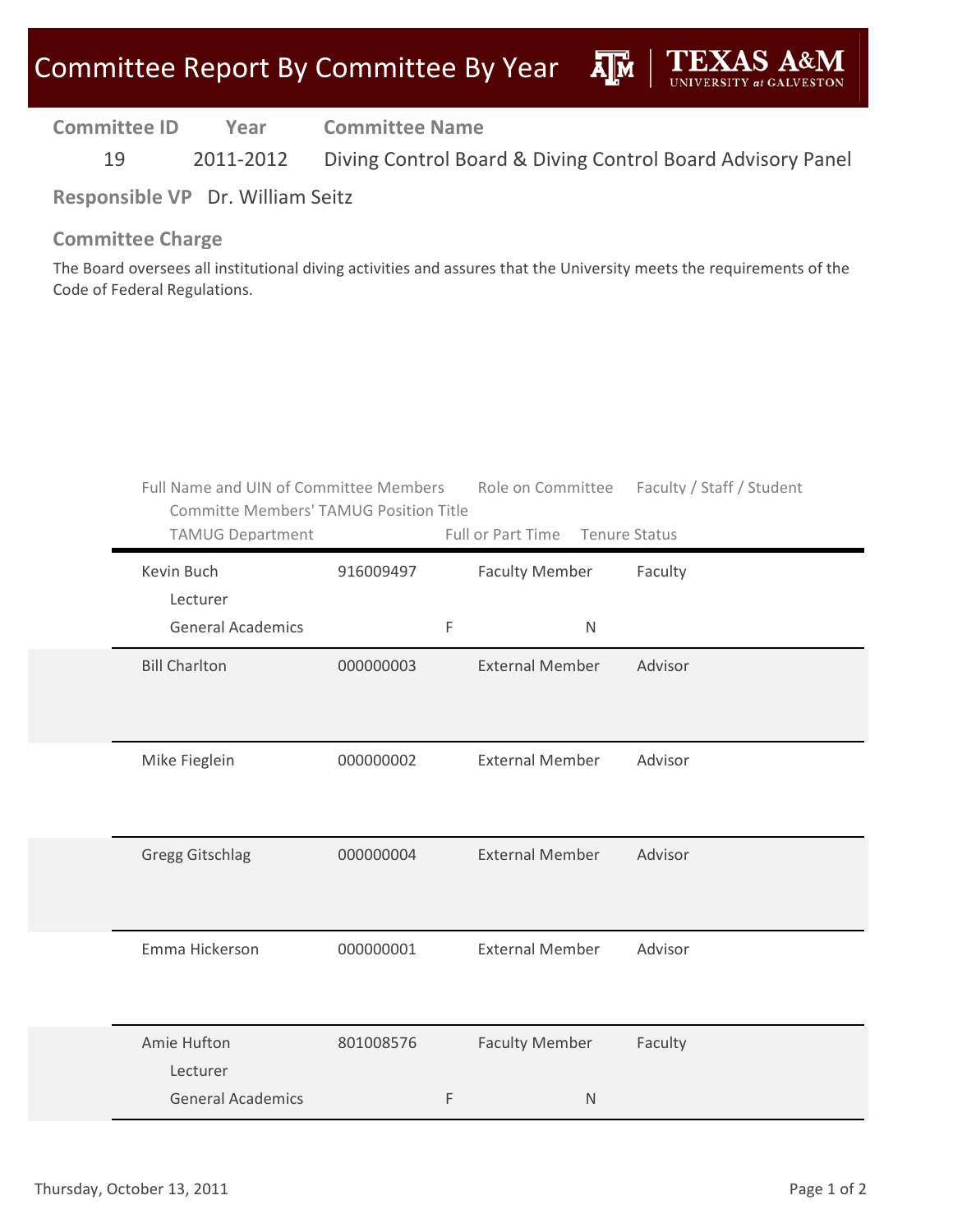19 2011-2012 Diving Control Board & Diving Control Board Advisory Panel

**Responsible VP** Dr. William Seitz

#### **Committee Charge**

The Board oversees all institutional diving activities and assures that the University meets the requirements of the Code of Federal Regulations.

| Thomas Iliffe<br>Professor         | 601004026 |           | <b>Faculty Member</b>  | Faculty |
|------------------------------------|-----------|-----------|------------------------|---------|
| Marine Biology                     |           | F         | Y                      |         |
| Samuel Mark                        | 501001167 |           | <b>Faculty Member</b>  | Faculty |
| Professor                          |           |           |                        |         |
| <b>General Academics</b>           |           | F         | $\mathsf Y$            |         |
| Julie Neisch                       | 512002166 |           | Graduate Member        | Student |
| <b>Graduate Assistant Teaching</b> |           |           |                        |         |
| Marine Biology                     |           | $\sf P$   | $\mathsf{N}$           |         |
| Jay Rooker                         | 702002274 |           | Chair                  | Faculty |
| Professor                          |           |           |                        |         |
| Marine Biology                     |           | F         | Y                      |         |
|                                    |           |           |                        |         |
| <b>Gilbert Rowe</b>                | 601009366 |           | <b>Faculty Member</b>  | Faculty |
| Professor                          |           |           |                        |         |
| Assoc. Campus Dean - Academics     |           | F         | Y                      |         |
| Anja Schulze                       | 917005862 |           | <b>Faculty Member</b>  | Faculty |
| <b>Assistant Professor</b>         |           |           |                        |         |
| <b>Marine Biology</b>              |           | F         | P                      |         |
| Jonathan Stoffer                   | 418008406 |           | Graduate Member        | Student |
| <b>Graduate Assistant Teaching</b> |           |           |                        |         |
| Marine Biology                     |           | ${\sf P}$ |                        |         |
| Lynne Wetmore                      | 717006051 |           | <b>External Member</b> | Student |
| <b>Graduate Assistant Teaching</b> |           |           |                        |         |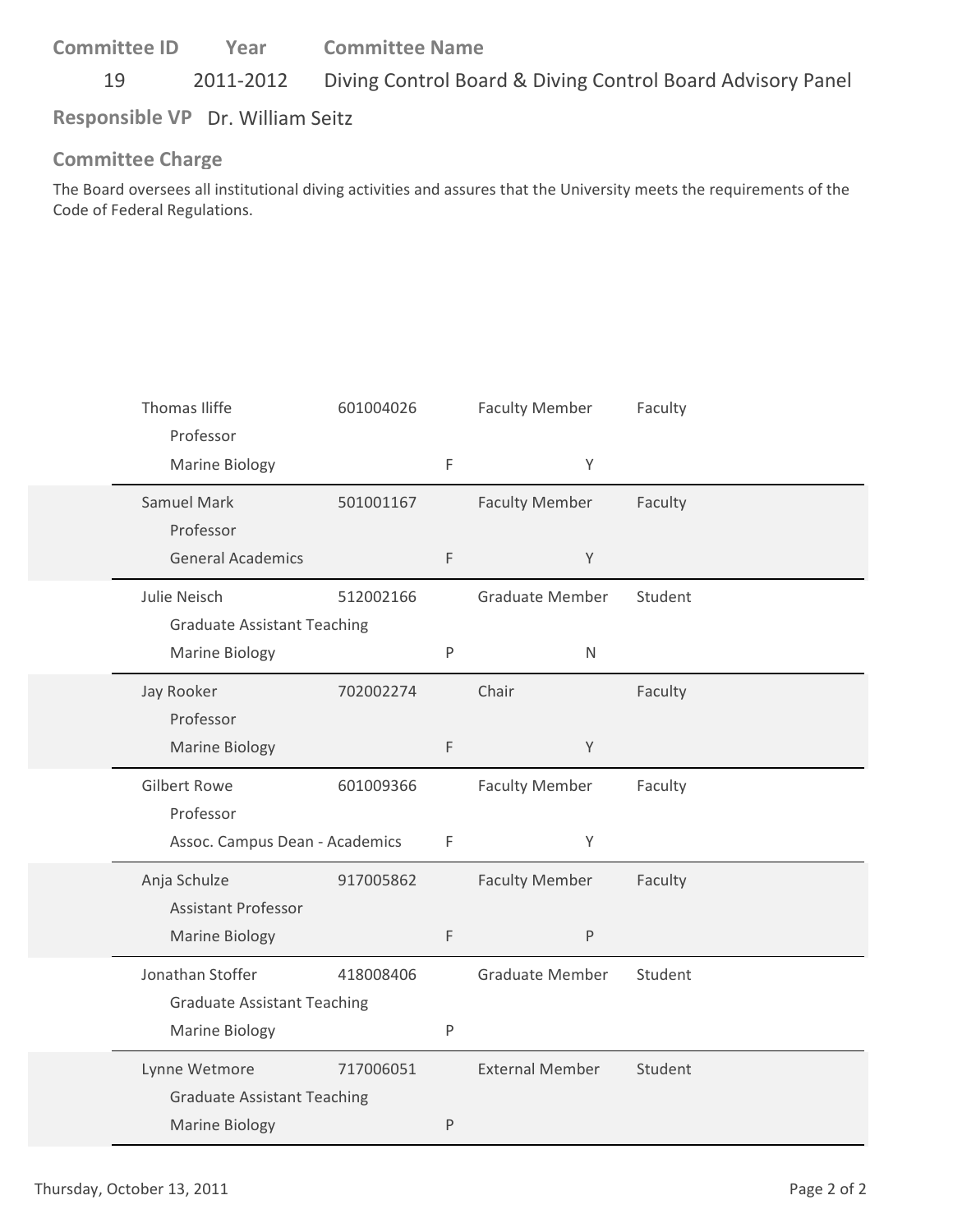| <b>Committee ID</b> | Year      | <b>Committee Name</b>                                  |
|---------------------|-----------|--------------------------------------------------------|
| 20                  | 2011-2012 | Enterprise Risk Management/Safety and Health Committee |

**Responsible VP** Dr. William McGonagle

#### **Committee Charge**

The Committee will promote a healthy and safe environment for the campus community through the application of approved System, State and Federal safety practices and statutes and enterprise risk management processes and procedures.

| Full Name and UIN of Committee Members<br><b>Committe Members' TAMUG Position Title</b> |           |   | Role on Committee               |              | Faculty / Staff / Student |
|-----------------------------------------------------------------------------------------|-----------|---|---------------------------------|--------------|---------------------------|
| <b>TAMUG Department</b>                                                                 |           |   | Full or Part Time Tenure Status |              |                           |
| Anna Armitage Chan<br><b>Assistant Professor</b>                                        | 617002865 |   | <b>Faculty Member</b>           |              | Faculty                   |
| Marine Biology                                                                          |           | F |                                 | P            |                           |
| Leslie Blackburn<br>Ship's Operation Officer                                            | 701003526 |   | <b>Staff Member</b>             |              | <b>Staff</b>              |
| <b>Ship Operations</b>                                                                  |           | F |                                 | $\mathsf{N}$ |                           |
| Jeffrey Boyer<br><b>Executive Director Of Human Resources</b>                           | 920003067 |   | <b>Staff Member</b>             |              | <b>Staff</b>              |
| Vp Of Administration                                                                    |           | F |                                 |              |                           |
| Daisy Dailey                                                                            | 701003406 |   | <b>Staff Member</b>             |              | Staff                     |
| Director Of Educational Outreach                                                        |           |   |                                 |              |                           |
| <b>Continuing Education</b>                                                             |           | F |                                 |              |                           |
| Will Heidel                                                                             | 000000005 |   | <b>Staff Member</b>             |              | Staff                     |
| <b>Director Of Facility Services</b>                                                    |           |   |                                 |              |                           |
| <b>Facility Services</b>                                                                |           |   |                                 |              |                           |
| Anthony Martinez                                                                        | 802003387 |   | <b>Staff Member</b>             |              | <b>Staff</b>              |
| <b>University Police Chief</b>                                                          |           |   |                                 |              |                           |
| <b>Physical Plant Campus Security</b>                                                   |           | F |                                 |              |                           |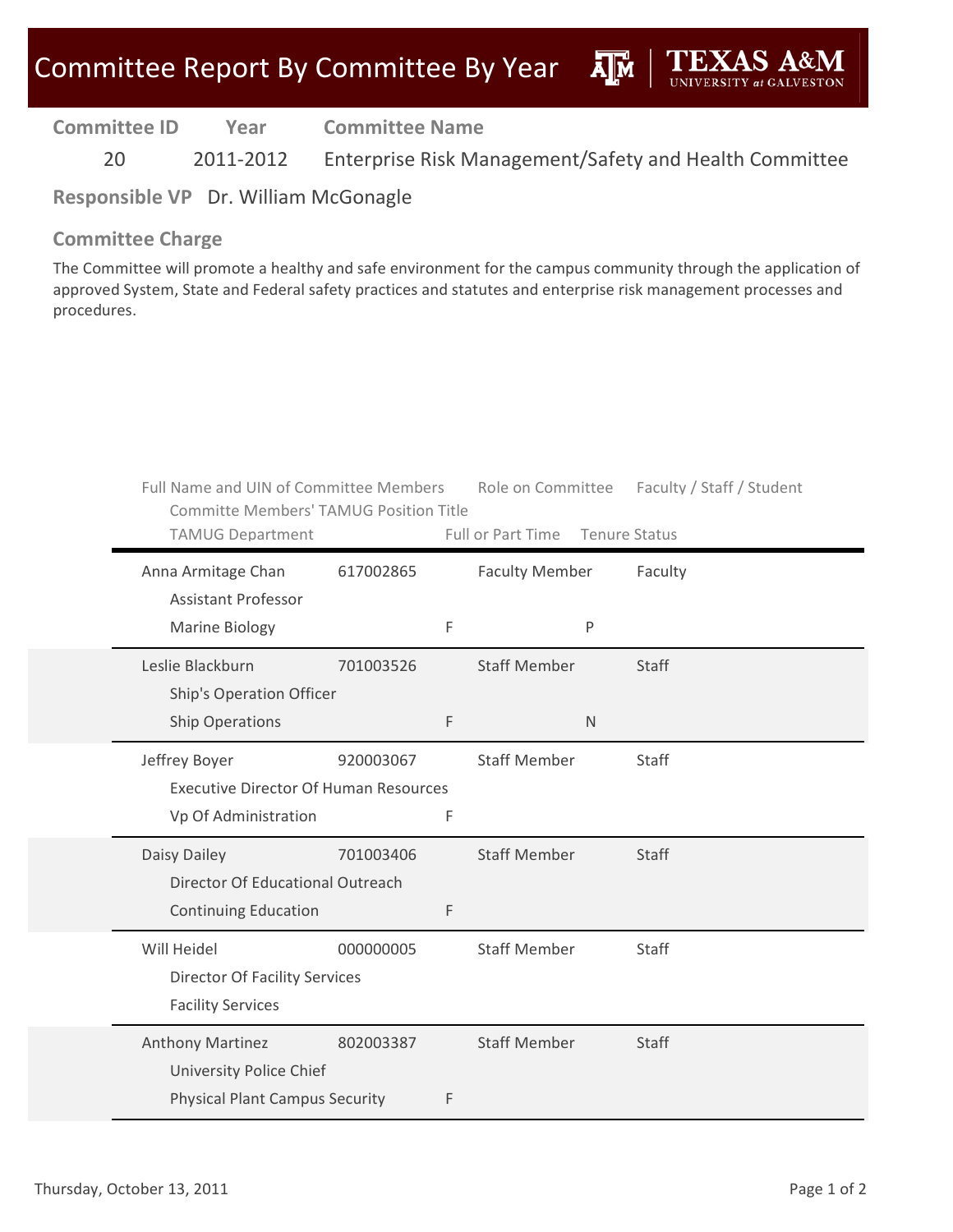20 2011-2012 Enterprise Risk Management/Safety and Health Committee

### **Responsible VP** Dr. William McGonagle

### **Committee Charge**

The Committee will promote a healthy and safe environment for the campus community through the application of approved System, State and Federal safety practices and statutes and enterprise risk management processes and procedures.

| William Mcgonagle                             | 701005919 |   | Chair                 | Staff        |  |
|-----------------------------------------------|-----------|---|-----------------------|--------------|--|
| Assistant Vice President For Administration   |           |   |                       |              |  |
| Vp Of Administration                          |           | F | N                     |              |  |
| Allan Post                                    | 620005482 |   | <b>Staff Member</b>   | <b>Staff</b> |  |
| Director Of Waterfront Operations             |           |   |                       |              |  |
| <b>Campus Dean's Office</b>                   |           | F |                       |              |  |
|                                               |           |   |                       |              |  |
| <b>Grant Shallenberger</b>                    | 102005256 |   | <b>Staff Member</b>   | Staff        |  |
| Assistant Vp For Student & Auxiliary Services |           |   |                       |              |  |
| <b>Student Affairs</b>                        |           | F | N                     |              |  |
| <b>Grace Townsend</b>                         | 802003457 |   | <b>Faculty Member</b> | Faculty      |  |
| Senior Lecturer                               |           |   |                       |              |  |
| <b>Marine Sciences</b>                        |           | F | N                     |              |  |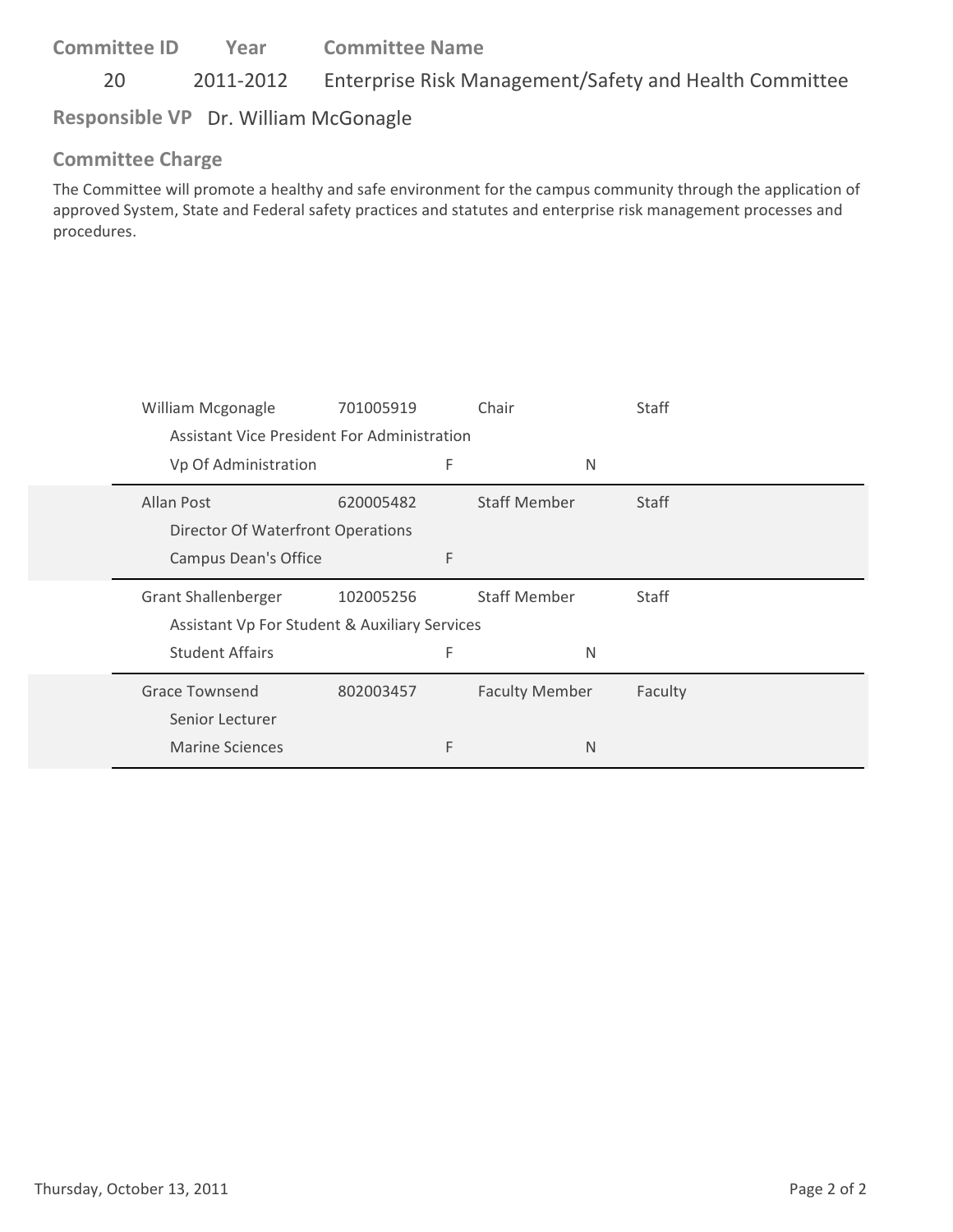**AIM** 

**Committee ID**

**Year Committee Name**

21 2011-2012 Faculty Advisory Committee

**Responsible VP** Dr. William Seitz

#### **Committee Charge**

The Faculty Advisory Committee (FAC) serves as a deliberative and advisory body to help formulate policies and programs for the improvement and development of TAMUG. The committee advises the President and Dean on matters of significant interest and importance to the faculty of the University. It makes recommendations to the President and Dean on matters pertinent to the attainment of educational excellence and to the fulfillment of the educational role of the University. Membership is elected by the faculty and consists of one member from each department and one at-large-representative. Term of office is one year.

| Full Name and UIN of Committee Members<br><b>Committe Members' TAMUG Position Title</b><br><b>TAMUG Department</b> |           |   | Role on Committee<br>Full or Part Time | Faculty / Staff / Student<br><b>Tenure Status</b> |
|--------------------------------------------------------------------------------------------------------------------|-----------|---|----------------------------------------|---------------------------------------------------|
| Anna Armitage Chan<br><b>Assistant Professor</b>                                                                   | 617002865 |   | <b>Faculty Member</b>                  | Faculty                                           |
| Marine Biology                                                                                                     |           | F | P                                      |                                                   |
| David Baca<br>Lecturer                                                                                             | 102001877 |   | <b>Faculty Member</b>                  | Faculty                                           |
| Library-other                                                                                                      |           | F | $\mathsf{N}$                           |                                                   |
| Alexandru Balaban<br>Professor                                                                                     | 302003311 |   | <b>Faculty Member</b>                  | Faculty                                           |
| <b>Marine Sciences</b>                                                                                             |           | F | Y                                      |                                                   |
| Philip Brown<br>Associate Professor                                                                                | 902008909 |   | Chair                                  | Faculty                                           |
| <b>General Academics</b>                                                                                           |           | F | Y                                      |                                                   |
| <b>Matthew Carroll</b><br><b>Assistant Professor</b>                                                               | 419009812 |   | <b>Faculty Member</b>                  | Faculty                                           |
| <b>Marine Engineering</b>                                                                                          |           | F | $\sf P$                                |                                                   |
| <b>Timothy Curtis</b>                                                                                              | 221002333 |   | <b>Faculty Member</b>                  | Faculty                                           |
| <b>Naval Science</b>                                                                                               |           |   |                                        |                                                   |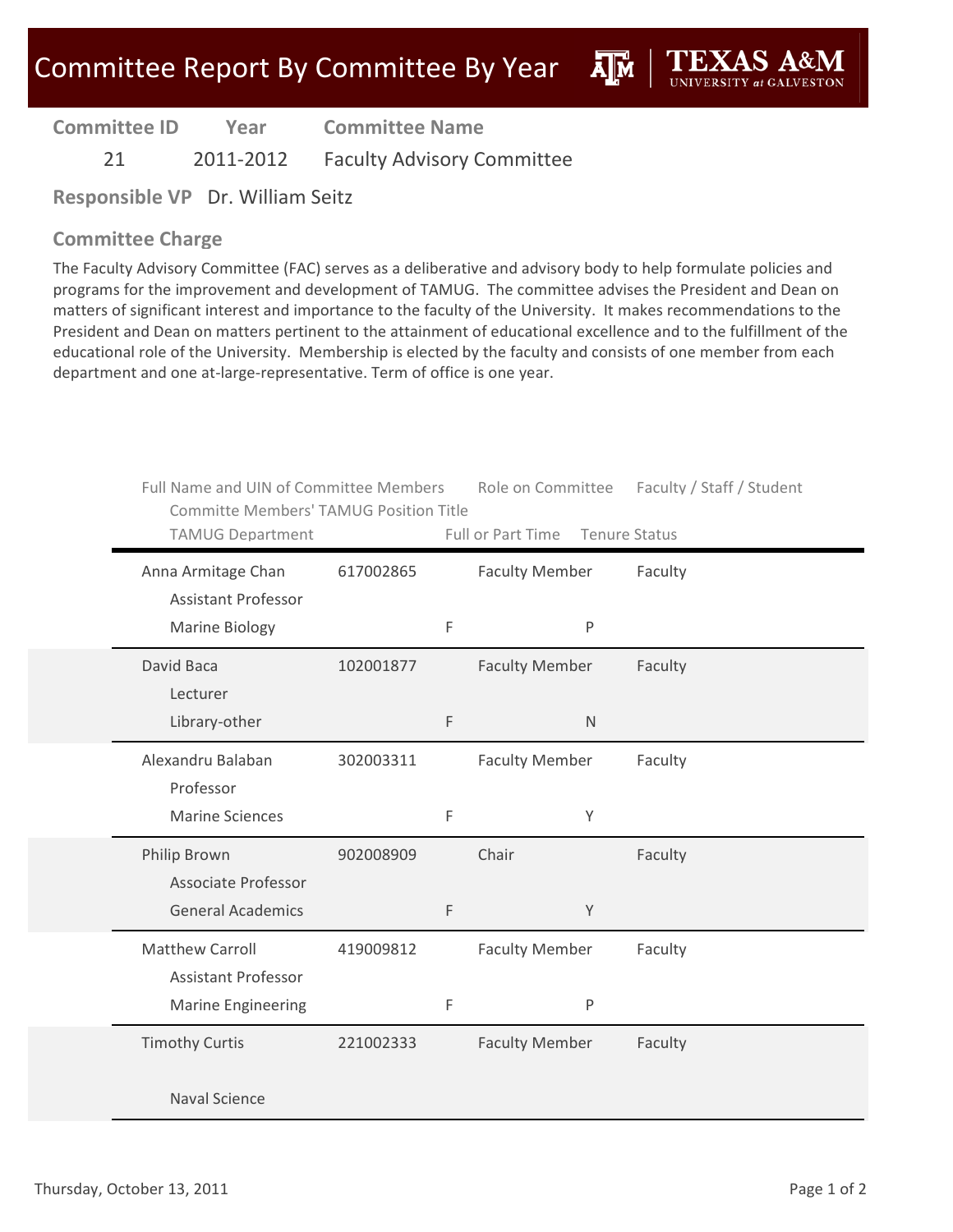21 2011-2012 Faculty Advisory Committee

**Responsible VP** Dr. William Seitz

# **Committee Charge**

The Faculty Advisory Committee (FAC) serves as a deliberative and advisory body to help formulate policies and programs for the improvement and development of TAMUG. The committee advises the President and Dean on matters of significant interest and importance to the faculty of the University. It makes recommendations to the President and Dean on matters pertinent to the attainment of educational excellence and to the fulfillment of the educational role of the University. Membership is elected by the faculty and consists of one member from each department and one at‐large‐representative. Term of office is one year.

| Juan Horrillo |                              | 319000717 |   | <b>Faculty Member</b> | Faculty |  |
|---------------|------------------------------|-----------|---|-----------------------|---------|--|
|               | <b>Assistant Professor</b>   |           |   |                       |         |  |
|               | Maritime Systems Engineering |           | F | P                     |         |  |
| Cong Kang     |                              | 915007770 |   | <b>Faculty Member</b> | Faculty |  |
|               | <b>Assistant Professor</b>   |           |   |                       |         |  |
|               | <b>General Academics</b>     |           | F | Y                     |         |  |
| Joan Mileski  |                              | 915007835 |   | <b>Faculty Member</b> | Faculty |  |
|               | Associate Professor          |           |   |                       |         |  |
|               | Maritime Administration      |           | F | Υ                     |         |  |
|               | James Perrigo                | 402006034 |   | <b>Faculty Member</b> | Faculty |  |
|               | Lab Instructor               |           |   |                       |         |  |
|               | <b>Marine Sciences</b>       |           | F | $\mathsf{N}$          |         |  |
| Anja Schulze  |                              | 917005862 |   | <b>Faculty Member</b> | Faculty |  |
|               | <b>Assistant Professor</b>   |           |   |                       |         |  |
|               | <b>Marine Biology</b>        |           | F | $\sf P$               |         |  |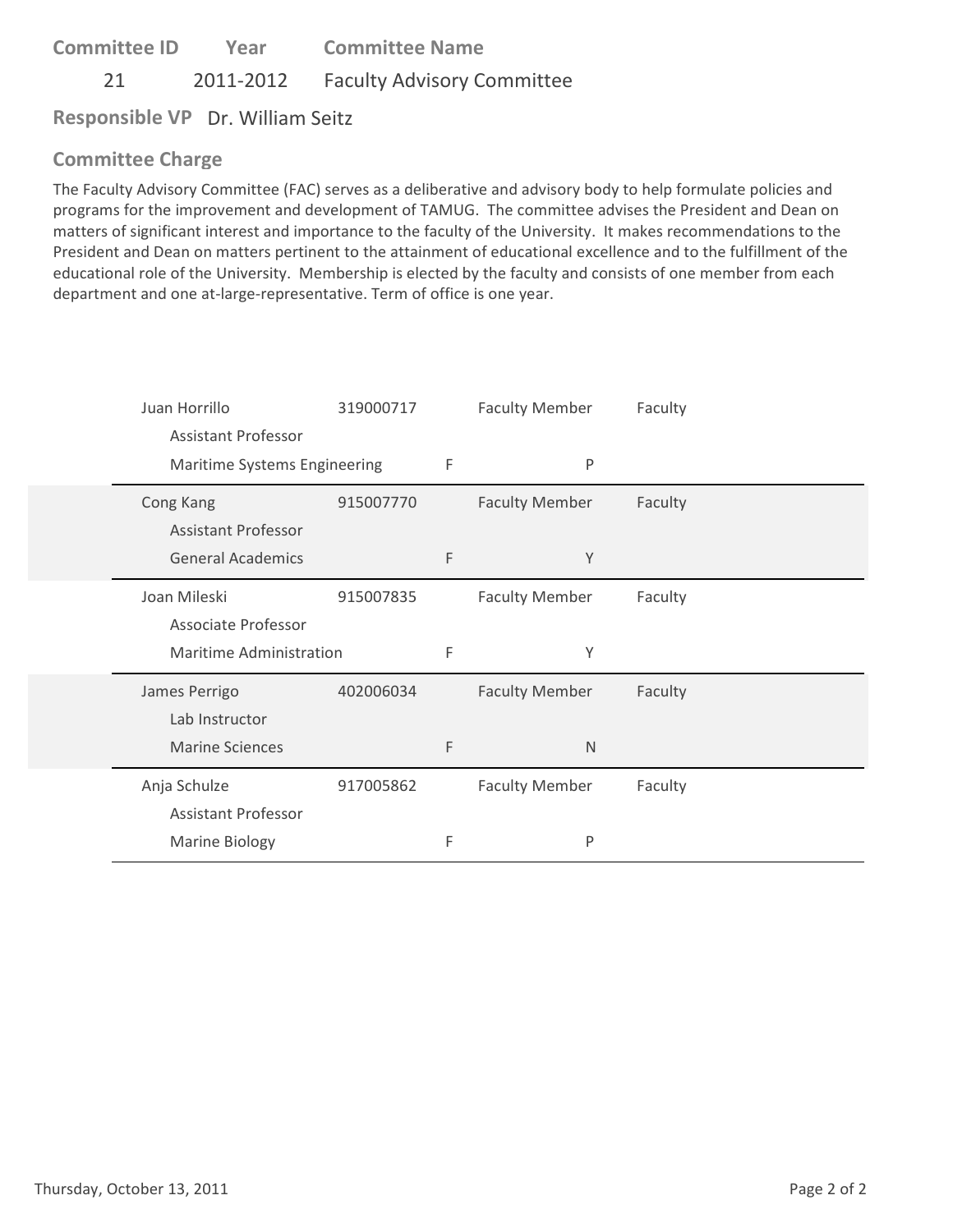**Committee ID**

**Year Committee Name**

24 2011-2012 Graduate Instruction Committee

**Responsible VP** Dr. William Seitz

#### **Committee Charge**

Serve as an advisory committee to the Associate Vice President for Research and Academic Affairs on policy issues that may arise with respect to graduate programs at TAMUG or that are referred to the committee for action by the TAMUG Research and Graduate Studies Office or the TAMU Office of Graduate Studies

| Full Name and UIN of Committee Members<br><b>Committe Members' TAMUG Position Title</b><br><b>TAMUG Department</b> |           |   | Role on Committee<br>Full or Part Time Tenure Status |   | Faculty / Staff / Student |
|--------------------------------------------------------------------------------------------------------------------|-----------|---|------------------------------------------------------|---|---------------------------|
| Rainer Amon<br>Associate Professor                                                                                 | 302009774 |   | <b>Faculty Member</b>                                |   | Faculty                   |
| <b>Marine Sciences</b>                                                                                             |           | F |                                                      | Υ |                           |
| <b>Tammy Holliday</b>                                                                                              | 901006995 |   | <b>Staff Member</b>                                  |   | <b>Staff</b>              |
| Asst Vice President Research & Graduate Studies                                                                    |           |   |                                                      |   |                           |
| <b>Research Management</b>                                                                                         |           | F |                                                      | N |                           |
| Donna Lang                                                                                                         | 501001065 |   | <b>Staff Member</b>                                  |   | Staff                     |
| Assoc Vp For Enroll Management & Educ Outreach                                                                     |           |   |                                                      |   |                           |
| Admissions And Records Office                                                                                      |           | F |                                                      | N |                           |
| Patrick Louchouarn                                                                                                 | 702003678 |   | <b>Faculty Member</b>                                |   | Faculty                   |
| Professor And Head                                                                                                 |           |   |                                                      |   |                           |
| <b>Marine Sciences</b>                                                                                             |           | F |                                                      | Y |                           |
| William Mcmullen                                                                                                   | 301001667 |   | <b>Faculty Member</b>                                |   | Faculty                   |
| Professor And Head                                                                                                 |           |   |                                                      |   |                           |
| Maritime Administration                                                                                            |           | F |                                                      | Y |                           |
| Vijaykumar Panchang                                                                                                | 101009288 |   | <b>Faculty Member</b>                                |   | Faculty                   |
| Professor                                                                                                          |           |   |                                                      |   |                           |
| Maritime Systems Engineering                                                                                       |           | F |                                                      | Y |                           |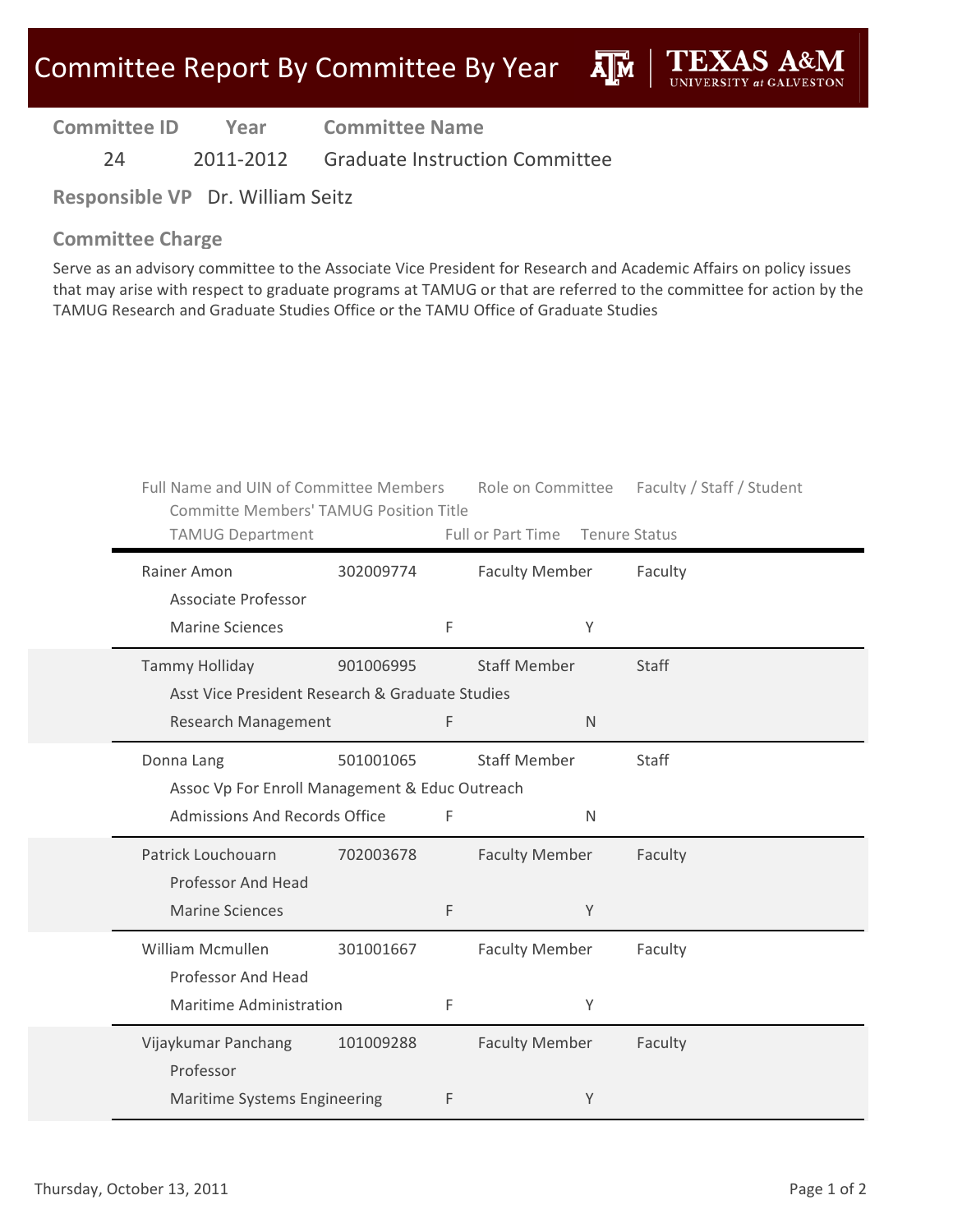24 2011-2012 Graduate Instruction Committee

**Responsible VP** Dr. William Seitz

### **Committee Charge**

Serve as an advisory committee to the Associate Vice President for Research and Academic Affairs on policy issues that may arise with respect to graduate programs at TAMUG or that are referred to the committee for action by the TAMUG Research and Graduate Studies Office or the TAMU Office of Graduate Studies

| <b>Frederic Pearl</b>                                                  | 802005624 |             | <b>Faculty Member</b> | Faculty |  |
|------------------------------------------------------------------------|-----------|-------------|-----------------------|---------|--|
| <b>Associate Professor</b><br><b>General Academics</b>                 |           | F           | Y                     |         |  |
| Jay Rooker<br>Professor                                                | 702002274 |             | <b>Faculty Member</b> | Faculty |  |
| Marine Biology                                                         |           | $\mathsf F$ | Y                     |         |  |
| Frederick Schlemmer                                                    | 102000819 |             | <b>Faculty Member</b> | Faculty |  |
| Associate Professor<br><b>Marine Sciences</b>                          |           | P           | Y                     |         |  |
| John Schwarz                                                           | 801004843 |             | <b>Faculty Member</b> | Faculty |  |
| Professor And Head<br><b>Marine Biology</b>                            |           | F           | Y                     |         |  |
| <b>William Seitz</b><br>Associate Vp For Research And Graduate Studies | 201009899 |             | Chair                 | Staff   |  |
| Campus Dean's Office                                                   |           | F           | Υ                     |         |  |
| Wyndylyn Vonzharen<br>Professor                                        | 401006071 |             | <b>Faculty Member</b> | Faculty |  |
| <b>Marine Sciences</b>                                                 |           | F           | Y                     |         |  |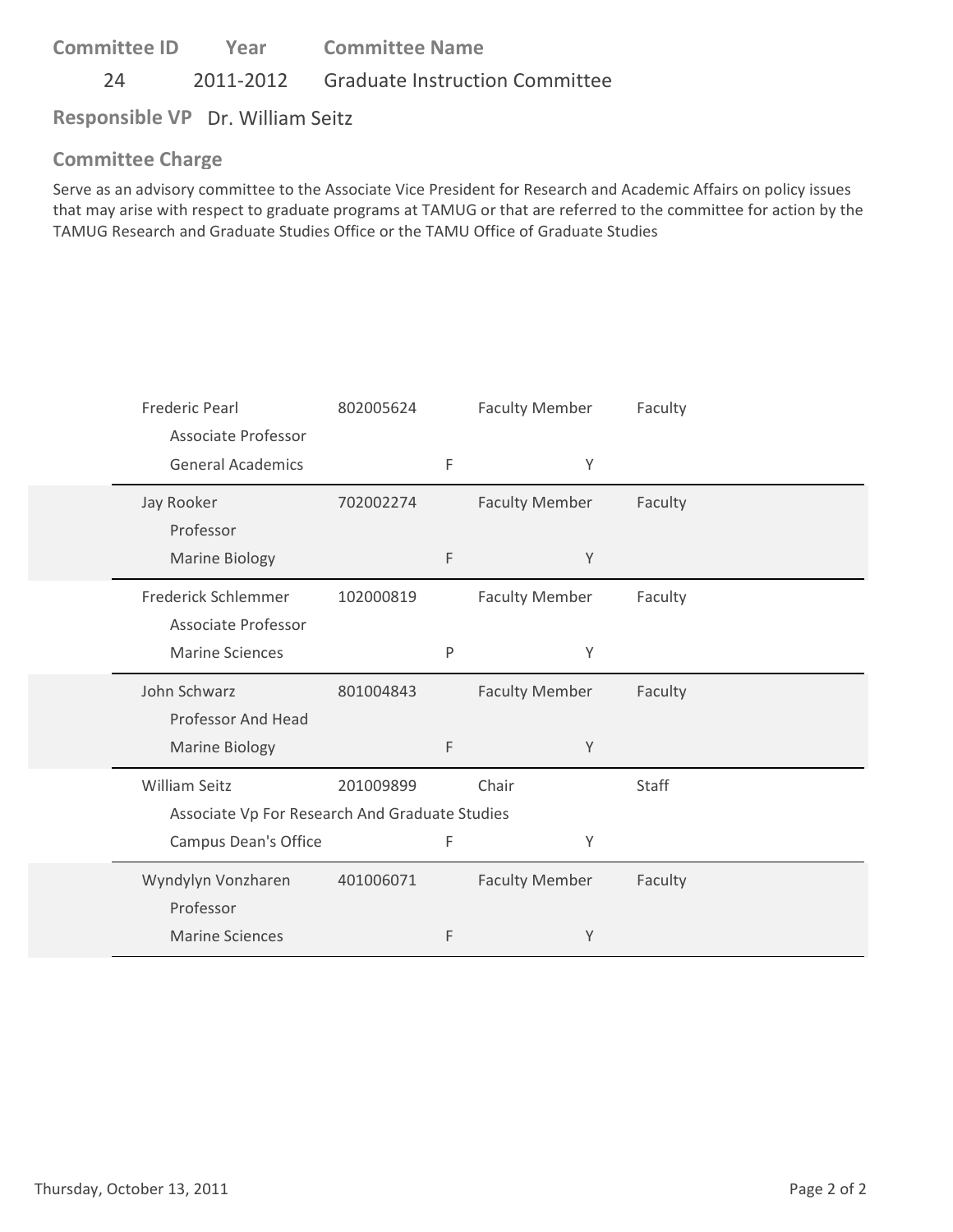ĀM

| <b>Committee ID</b> | Year      | <b>Committee Name</b> |
|---------------------|-----------|-----------------------|
| 25                  | 2011-2012 | <b>Honor Council</b>  |

**Responsible VP** Mr. Grant Shallenberger

#### **Committee Charge**

It is the Mission of the Galveston Aggie Honor System Office to serve as a centralized system established to respond fairly to academic violations of the Aggie Code of Honor. Members of the honor council may serve as case investigators, panel members and appeal panel members involving students alleged to have violated the honor system rules. Case investigators, upon investigating an alleged infraction, advise the Assistant Vice President of Student Affairs and Auxiliary Services (or his/her designee) on whether enough evidence exists to support a charge against the involved student of violating honor system rules and, subsequently, an honor council hearing. Panel members are convened in an administrative hearing to hear testimony, decide whether the involved are not responsible or responsible for the alleged infraction and, if found responsible, to determine appropriate sanctions. Appeal panel members are convened to hear an appeal from a student found responsible for violating the honor system rules, if an appeal is filed.

| th rails, if an appear is meal.                                                         |           |   |                                 |                           |
|-----------------------------------------------------------------------------------------|-----------|---|---------------------------------|---------------------------|
| Full Name and UIN of Committee Members<br><b>Committe Members' TAMUG Position Title</b> |           |   | Role on Committee               | Faculty / Staff / Student |
| <b>TAMUG Department</b>                                                                 |           |   | Full or Part Time Tenure Status |                           |
| Rainer Amon                                                                             | 302009774 |   | <b>Faculty Member</b>           | Faculty                   |
| <b>Associate Professor</b>                                                              |           |   |                                 |                           |
| <b>Marine Sciences</b>                                                                  |           | F | Υ                               |                           |
|                                                                                         |           |   |                                 |                           |
| Arielle Carchidi                                                                        | 818003157 |   | Undergraduate Mem Student       |                           |
| <b>Student Worker</b>                                                                   |           |   |                                 |                           |
| <b>Student Health Services</b>                                                          |           | P |                                 |                           |
|                                                                                         |           |   |                                 |                           |
| <b>Gerard Coleman</b>                                                                   | 601003943 |   | <b>Faculty Member</b>           | Faculty                   |
| Senior Lecturer                                                                         |           |   |                                 |                           |
| <b>Marine Engineering</b>                                                               |           | F | N                               |                           |
| <b>Hillary Freeman</b>                                                                  | 317007761 |   | Undergraduate Mem Student       |                           |
| <b>Student Worker</b>                                                                   |           |   |                                 |                           |
| <b>Student Activities</b>                                                               |           | P |                                 |                           |
|                                                                                         |           |   |                                 |                           |
| Karl Haupt                                                                              | 701002975 |   | <b>Faculty Member</b>           | Faculty                   |
| Lecturer                                                                                |           |   |                                 |                           |
| <b>Ship Operations</b>                                                                  |           | F | $\mathsf{N}$                    |                           |
| <b>Gerald Hite</b>                                                                      | 601004599 |   | <b>Faculty Member</b>           | Faculty                   |
| Professor                                                                               |           |   |                                 |                           |

F Y

Marine Sciences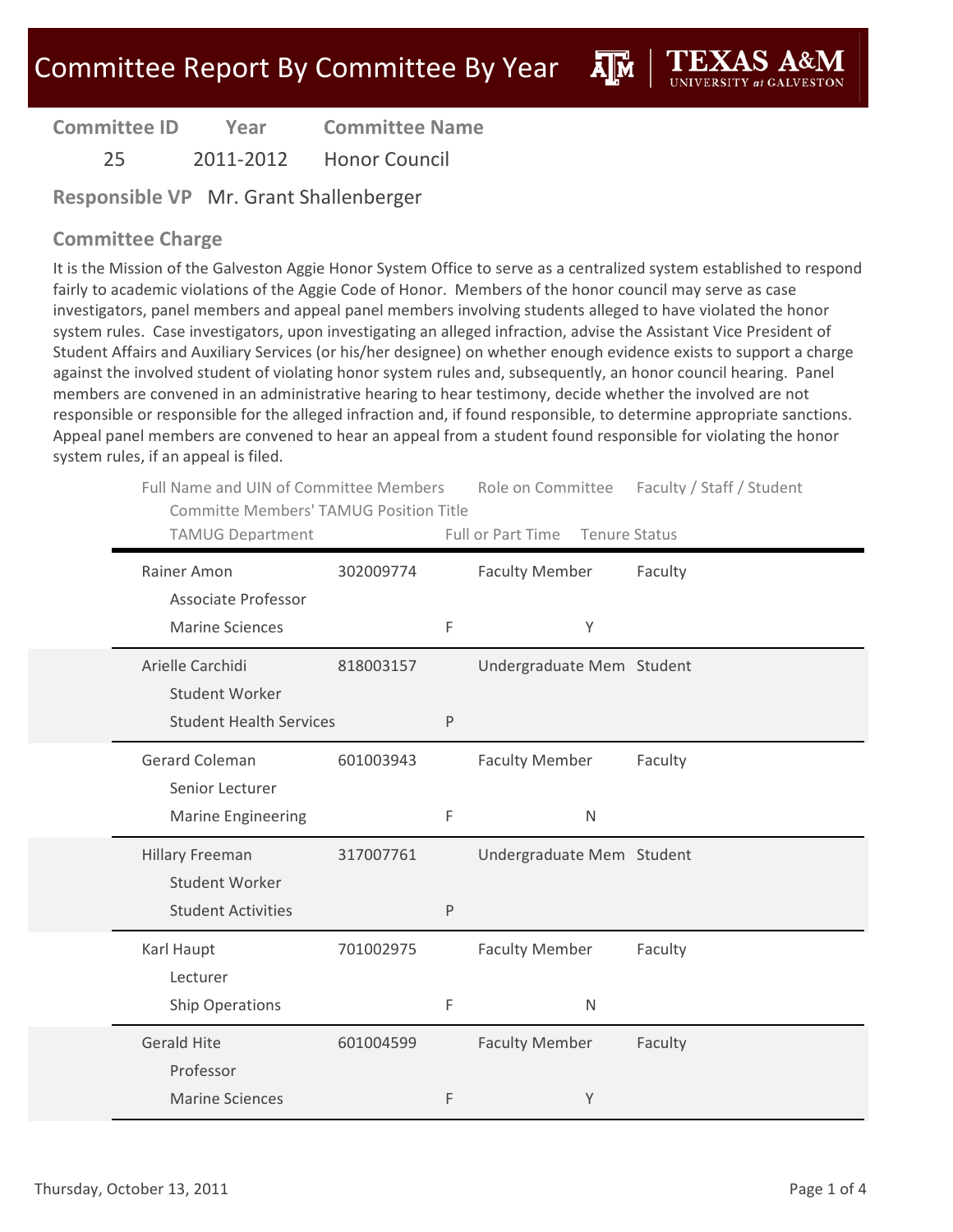**Committee ID** 25 2011‐2012 Honor Council **Year Committee Name**

**Responsible VP** Mr. Grant Shallenberger

# **Committee Charge**

It is the Mission of the Galveston Aggie Honor System Office to serve as a centralized system established to respond fairly to academic violations of the Aggie Code of Honor. Members of the honor council may serve as case investigators, panel members and appeal panel members involving students alleged to have violated the honor system rules. Case investigators, upon investigating an alleged infraction, advise the Assistant Vice President of Student Affairs and Auxiliary Services (or his/her designee) on whether enough evidence exists to support a charge against the involved student of violating honor system rules and, subsequently, an honor council hearing. Panel members are convened in an administrative hearing to hear testimony, decide whether the involved are not responsible or responsible for the alleged infraction and, if found responsible, to determine appropriate sanctions. Appeal panel members are convened to hear an appeal from a student found responsible for violating the honor system rules, if an appeal is filed.

| Juan Horrillo<br><b>Assistant Professor</b>    | 319000717 |   | <b>Faculty Member</b><br>$\sf P$ | Faculty |
|------------------------------------------------|-----------|---|----------------------------------|---------|
| Maritime Systems Engineering                   |           | F |                                  |         |
| Kristin Josvoll                                | 516002550 |   | Undergraduate Mem Student        |         |
|                                                |           |   |                                  |         |
| James Kanz                                     | 502001013 |   | <b>Faculty Member</b>            | Faculty |
| Associate Professor                            |           |   |                                  |         |
| Marine Biology                                 |           | F | Υ                                |         |
| Kris Knox                                      | 801008280 |   | <b>Faculty Member</b>            | Faculty |
| Senior Lecturer                                |           |   |                                  |         |
| Maritime Administration                        |           | F | $\mathsf{N}$                     |         |
| Donna Lang                                     | 501001065 |   | <b>Staff Member</b>              | Staff   |
| Assoc Vp For Enroll Management & Educ Outreach |           |   |                                  |         |
| Admissions And Records Office                  |           | F | $\mathsf{N}$                     |         |
| David Lawhon                                   | 313003143 |   | <b>Faculty Member</b>            | Faculty |
| Lecturer And Director                          |           |   |                                  |         |
| <b>General Academics</b>                       |           | F | $\mathsf{N}$                     |         |
| Jeffrey Lencioni                               | 420009756 |   | Undergraduate Mem Student        |         |
| Student Worker                                 |           |   |                                  |         |
| Ship Operations                                |           | P |                                  |         |
|                                                |           |   |                                  |         |
| Eric Miller                                    | 617009309 |   | Undergraduate Mem Student        |         |
| Student Worker                                 |           |   |                                  |         |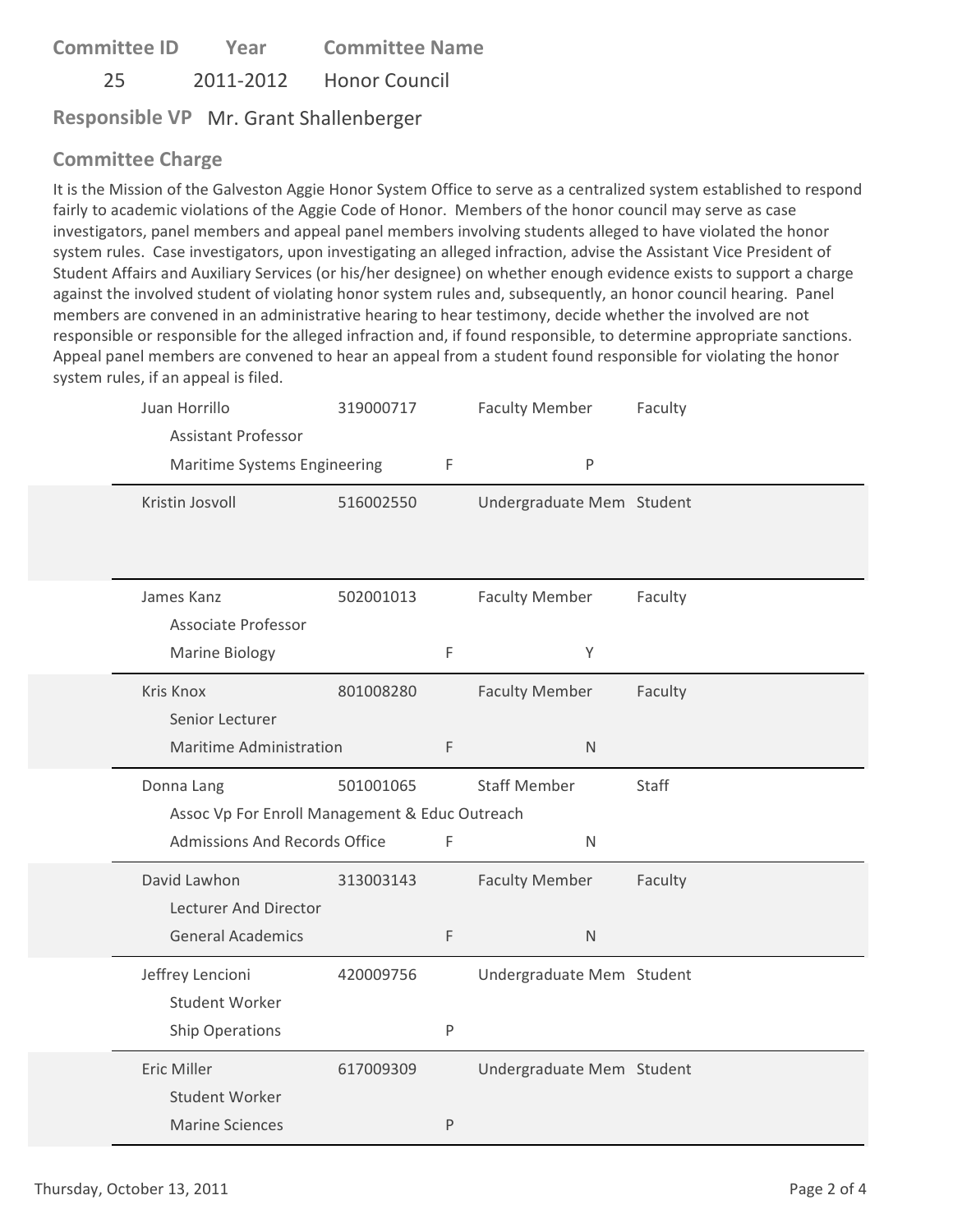**Committee ID** 25 2011‐2012 Honor Council **Year Committee Name**

**Responsible VP** Mr. Grant Shallenberger

# **Committee Charge**

It is the Mission of the Galveston Aggie Honor System Office to serve as a centralized system established to respond fairly to academic violations of the Aggie Code of Honor. Members of the honor council may serve as case investigators, panel members and appeal panel members involving students alleged to have violated the honor system rules. Case investigators, upon investigating an alleged infraction, advise the Assistant Vice President of Student Affairs and Auxiliary Services (or his/her designee) on whether enough evidence exists to support a charge against the involved student of violating honor system rules and, subsequently, an honor council hearing. Panel members are convened in an administrative hearing to hear testimony, decide whether the involved are not responsible or responsible for the alleged infraction and, if found responsible, to determine appropriate sanctions. Appeal panel members are convened to hear an appeal from a student found responsible for violating the honor system rules, if an appeal is filed.

| Patrick Naylon<br><b>Student Worker</b><br>Maritime Systems Engineering | 817000850 | ${\sf P}$    | Undergraduate Mem Student |         |
|-------------------------------------------------------------------------|-----------|--------------|---------------------------|---------|
|                                                                         |           |              |                           |         |
| <b>Thomas Riddle</b>                                                    | 812001036 |              | <b>Graduate Member</b>    | Student |
| <b>Graduate Assistant Teaching</b>                                      |           |              |                           |         |
| <b>Marine Sciences</b>                                                  |           | $\sf P$      |                           |         |
| Daniel Sadlowsky                                                        | 120004089 |              | Undergraduate Mem Student |         |
| <b>Student Worker</b>                                                   |           |              |                           |         |
| <b>General Academics</b>                                                |           | $\mathsf{P}$ |                           |         |
| Anja Schulze                                                            | 917005862 |              | <b>Faculty Member</b>     | Faculty |
| <b>Assistant Professor</b>                                              |           |              |                           |         |
| Marine Biology                                                          |           | F            | P                         |         |
| <b>Grant Shallenberger</b>                                              | 102005256 |              | <b>Staff Member</b>       | Staff   |
| Assistant Vp For Student & Auxiliary Services                           |           |              |                           |         |
| <b>Student Affairs</b>                                                  |           | F            | $\overline{N}$            |         |
| William Stovall                                                         | 819006515 |              | Undergraduate Mem Student |         |
| <b>Student Worker</b>                                                   |           |              |                           |         |
| Academic Enhancement                                                    |           | P            |                           |         |
| <b>Grace Tilley</b>                                                     | 818001119 |              | Undergraduate Mem Student |         |
| <b>Student Worker</b>                                                   |           |              |                           |         |
| <b>Student Health Services</b>                                          |           | P            |                           |         |
| <b>Alexa Torres</b>                                                     | 518005407 |              | Undergraduate Mem Student |         |
|                                                                         |           |              |                           |         |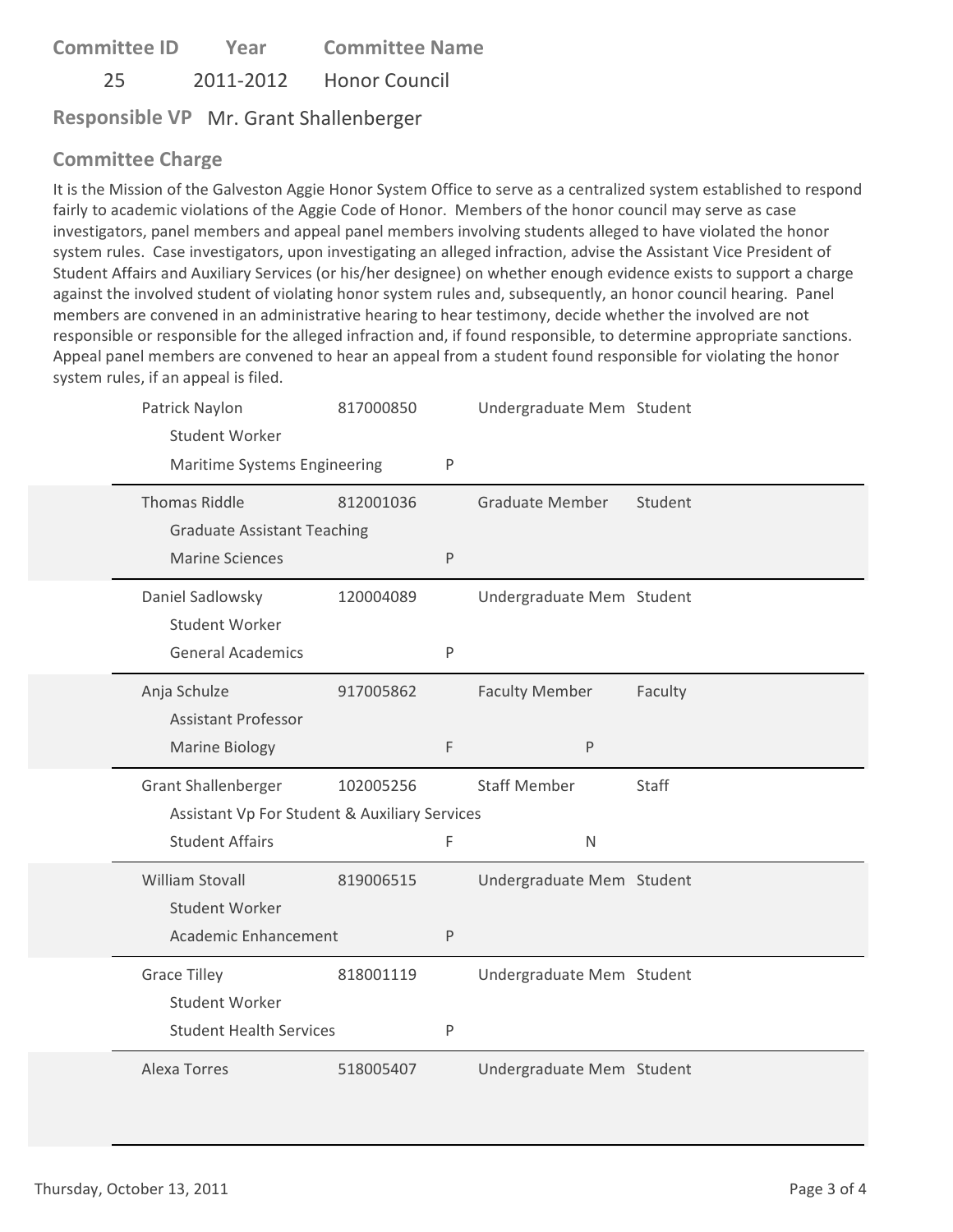**Committee ID** 25 2011‐2012 Honor Council **Year Committee Name**

**Responsible VP** Mr. Grant Shallenberger

### **Committee Charge**

It is the Mission of the Galveston Aggie Honor System Office to serve as a centralized system established to respond fairly to academic violations of the Aggie Code of Honor. Members of the honor council may serve as case investigators, panel members and appeal panel members involving students alleged to have violated the honor system rules. Case investigators, upon investigating an alleged infraction, advise the Assistant Vice President of Student Affairs and Auxiliary Services (or his/her designee) on whether enough evidence exists to support a charge against the involved student of violating honor system rules and, subsequently, an honor council hearing. Panel members are convened in an administrative hearing to hear testimony, decide whether the involved are not responsible or responsible for the alleged infraction and, if found responsible, to determine appropriate sanctions. Appeal panel members are convened to hear an appeal from a student found responsible for violating the honor system rules, if an appeal is filed.

| Daniel Traber            | 701004428 | <b>Faculty Member</b> | Faculty |
|--------------------------|-----------|-----------------------|---------|
| Associate Professor      |           |                       |         |
| <b>General Academics</b> |           |                       |         |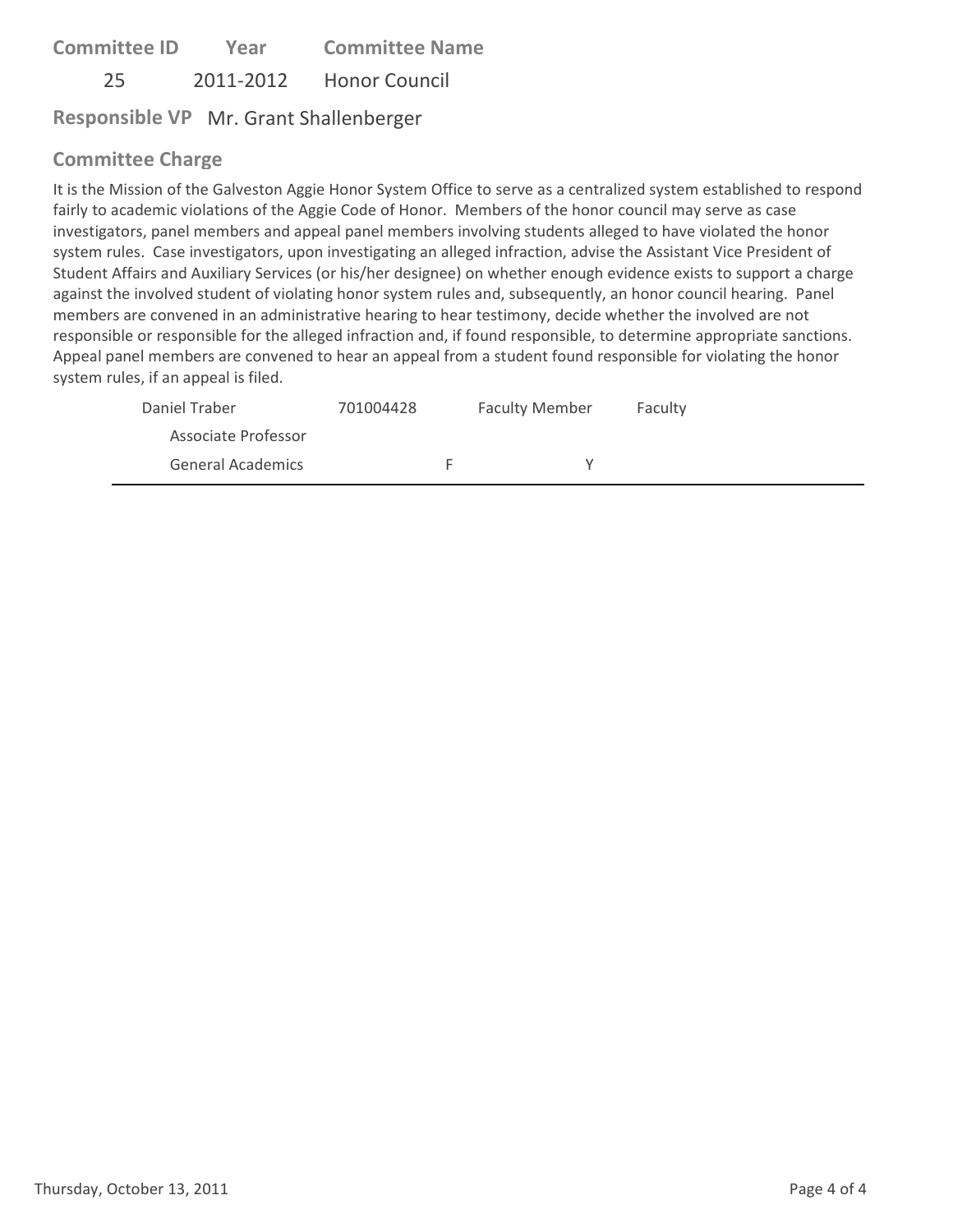**A**<sup>M</sup>

| <b>Committee ID</b> | Year      | <b>Committee Name</b>    |
|---------------------|-----------|--------------------------|
| 26                  | 2011-2012 | <b>Library Committee</b> |

**Responsible VP** Mr. Steven Conway

#### **Committee Charge**

The Committee will advise the Associate Vice President for Research and Academic Affairs and the Director of the Jack K. Williams Library on topics affecting the usefulness and general operation of the library, including collection development. Also, visit the Library Strategic Plan, which has as its number one goal the "best possible collection and utilization" which will need to include reviewing the library journal fund distribution formula.

| Full Name and UIN of Committee Members<br><b>Committe Members' TAMUG Position Title</b><br><b>TAMUG Department</b> |           |   | Full or Part Time         | <b>Tenure Status</b> | Role on Committee Faculty / Staff / Student |
|--------------------------------------------------------------------------------------------------------------------|-----------|---|---------------------------|----------------------|---------------------------------------------|
| David Baca<br>Lecturer                                                                                             | 102001877 |   | <b>Faculty Member</b>     |                      | Faculty                                     |
| Library-other                                                                                                      |           | F |                           | $\mathsf{N}$         |                                             |
| <b>Steven Conway</b><br>Director, Data Processing Center                                                           | 801006467 |   | <b>Staff Member</b>       |                      | Staff                                       |
| Academic Computer Center                                                                                           |           | F |                           |                      |                                             |
| Lauren Cucci<br><b>Student Worker</b>                                                                              | 920008632 |   | Undergraduate Mem Student |                      |                                             |
| Marine Biology                                                                                                     |           | P |                           |                      |                                             |
| <b>Stephen Curley</b><br>Professor                                                                                 | 501000419 |   | Chair                     |                      | Faculty                                     |
| <b>General Academics</b>                                                                                           |           | F |                           | Y                    |                                             |
| Sudeep Ingole<br><b>Assistant Professor</b>                                                                        | 615004820 |   | <b>Faculty Member</b>     |                      | Faculty                                     |
| <b>Marine Engineering</b>                                                                                          |           | F |                           | $\mathsf{P}$         |                                             |
| Douglas Klein<br>Professor                                                                                         | 103000196 |   | <b>Faculty Member</b>     |                      | Faculty                                     |
| <b>Marine Sciences</b>                                                                                             |           | F |                           | Υ                    |                                             |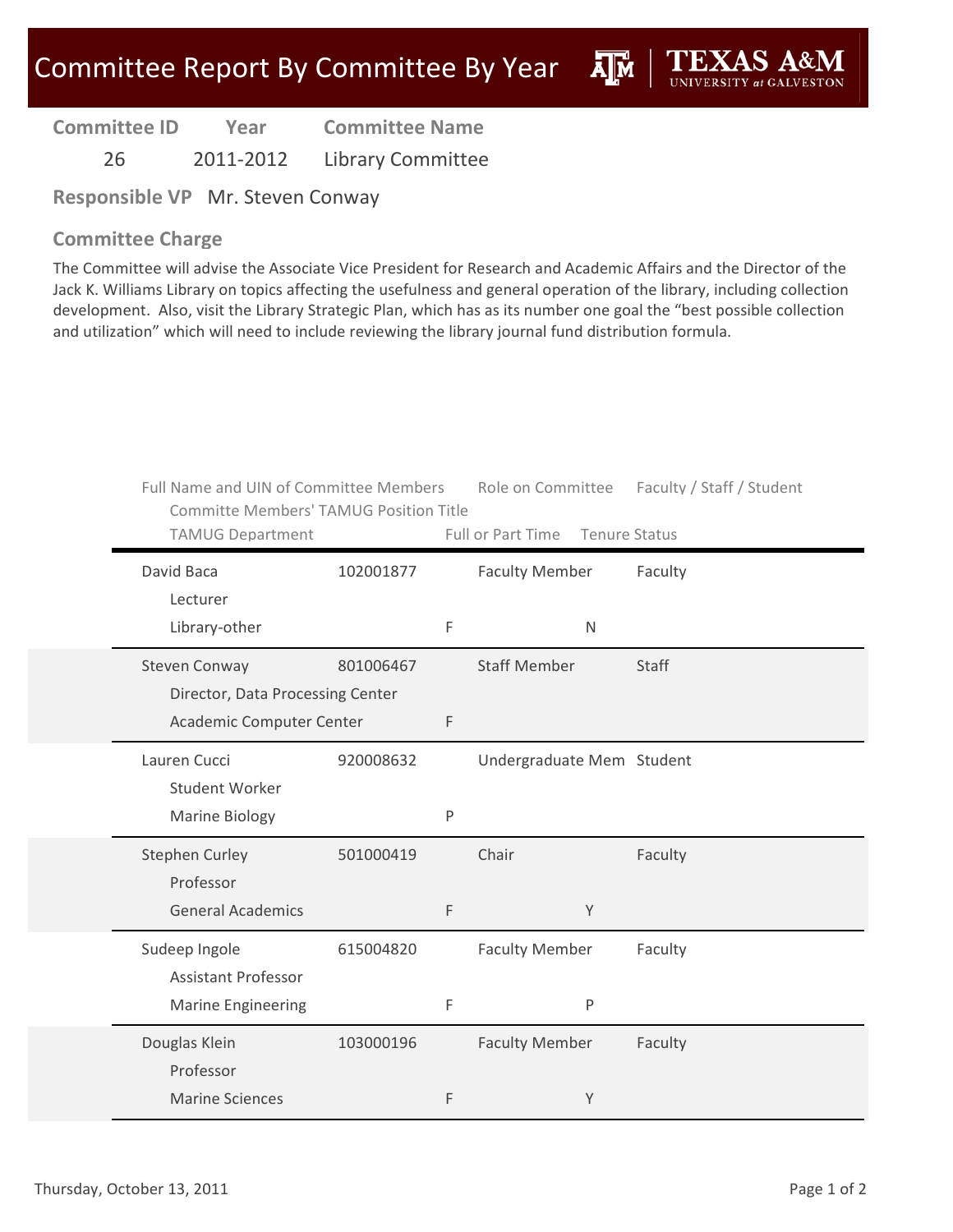**Committee ID** 26 2011-2012 Library Committee **Year Committee Name**

**Responsible VP** Mr. Steven Conway

### **Committee Charge**

The Committee will advise the Associate Vice President for Research and Academic Affairs and the Director of the Jack K. Williams Library on topics affecting the usefulness and general operation of the library, including collection development. Also, visit the Library Strategic Plan, which has as its number one goal the "best possible collection and utilization" which will need to include reviewing the library journal fund distribution formula.

| Joan Mileski                                   | 915007835 |   | <b>Faculty Member</b>     | Faculty |
|------------------------------------------------|-----------|---|---------------------------|---------|
| Associate Professor<br>Maritime Administration |           | F | Υ                         |         |
| Marcella Nunez<br><b>Student Worker</b>        | 421000347 |   | Undergraduate Mem Student |         |
| <b>Marine Biology</b>                          |           | P |                           |         |
| Hannah Preischel                               | 620002660 |   | Undergraduate Mem Student |         |
| Student Worker<br>Marine Biology               |           | P |                           |         |
| Anja Schulze                                   | 917005862 |   | <b>Faculty Member</b>     | Faculty |
| <b>Assistant Professor</b>                     |           |   |                           |         |
|                                                |           |   |                           |         |
| <b>Marine Biology</b>                          |           | F | P                         |         |
| Kelly Weeks                                    | 619001368 |   | <b>Faculty Member</b>     | Faculty |
| <b>Assistant Professor</b>                     |           |   |                           |         |
| Maritime Administration                        |           | F | Ρ                         |         |
| Natalie Wiest                                  | 801004865 |   | <b>Faculty Member</b>     | Faculty |
| Lecturer                                       |           |   |                           |         |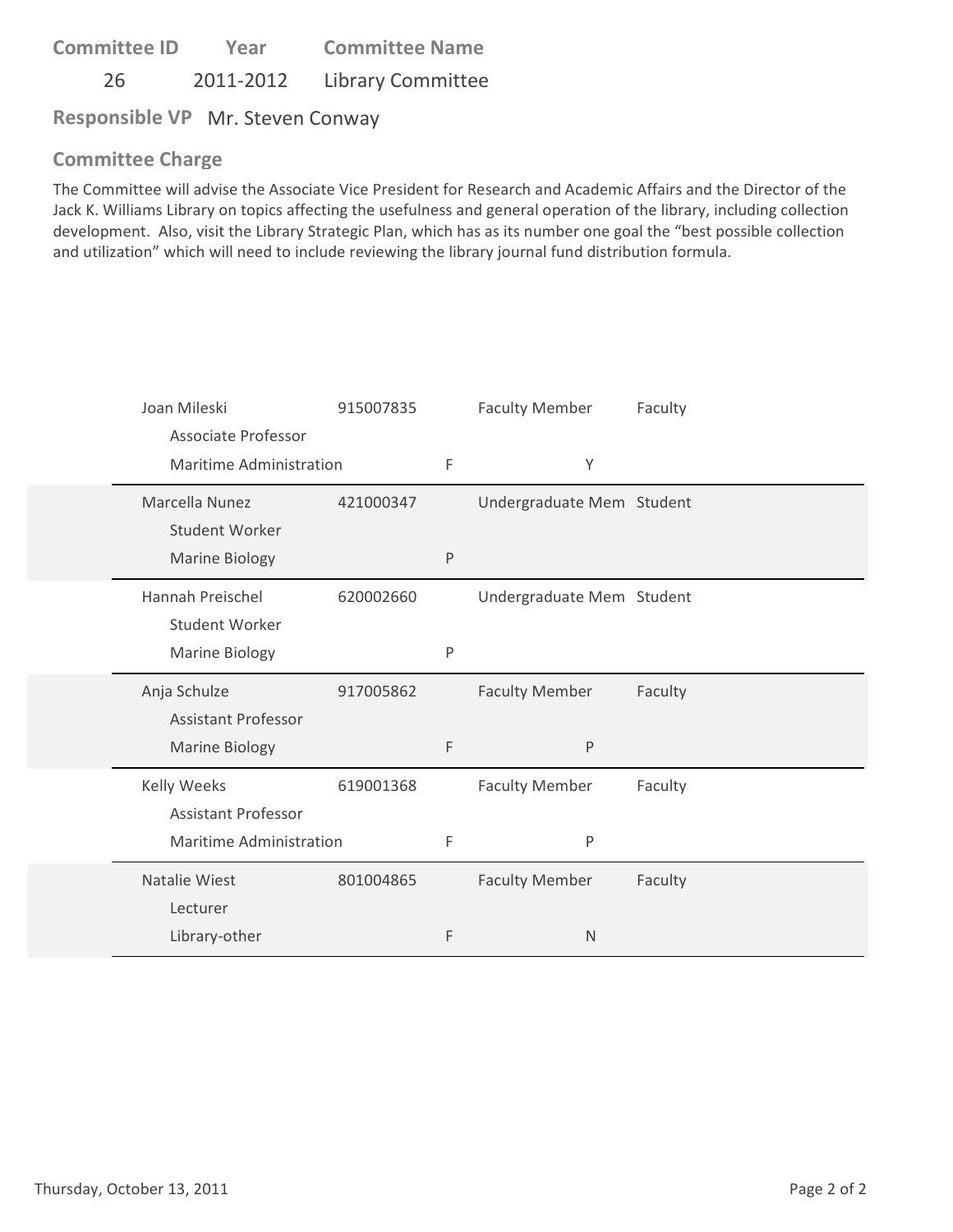**Дм** 

**Committee ID Year Committee Name**

27 2011-2012 Parking Citation Appeals Committee

**Responsible VP** Dr. William McGonagle

#### **Committee Charge**

The Parking Citation Appeals Panel meets to allow customers to appeal parking citations believed to have been issued in error. All appeals will follow the stated TAMUG Parking Rules process.

| Full Name and UIN of Committee Members<br><b>Committe Members' TAMUG Position Title</b><br>TAMUG Department |           |   | Role on Committee<br>Full or Part Time Tenure Status | Faculty / Staff / Student |
|-------------------------------------------------------------------------------------------------------------|-----------|---|------------------------------------------------------|---------------------------|
| Kenneth Bailey<br>Director Of Career Planning And Placement                                                 | 501001326 |   | <b>Staff Member</b>                                  | Staff                     |
| Student Services-general                                                                                    |           | F |                                                      |                           |
| Tyra Booe<br><b>Research Assistant</b>                                                                      | 611001180 |   | <b>Graduate Member</b>                               | Staff                     |
| <b>Marine Biology</b>                                                                                       |           | F |                                                      |                           |
| John Carhart<br>Senior Lecturer                                                                             | 202005073 |   | <b>Faculty Member</b>                                | Faculty                   |
| <b>General Academics</b>                                                                                    |           | F | $\mathsf N$                                          |                           |
| Alysse Ligon                                                                                                | 221002139 |   | Undergraduate Mem Student                            |                           |
| John Schwarz                                                                                                | 801004843 |   | Chair                                                | Faculty                   |
| Professor And Head                                                                                          |           |   |                                                      |                           |
| <b>Marine Biology</b>                                                                                       |           | F | Y                                                    |                           |
| <b>Robert Scribner</b><br><b>Computer Systems Manager</b>                                                   | 102007935 |   | <b>Staff Member</b>                                  | <b>Staff</b>              |
| Academic Computer Center                                                                                    |           | F |                                                      |                           |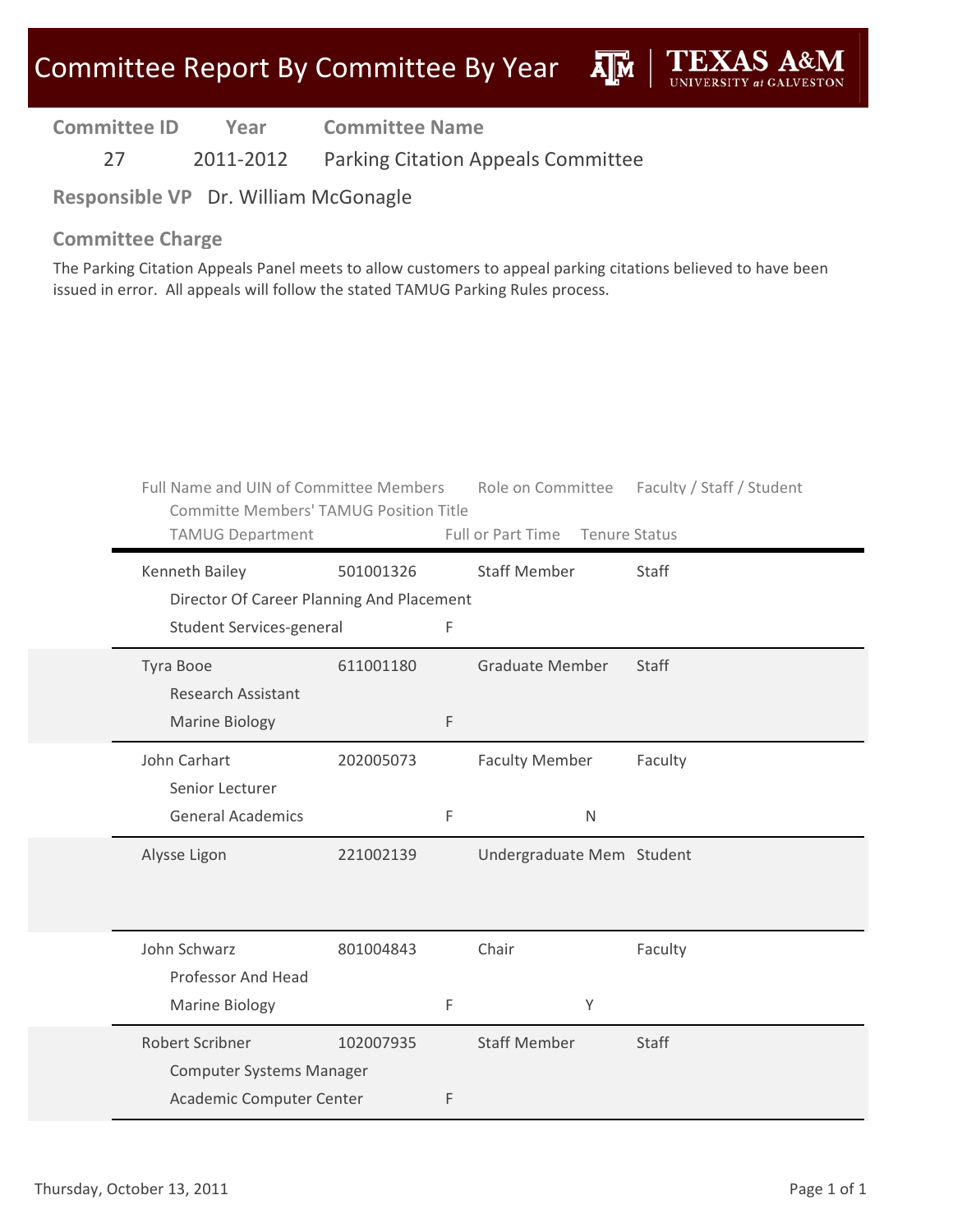**A**M

**Committee ID Year Committee Name**

28 2011-2012 Promotion and Tenure Review Committee

**Responsible VP** Dr. William Seitz

### **Committee Charge**

Departmental committee recommendations for promotion and tenure must be reviewed by a faculty advisory committee. The committee must submit a written report with their recommendations based on the primary issues that convinced members to vote one way or another, as well as their vote. The report must be sent to the Associate Vice President for Research and Academic Affairs. The Review Committee will be composed of tenured full professors appointed annually by the Associate Vice President for Research and Academic Affairs.

|                              | <b>Full Name and UIN of Committee Members</b><br><b>Committe Members' TAMUG Position Title</b> |             |                   |              | Role on Committee Faculty / Staff / Student |
|------------------------------|------------------------------------------------------------------------------------------------|-------------|-------------------|--------------|---------------------------------------------|
| <b>TAMUG Department</b>      |                                                                                                |             | Full or Part Time |              | <b>Tenure Status</b>                        |
| Douglas Klein                | 103000196                                                                                      |             | Member            |              | Faculty                                     |
| Professor                    |                                                                                                |             |                   |              |                                             |
| <b>Marine Sciences</b>       |                                                                                                | F           |                   | Υ            |                                             |
| Susan Knock                  | 802005079                                                                                      |             | Member            |              | Faculty                                     |
| Senior Lecturer              |                                                                                                |             |                   |              |                                             |
| <b>Marine Sciences</b>       |                                                                                                | $\mathsf F$ |                   | $\mathsf{N}$ |                                             |
| Jay Rooker                   | 702002274                                                                                      |             | Member            |              | Faculty                                     |
| Professor                    |                                                                                                |             |                   |              |                                             |
| Marine Biology               |                                                                                                | F           |                   | Υ            |                                             |
| James Ryan                   | 701002629                                                                                      |             | Member            |              | Faculty                                     |
| Professor                    |                                                                                                |             |                   |              |                                             |
| <b>General Academics</b>     |                                                                                                | $\mathsf F$ |                   | Y            |                                             |
| John Sweetman                | 201007505                                                                                      |             | Member            |              | Faculty                                     |
| Associate Professor          |                                                                                                |             |                   |              |                                             |
| Maritime Systems Engineering |                                                                                                | F           |                   | P            |                                             |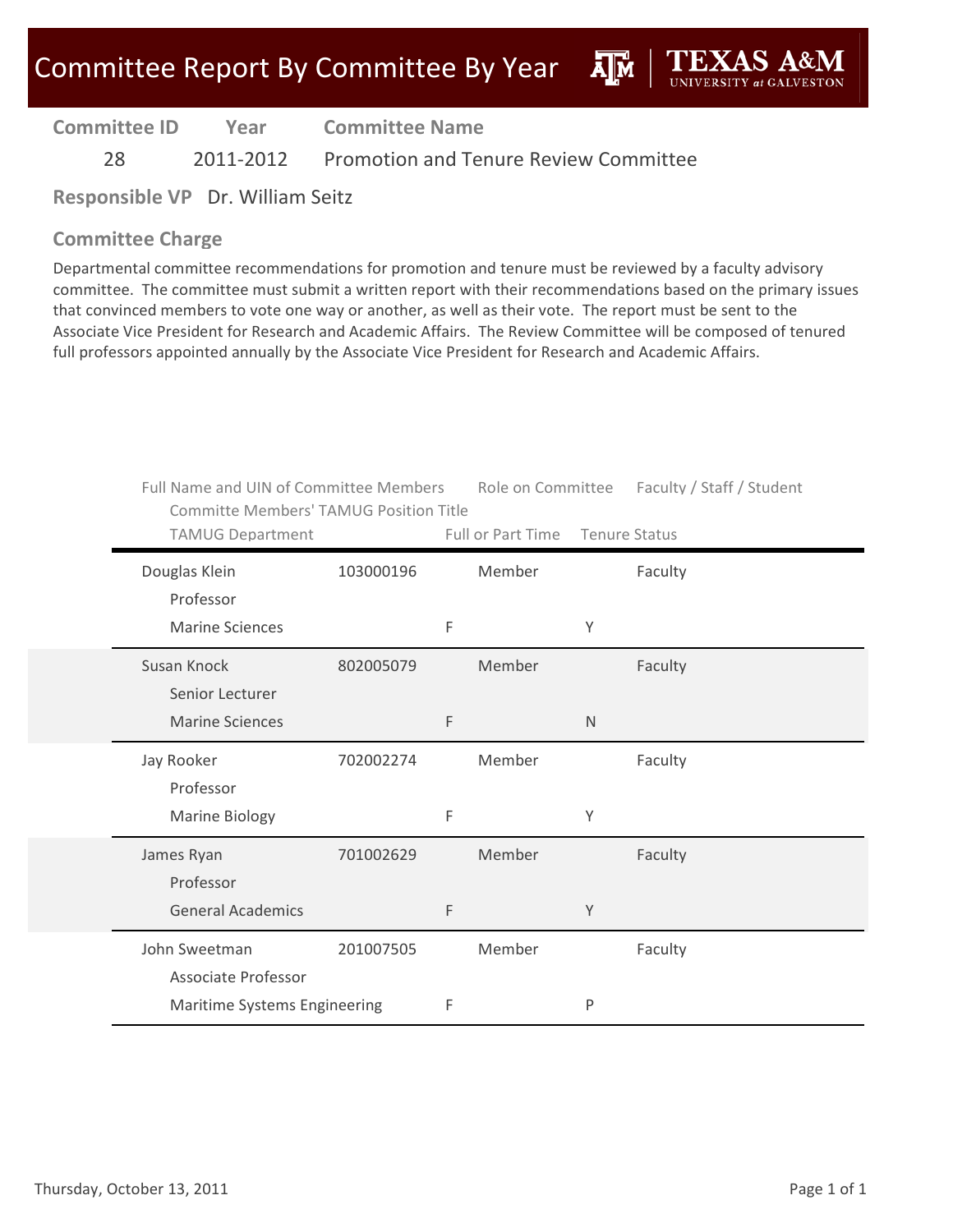29 2011‐2012 Research Advisory Council

**Responsible VP** Dr. William Seitz

#### **Committee Charge**

This council advises the Vice President and CEO on the development of the TAMUG research program and procedures for allocation of resources related to research

| Full Name and UIN of Committee Members<br><b>Committe Members' TAMUG Position Title</b><br><b>TAMUG Department</b> |           |             | Full or Part Time Tenure Status |              | Role on Committee Faculty / Staff / Student |
|--------------------------------------------------------------------------------------------------------------------|-----------|-------------|---------------------------------|--------------|---------------------------------------------|
| Samuel Brody<br>Professor                                                                                          | 701002603 |             | <b>Faculty Member</b>           |              | Faculty                                     |
| <b>Marine Sciences</b>                                                                                             |           | $\mathsf F$ |                                 | Y            |                                             |
| <b>Tammy Holliday</b>                                                                                              | 901006995 |             | Ex Officio                      |              | Staff                                       |
| Asst Vice President Research & Graduate Studies                                                                    |           |             |                                 |              |                                             |
| Research Management                                                                                                |           | F           |                                 | $\mathsf{N}$ |                                             |
| Juan Horrillo                                                                                                      | 319000717 |             | <b>Faculty Member</b>           |              | Faculty                                     |
| <b>Assistant Professor</b>                                                                                         |           |             |                                 |              |                                             |
| Maritime Systems Engineering                                                                                       |           | F           |                                 | $\mathsf{P}$ |                                             |
| Antonietta Quigg                                                                                                   | 114001053 |             | <b>Faculty Member</b>           |              | Faculty                                     |
| <b>Associate Professor</b>                                                                                         |           |             |                                 |              |                                             |
| Marine Biology                                                                                                     |           | F           |                                 | Y            |                                             |
| Peter Santschi                                                                                                     | 501000443 |             | <b>Faculty Member</b>           |              | Faculty                                     |
| Professor                                                                                                          |           |             |                                 |              |                                             |
|                                                                                                                    |           |             |                                 |              |                                             |
| <b>Marine Sciences</b>                                                                                             |           | F           |                                 | Υ            |                                             |
| Anja Schulze                                                                                                       | 917005862 |             | <b>Faculty Member</b>           |              | Faculty                                     |
| <b>Assistant Professor</b>                                                                                         |           |             |                                 |              |                                             |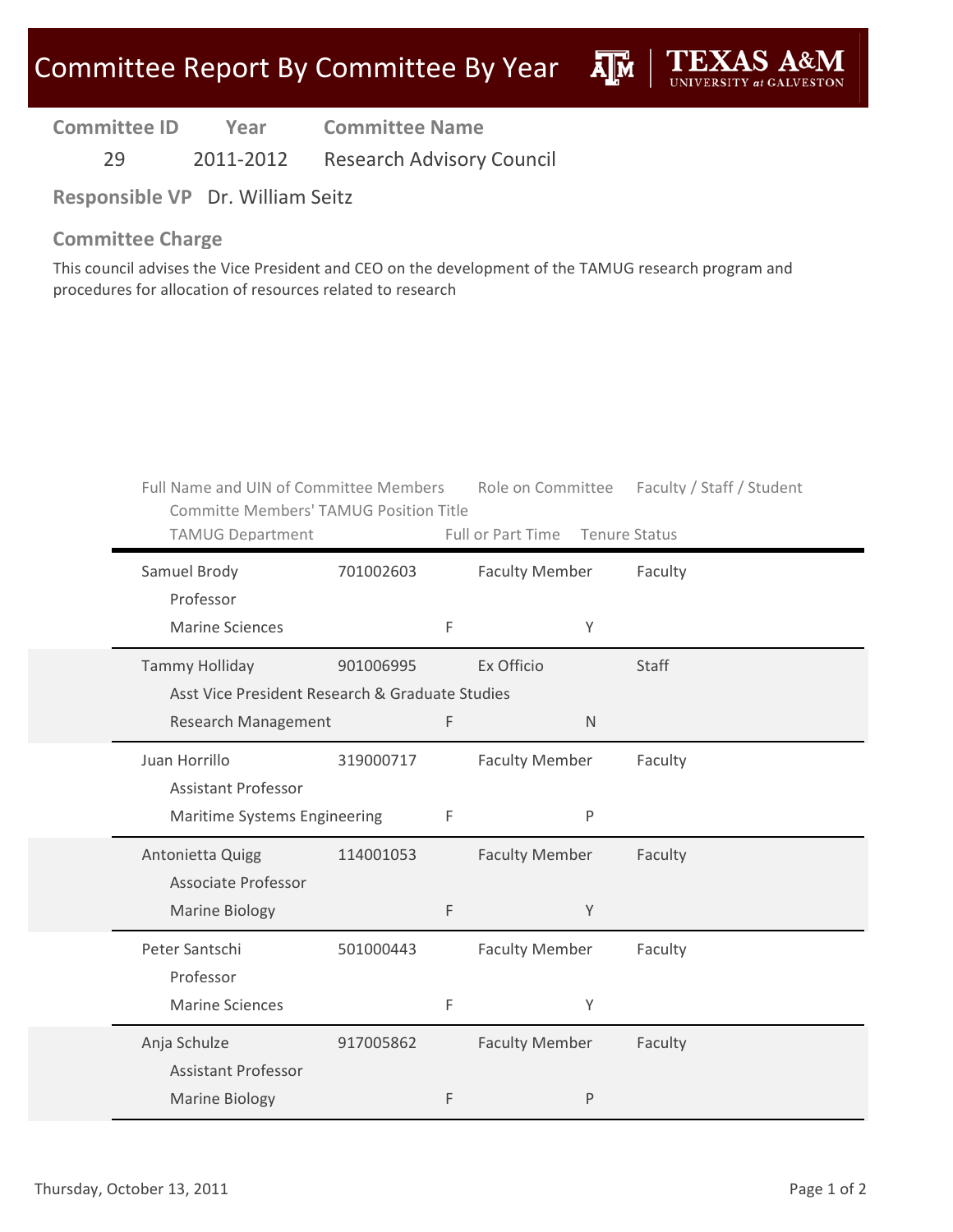29 2011-2012 Research Advisory Council

**Responsible VP** Dr. William Seitz

#### **Committee Charge**

This council advises the Vice President and CEO on the development of the TAMUG research program and procedures for allocation of resources related to research

| William Seitz               | 201009899                                      |  | Chair                 | Staff   |  |  |
|-----------------------------|------------------------------------------------|--|-----------------------|---------|--|--|
|                             | Associate Vp For Research And Graduate Studies |  |                       |         |  |  |
| <b>Campus Dean's Office</b> |                                                |  |                       |         |  |  |
|                             |                                                |  |                       |         |  |  |
| Wen-yao Wang                | 511009434                                      |  | <b>Faculty Member</b> | Faculty |  |  |
| Assistant Professor         |                                                |  |                       |         |  |  |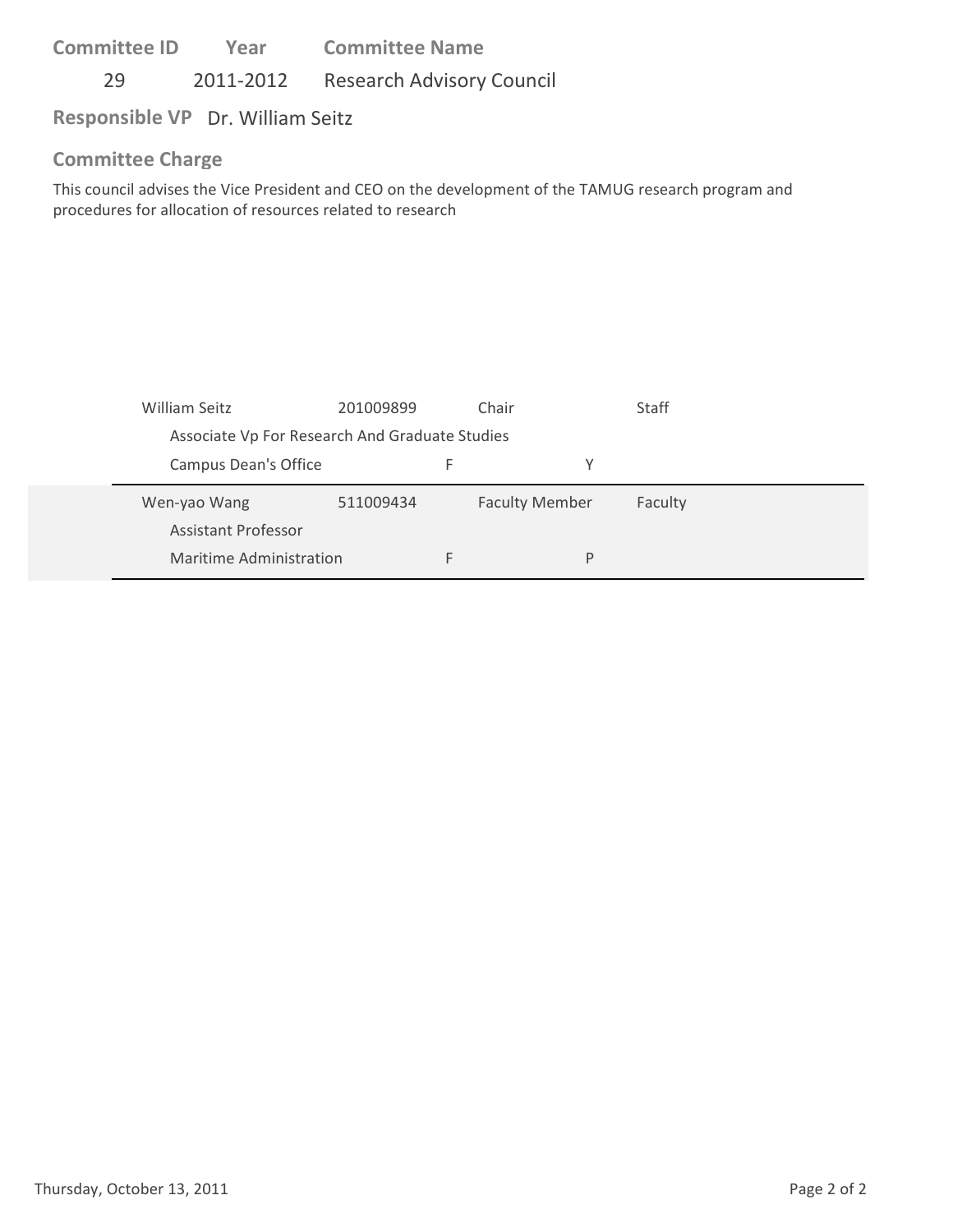**A**<sub>M</sub>

| <b>Committee ID</b> | Year      | <b>Committee Name</b>                   |
|---------------------|-----------|-----------------------------------------|
| 30                  | 2011-2012 | <b>Scholarship and Awards Committee</b> |

**Responsible VP** Mr. Grant Shallenberger

#### **Committee Charge**

The Committee reviews scholarship and awards programs of the university and recommends the distribution of scholarship funds.

| Full Name and UIN of Committee Members<br><b>Committe Members' TAMUG Position Title</b><br><b>TAMUG Department</b> |           |   | Full or Part Time Tenure Status | Role on Committee Faculty / Staff / Student |
|--------------------------------------------------------------------------------------------------------------------|-----------|---|---------------------------------|---------------------------------------------|
| <b>Matthew Carroll</b><br><b>Assistant Professor</b>                                                               | 419009812 |   | <b>Faculty Member</b>           | Faculty                                     |
| <b>Marine Engineering</b>                                                                                          |           | F | P                               |                                             |
| Shannon Fordyce<br><b>Associate Director</b>                                                                       | 202000440 |   | <b>Staff Member</b>             | <b>Staff</b>                                |
| <b>Student Affairs</b>                                                                                             |           | F |                                 |                                             |
| Glenn Jones<br>Professor                                                                                           | 101009345 |   | <b>Faculty Member</b>           | Faculty                                     |
| <b>Marine Sciences</b>                                                                                             |           | F | Y                               |                                             |
| James Kanz<br>Associate Professor                                                                                  | 502001013 |   | <b>Faculty Member</b>           | Faculty                                     |
| <b>Marine Biology</b>                                                                                              |           | F | Y                               |                                             |
| Kris Knox<br>Senior Lecturer                                                                                       | 801008280 |   | <b>Faculty Member</b>           | Faculty                                     |
| Maritime Administration                                                                                            |           | F | $\mathsf{N}$                    |                                             |
| Merrideth Kuhl<br>Program Coordinator                                                                              | 512005362 |   | <b>Staff Member</b>             | Staff                                       |
| Academic Enhancement                                                                                               |           | F |                                 |                                             |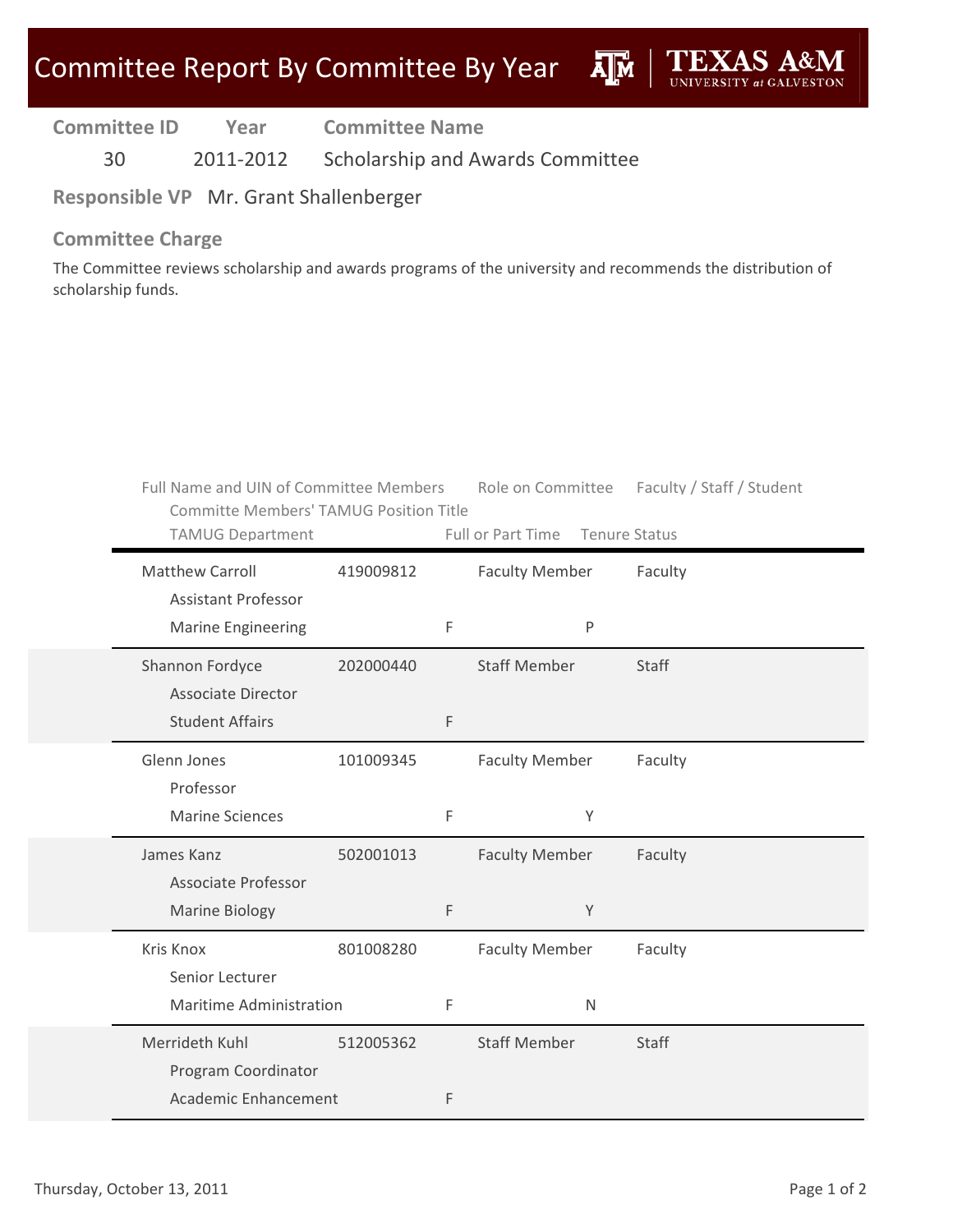30 2011‐2012 Scholarship and Awards Committee

## **Responsible VP** Mr. Grant Shallenberger

#### **Committee Charge**

The Committee reviews scholarship and awards programs of the university and recommends the distribution of scholarship funds.

| David Lawhon<br>Lecturer And Director            | 313003143 |   | <b>Faculty Member</b> | Faculty      |
|--------------------------------------------------|-----------|---|-----------------------|--------------|
| <b>General Academics</b>                         |           | F | $\mathsf{N}$          |              |
| Tammy Lobaugh                                    | 501004810 |   | <b>Staff Member</b>   | <b>Staff</b> |
| Director & Superintendent For Operations & Admin |           |   |                       |              |
| <b>Ship Operations</b>                           |           | F |                       |              |
| Samuel Mark                                      | 501001167 |   | <b>Faculty Member</b> | Faculty      |
| Professor                                        |           |   |                       |              |
| <b>General Academics</b>                         |           | F | Y                     |              |
| <b>Martin Miller</b>                             | 614002903 |   | <b>Faculty Member</b> | Faculty      |
| Professor And Interim Head                       |           |   |                       |              |
| Assoc. Campus Dean - Academics                   |           | F | $\mathsf{N}$          |              |
| Jack Smith                                       | 913008081 |   | <b>Faculty Member</b> | Faculty      |
| Senior Lecturer                                  |           |   |                       |              |
| Ship Operations                                  |           | F | ${\sf N}$             |              |
| <b>Todd Sutherland</b>                           | 301004530 |   | Chair                 | <b>Staff</b> |
| Director Of Student Life                         |           |   |                       |              |
| Student Services-general                         |           | F |                       |              |
| Sarah Trombley                                   | 202001028 |   | <b>Staff Member</b>   | Staff        |
| <b>Associate Director</b>                        |           |   |                       |              |
| Admissions And Records Office                    |           | F |                       |              |
| Natalie Wiest                                    | 801004865 |   | <b>Faculty Member</b> | Faculty      |
| Lecturer                                         |           |   |                       |              |
| Library-other                                    |           | F | $\mathsf{N}$          |              |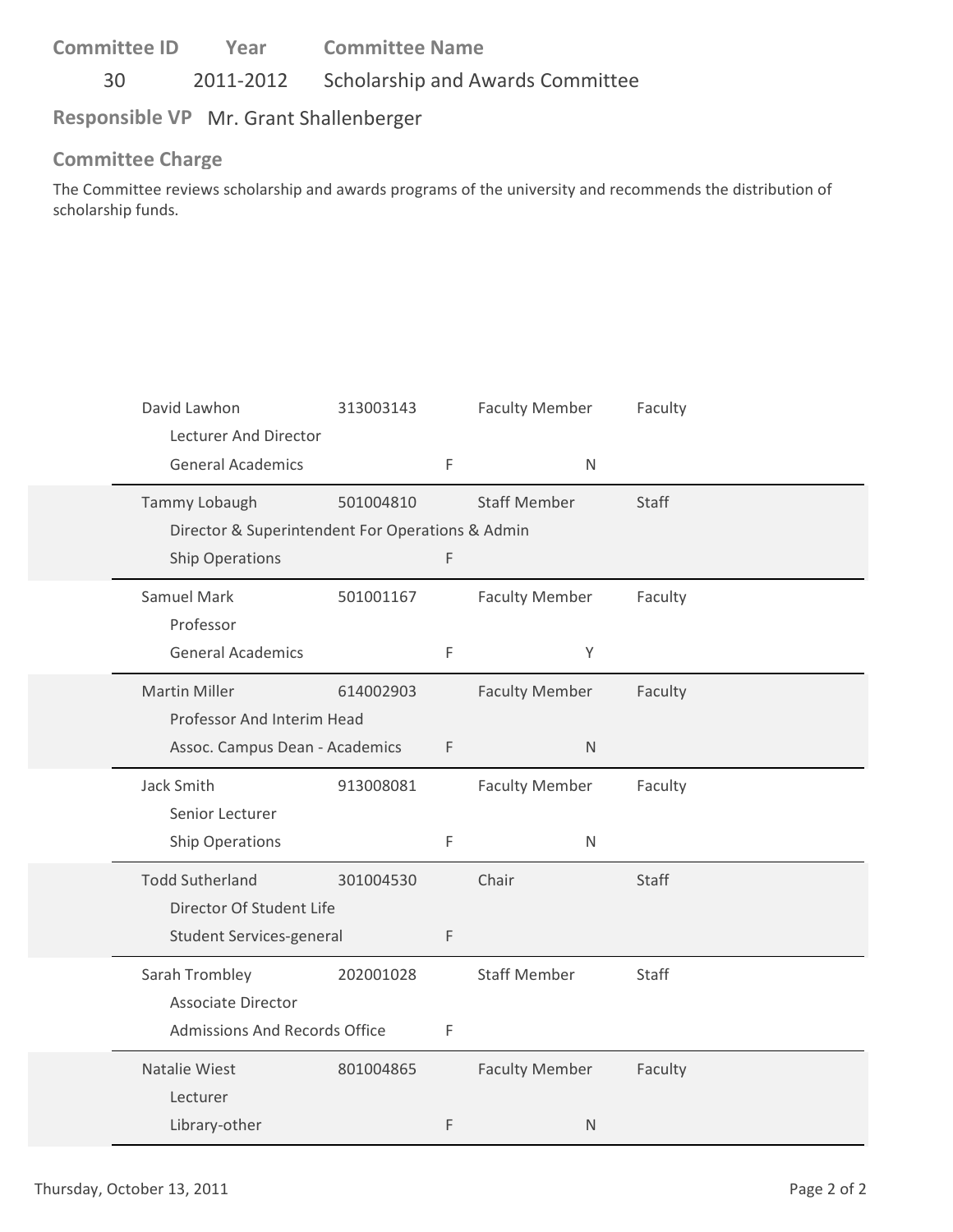**AIM** 

**Committee ID**

**Year Committee Name**

36 2011‐2012 Strategic Enrollment management

**Responsible VP** Dr. Donna Lang

### **Committee Charge**

The committee is charged to develop and implement a uniform recruitment and retention strategy based on strategic enrollment management principles. House Bill 1678 requires each institution "to implement the uniform strategy and report annually to the Coordinating Board on how the strategy has been implemented." The committee will report through the Assistant Vice President for Academic Services to the Vice President and CEO.

| Full Name and UIN of Committee Members<br><b>Committe Members' TAMUG Position Title</b> |           |   | Role on Committee               | Faculty / Staff / Student |
|-----------------------------------------------------------------------------------------|-----------|---|---------------------------------|---------------------------|
| <b>TAMUG Department</b>                                                                 |           |   | Full or Part Time Tenure Status |                           |
| Kenneth Bailey                                                                          | 501001326 |   | Member                          | Staff                     |
| Director Of Career Planning And Placement                                               |           |   |                                 |                           |
| Student Services-general                                                                |           | F |                                 |                           |
| Arielle Carchidi                                                                        | 818003157 |   | Member                          | Student                   |
| <b>Student Worker</b>                                                                   |           |   |                                 |                           |
| <b>Student Health Services</b>                                                          |           | P |                                 |                           |
| Mary Cashio                                                                             | 818008863 |   | Member                          | Staff                     |
| Director, Media Relations & Communications                                              |           |   |                                 |                           |
| <b>Campus Dean's Office</b>                                                             |           | F |                                 |                           |
| <b>Steven Conway</b>                                                                    | 801006467 |   | Member                          | <b>Staff</b>              |
| Director, Data Processing Center                                                        |           |   |                                 |                           |
| Academic Computer Center                                                                |           | F |                                 |                           |
| William Glenn                                                                           | 502002205 |   | Member                          | <b>Staff</b>              |
| <b>Associate Director</b>                                                               |           |   |                                 |                           |
| <b>Admissions And Records Office</b>                                                    |           | F |                                 |                           |
| C Grefenstette-moon                                                                     | 202002271 |   | Member                          | <b>Staff</b>              |
| <b>Executive Director Of Enrollment Services</b>                                        |           |   |                                 |                           |
| <b>Admissions And Records Office</b>                                                    |           | F |                                 |                           |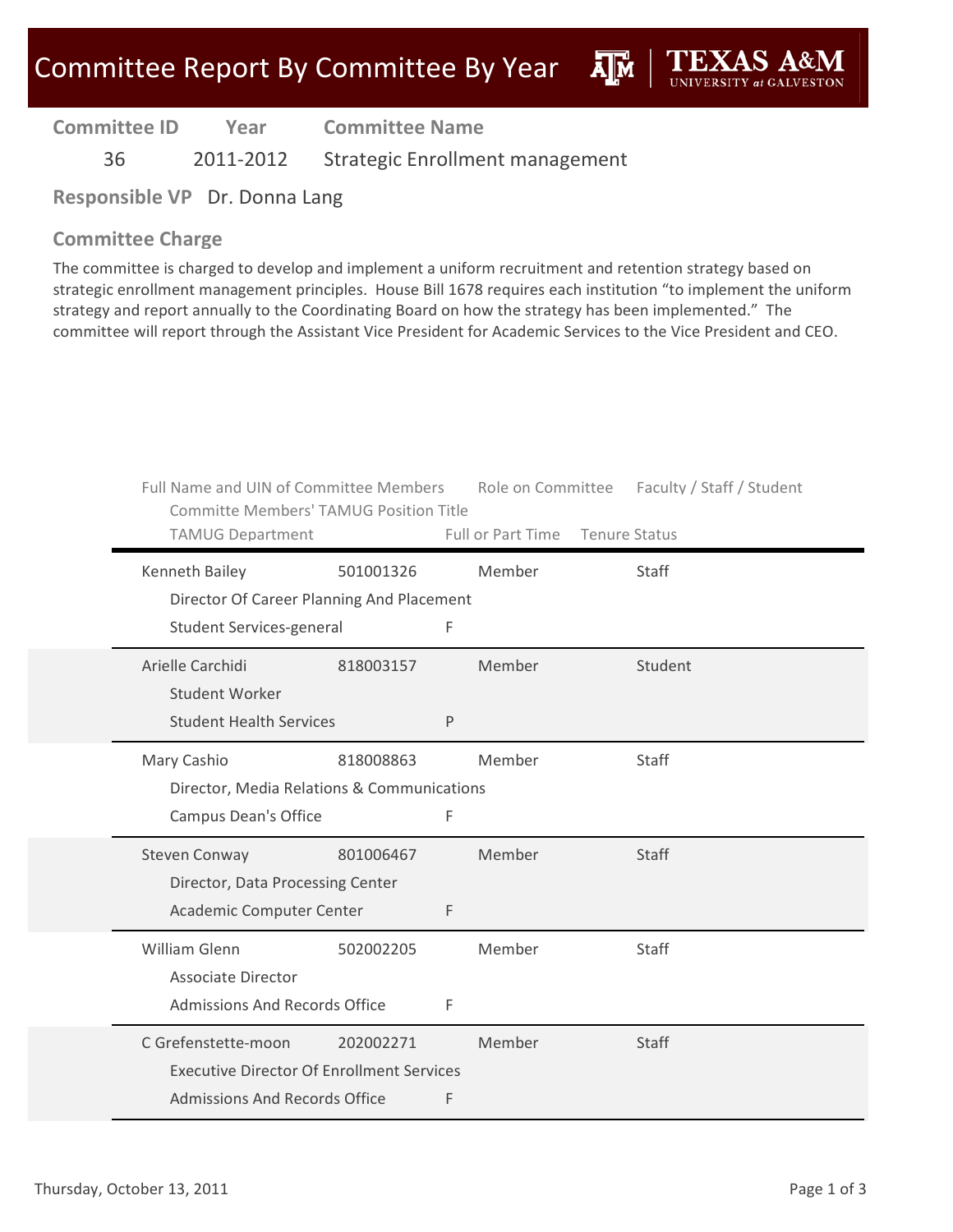**Committee ID** 36 2011‐2012 Strategic Enrollment management **Year Committee Name**

**Responsible VP** Dr. Donna Lang

### **Committee Charge**

The committee is charged to develop and implement a uniform recruitment and retention strategy based on strategic enrollment management principles. House Bill 1678 requires each institution "to implement the uniform strategy and report annually to the Coordinating Board on how the strategy has been implemented." The committee will report through the Assistant Vice President for Academic Services to the Vice President and CEO.

| Susan Knock<br>Senior Lecturer                 | 802005079 |   | Member |              | Faculty |
|------------------------------------------------|-----------|---|--------|--------------|---------|
| <b>Marine Sciences</b>                         |           | F |        | $\mathsf{N}$ |         |
| Donna Lang                                     | 501001065 |   | Chair  |              | Staff   |
| Assoc Vp For Enroll Management & Educ Outreach |           |   |        |              |         |
| Admissions And Records Office                  |           | F |        | $\mathsf{N}$ |         |
| David Lawhon                                   | 313003143 |   | Member |              | Faculty |
| Lecturer And Director                          |           |   |        |              |         |
| <b>General Academics</b>                       |           | F |        | $\mathsf{N}$ |         |
| Susan Lee                                      | 913007394 |   | Member |              | Staff   |
| <b>Associate Vice President For Finance</b>    |           |   |        |              |         |
| <b>Campus Dean's Office</b>                    |           | F |        |              |         |
| Patrick Louchouarn                             | 702003678 |   | Member |              | Faculty |
| Professor And Head                             |           |   |        |              |         |
| <b>Marine Sciences</b>                         |           | F |        | Y            |         |
| William Mcgonagle                              | 701005919 |   | Member |              | Staff   |
| Assistant Vice President For Administration    |           |   |        |              |         |
| Vp Of Administration                           |           | F |        | $\mathsf{N}$ |         |
| John Merritt                                   | 702000403 |   | Member |              | Staff   |
| <b>Director Of Student Relations</b>           |           |   |        |              |         |
| <b>Student Relations</b>                       |           | F |        | $\mathsf{N}$ |         |
| <b>Shannon Peters</b>                          | 418002489 |   | Member |              | Student |
|                                                |           |   |        |              |         |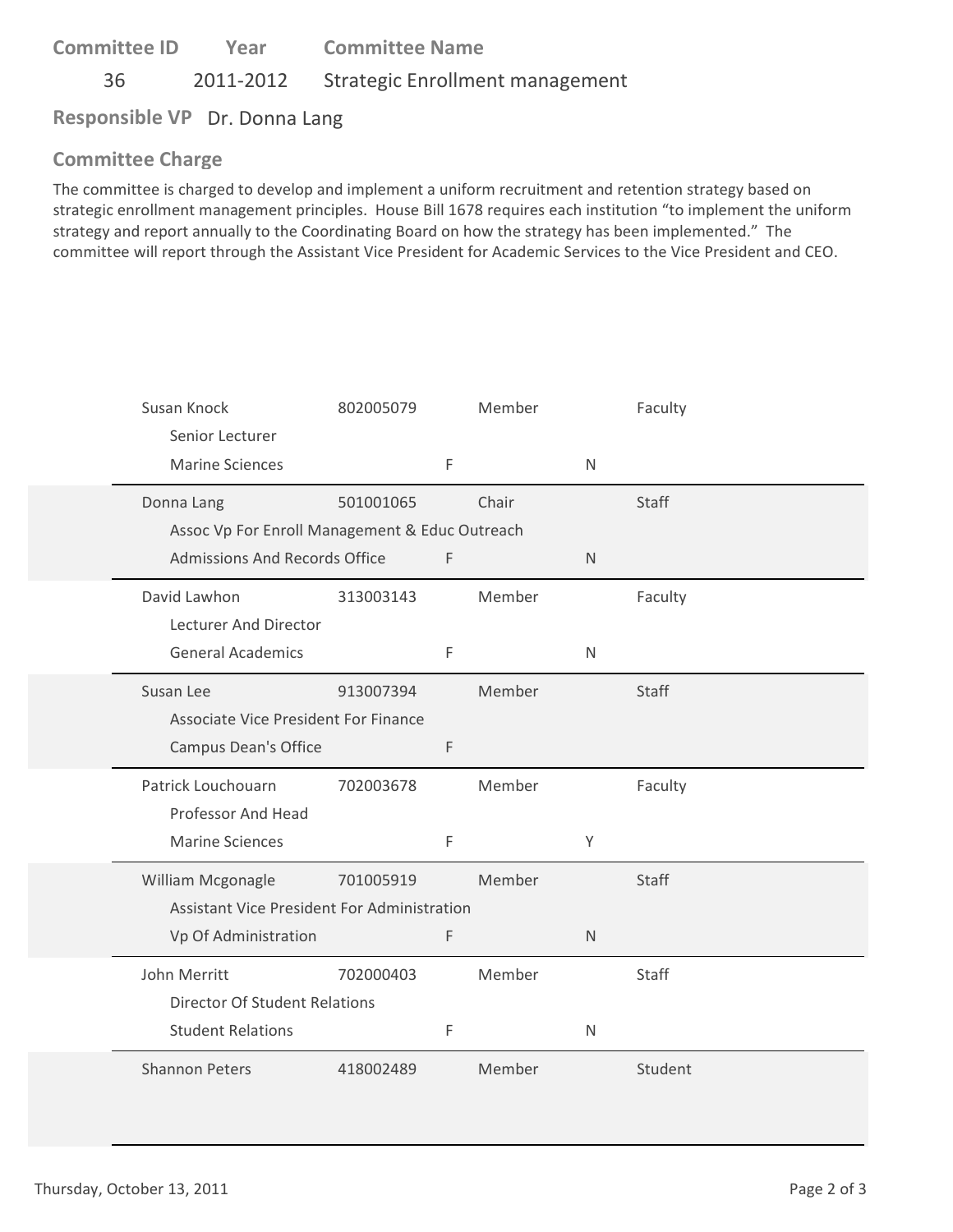**Committee ID** 36 2011‐2012 Strategic Enrollment management **Year Committee Name**

**Responsible VP** Dr. Donna Lang

# **Committee Charge**

The committee is charged to develop and implement a uniform recruitment and retention strategy based on strategic enrollment management principles. House Bill 1678 requires each institution "to implement the uniform strategy and report annually to the Coordinating Board on how the strategy has been implemented." The committee will report through the Assistant Vice President for Academic Services to the Vice President and CEO.

| William Pickavance                             | 120001198 |   | Member |   | Staff   |
|------------------------------------------------|-----------|---|--------|---|---------|
| Superintendent, Texas Maritime Program         |           |   |        |   |         |
| Campus Dean's Office                           |           | F |        |   |         |
| <b>William Seitz</b>                           | 201009899 |   | Member |   | Staff   |
| Associate Vp For Research And Graduate Studies |           |   |        |   |         |
| Campus Dean's Office                           |           | F |        | Y |         |
| Grant Shallenberger                            | 102005256 |   | Member |   | Staff   |
| Assistant Vp For Student & Auxiliary Services  |           |   |        |   |         |
| <b>Student Affairs</b>                         |           | F |        | N |         |
| Alexandra Stiles                               | 318004497 |   | Member |   | Student |
| <b>Student Worker</b>                          |           |   |        |   |         |
| <b>Student Activities</b>                      |           | P |        |   |         |
| Joseph Szucs                                   | 102000314 |   | Member |   | Faculty |
| Professor And Head                             |           |   |        |   |         |
| <b>General Academics</b>                       |           | F |        | Υ |         |
| Nicole Wilkins                                 | 811007822 |   | Member |   | Staff   |
| Administrative Coordinator                     |           |   |        |   |         |
| Research Management                            |           | F |        |   |         |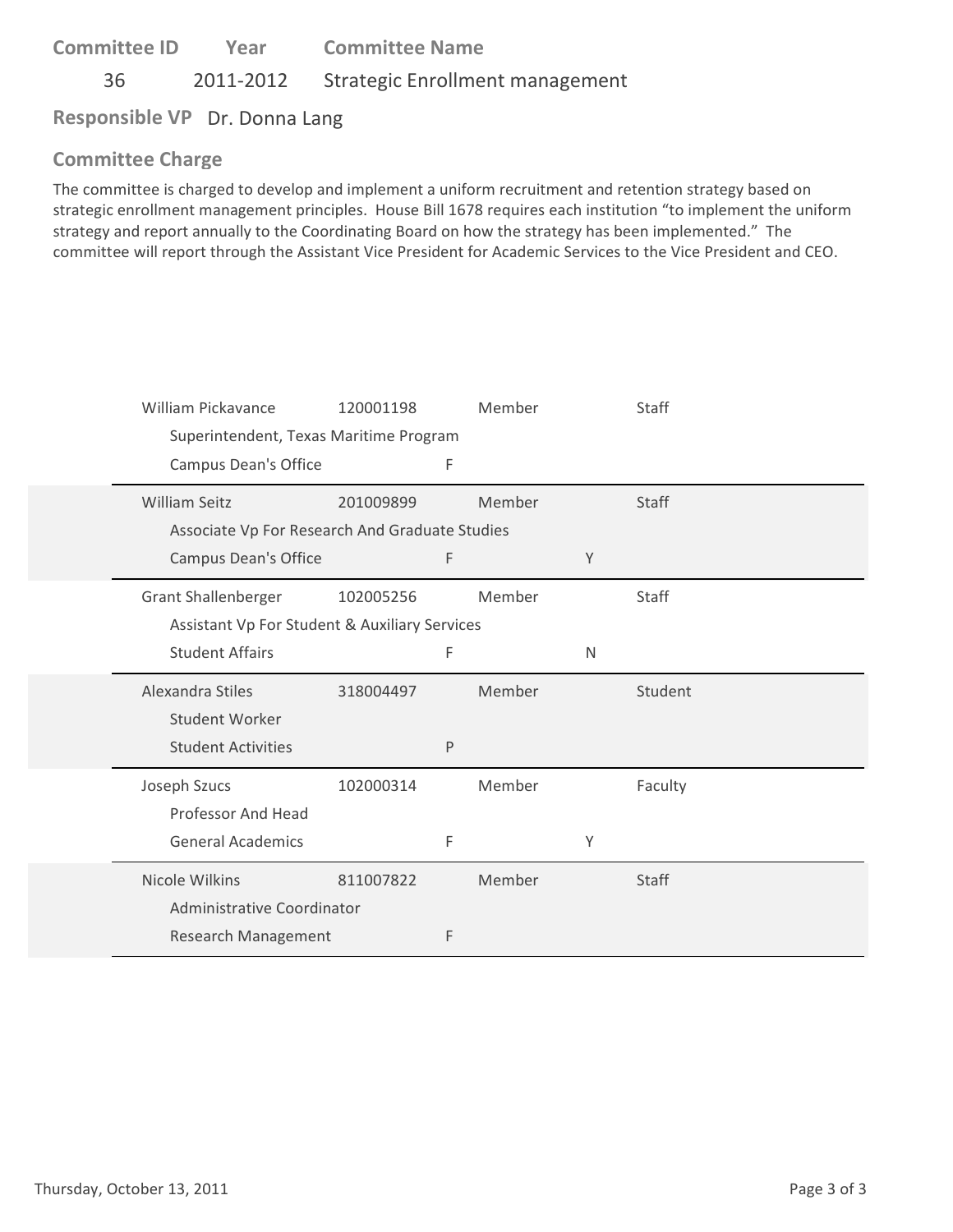**A**M

| <b>Committee ID</b> | Year      | <b>Committee Name</b>                      |
|---------------------|-----------|--------------------------------------------|
| 32 <sup>-</sup>     | 2011-2012 | <b>Student Disability Review Committee</b> |

**Responsible VP** Mr. Grant Shallenberger

### **Committee Charge**

The Disability Review Committee (DRC) is charged with the oversight of services related to the reviewing of requests by students with disabilities to receive disability accommodations. The committee will review appropriate documentation submitted by students and make determinations regarding whether the requests made are for "reasonable accommodations" that should be afforded to the individual based upon the documentation. The committee may facilitate the routine processing of a request to the office of the Director of Counseling and/or designee and reserve the committee meetings to those decisions that are being appealed or for non‐routine requests. The committee will be empowered to convene and make determinations regarding requests with any three members of the committee being present. DRC Committee members should be familiar with federal and state laws and university guidelines regarding disability issues and should make decisions consistent with best practices.

|                                                             | Full Name and UIN of Committee Members<br>Committe Members' TAMUG Position Title |                                 | Role on Committee<br>Faculty / Staff / Student |  |
|-------------------------------------------------------------|----------------------------------------------------------------------------------|---------------------------------|------------------------------------------------|--|
| <b>TAMUG Department</b>                                     |                                                                                  | Full or Part Time Tenure Status |                                                |  |
| Kenneth Bailey<br>Director Of Career Planning And Placement | 501001326                                                                        | Chair                           | Staff                                          |  |
| Student Services-general                                    |                                                                                  | F                               |                                                |  |
| Susan Knock<br>Senior Lecturer                              | 802005079                                                                        | Member                          | Faculty                                        |  |
| Marine Sciences                                             |                                                                                  | F                               | N                                              |  |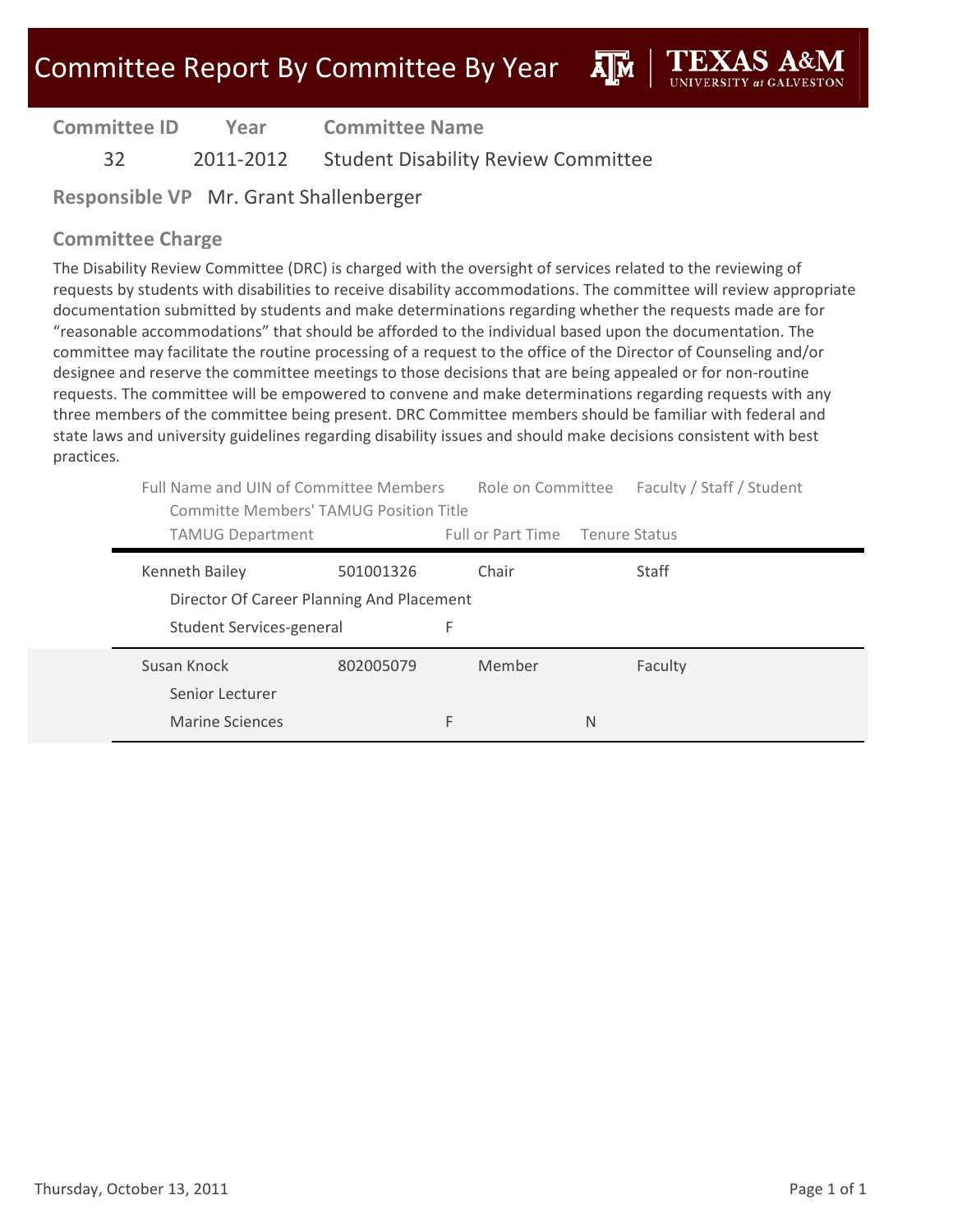ĀĪМ

| <b>Committee ID</b> | Year      | <b>Committee Name</b>                 |
|---------------------|-----------|---------------------------------------|
| 34                  | 2011-2012 | <b>Student Fee Advisory Committee</b> |

**Responsible VP** Mr. Grant Shallenberger

### **Committee Charge**

A student fee advisory committee is established at each component institution of The Texas A&M University System to advise the board of regents and the administration of the institution on the type, amount, and expenditure of compulsory fees for student services under Section 54.503, for student health and medical services under Section 54.507, for student center facilities under Section 54.521, and for recreational sports under Section 54.539. The committee shall: 1) study the type, amount, and expenditure of the compulsory fees imposed under Sections 54.503, 54.507, 54.521, and 54.539; and 2) meet with appropriate administrators of the institution, submit a written report on the study under Subdivision (1), and recommend the type, amount, and expenditure of the compulsory fees to be charged for the next academic year.

| Full Name and UIN of Committee Members<br><b>Committe Members' TAMUG Position Title</b><br><b>TAMUG Department</b> |           |   | Role on Committee<br>Full or Part Time |              | Faculty / Staff / Student<br><b>Tenure Status</b> |
|--------------------------------------------------------------------------------------------------------------------|-----------|---|----------------------------------------|--------------|---------------------------------------------------|
| Kenneth Bailey                                                                                                     | 501001326 |   | Member                                 |              | Staff                                             |
| Director Of Career Planning And Placement<br>Student Services-general                                              |           | F |                                        |              |                                                   |
| Joshua Bennett                                                                                                     | 818002608 |   | Member                                 |              | Student                                           |
|                                                                                                                    |           |   |                                        |              |                                                   |
| Arielle Carchidi<br>Student Worker                                                                                 | 818003157 |   | Member                                 |              | Student                                           |
| <b>Student Health Services</b>                                                                                     |           | P |                                        |              |                                                   |
| <b>Rex Jones</b><br><b>Student Worker</b>                                                                          | 518001356 |   | Member                                 |              | Student                                           |
| <b>Ship Operations</b>                                                                                             |           | P |                                        |              |                                                   |
| Jeffrey Lencioni<br><b>Student Worker</b>                                                                          | 420009756 |   | Member                                 |              | Student                                           |
| <b>Ship Operations</b>                                                                                             |           | P |                                        |              |                                                   |
| Debra Maceo<br>Senior Lecturer                                                                                     | 501009095 |   | Member                                 |              | Faculty                                           |
| <b>General Academics</b>                                                                                           |           | F |                                        | $\mathsf{N}$ |                                                   |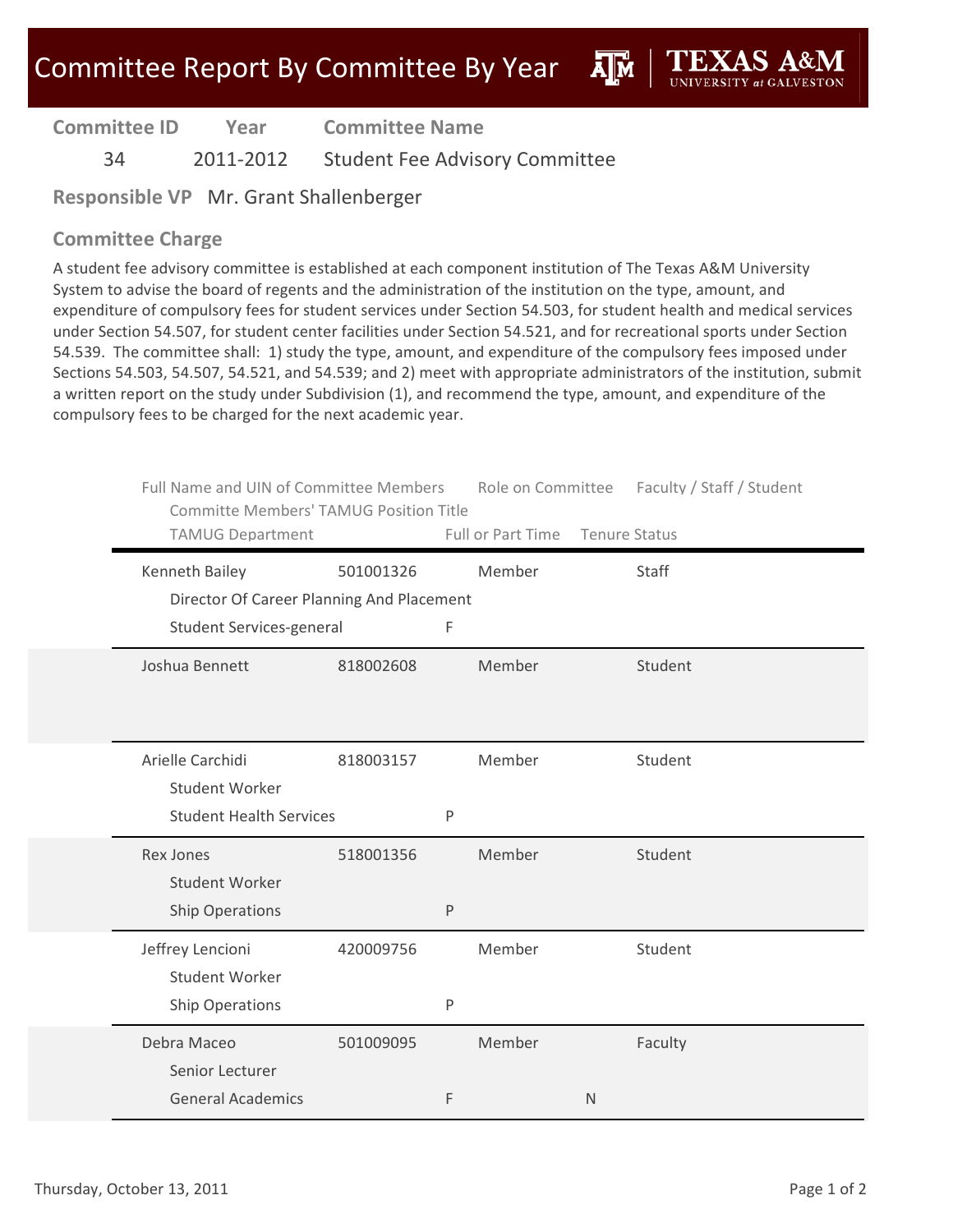**Committee ID** 34 2011‐2012 Student Fee Advisory Committee **Year Committee Name**

**Responsible VP** Mr. Grant Shallenberger

### **Committee Charge**

A student fee advisory committee is established at each component institution of The Texas A&M University System to advise the board of regents and the administration of the institution on the type, amount, and expenditure of compulsory fees for student services under Section 54.503, for student health and medical services under Section 54.507, for student center facilities under Section 54.521, and for recreational sports under Section 54.539. The committee shall: 1) study the type, amount, and expenditure of the compulsory fees imposed under Sections 54.503, 54.507, 54.521, and 54.539; and 2) meet with appropriate administrators of the institution, submit a written report on the study under Subdivision (1), and recommend the type, amount, and expenditure of the compulsory fees to be charged for the next academic year.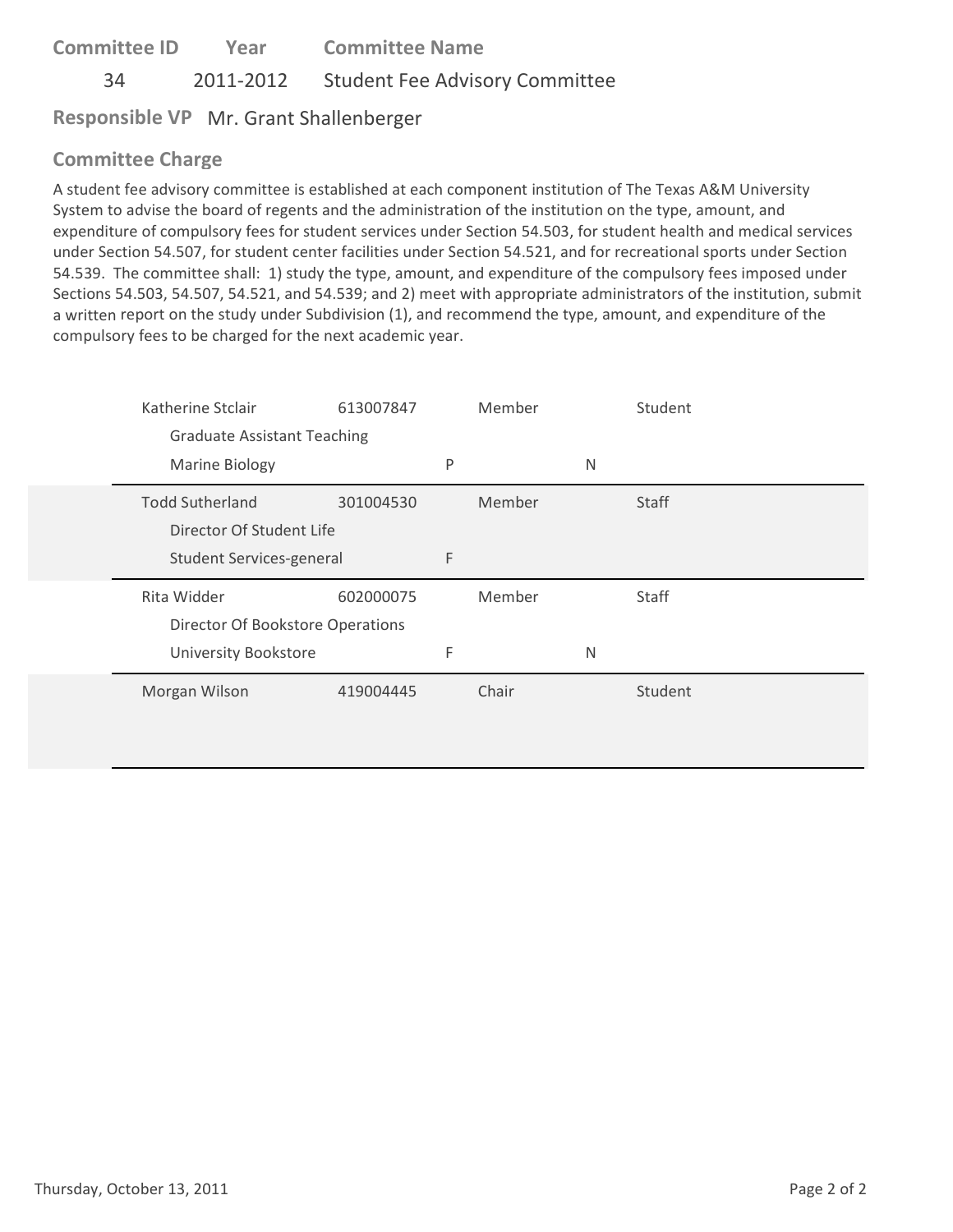

35 2011‐2012 Student Government Executive Cabinet Members

**Responsible VP** Mr. Grant Shallenberger

| Full Name and UIN of Committee Members<br><b>Committe Members' TAMUG Position Title</b><br><b>TAMUG Department</b> |           | Full or Part Time Tenure Status | Role on Committee Faculty / Staff / Student |
|--------------------------------------------------------------------------------------------------------------------|-----------|---------------------------------|---------------------------------------------|
| Joshua Bennett                                                                                                     | 818002608 | Member                          | Student                                     |
|                                                                                                                    |           |                                 |                                             |
| Arielle Carchidi                                                                                                   | 818003157 | Chair                           | Student                                     |
| <b>Student Worker</b><br><b>Student Health Services</b>                                                            | P         |                                 |                                             |
| Robert Howell Bodden                                                                                               | 219008409 | Member                          | Student                                     |
| Student Worker<br><b>Student Activities</b>                                                                        | P         |                                 |                                             |
| Alexa Torres                                                                                                       | 518005407 | Member                          | Student                                     |
|                                                                                                                    |           |                                 |                                             |
| Morgan Wilson                                                                                                      | 419004445 | Member                          | Student                                     |
|                                                                                                                    |           |                                 |                                             |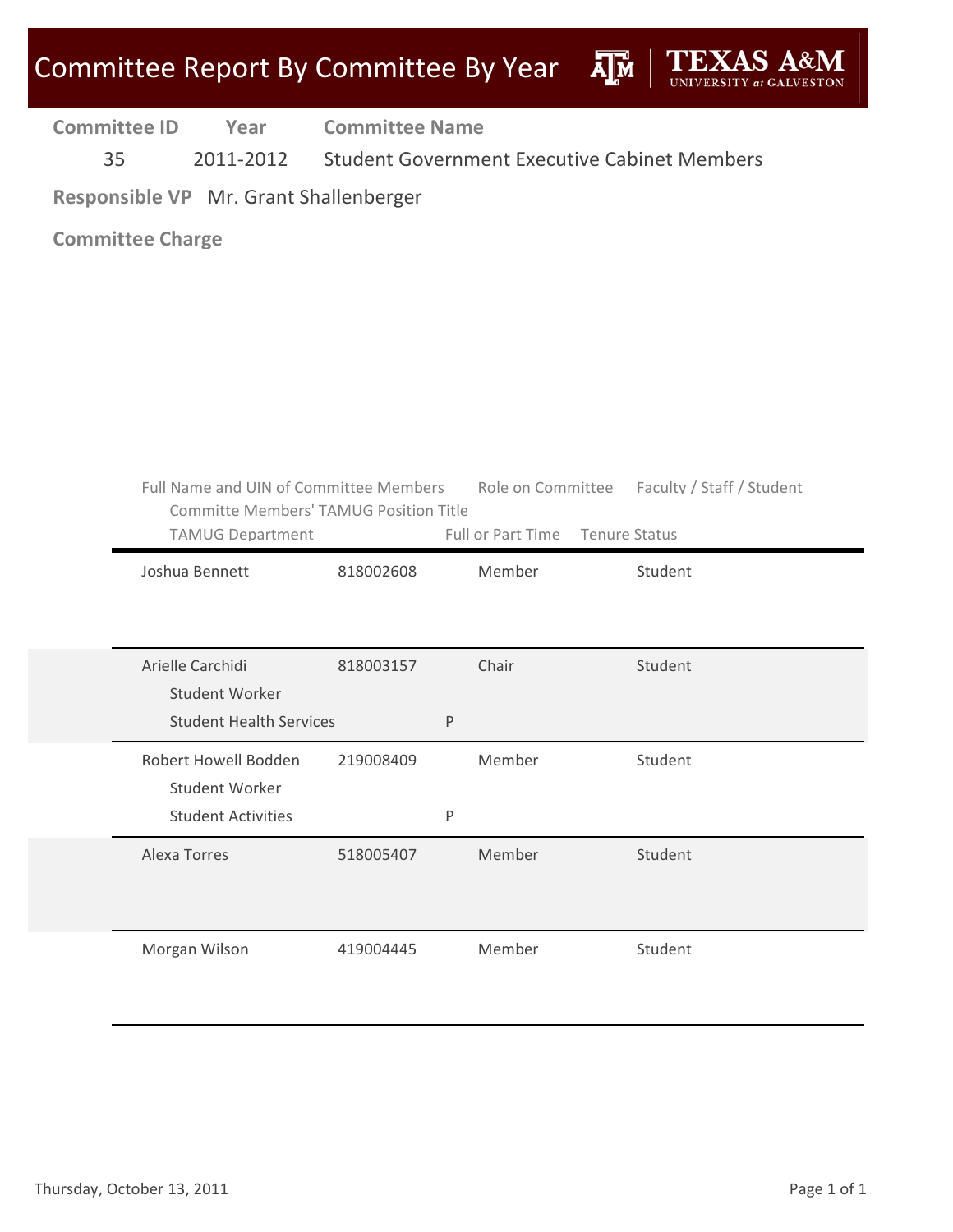| <b>Committee ID</b> | Year      | <b>Committee Name</b>                         |
|---------------------|-----------|-----------------------------------------------|
| 37                  | 2011-2012 | Substance Abuse Prevention Advisory Committee |

**Responsible VP** Mr. Grant Shallenberger

#### **Committee Charge**

Advise the Campus Executive Team on campus procedures to prevent substance abuse through education, assistance and enforcement.

| Full Name and UIN of Committee Members<br><b>Committe Members' TAMUG Position Title</b><br><b>TAMUG Department</b> |           |   | Full or Part Time Tenure Status |              | Role on Committee Faculty / Staff / Student |
|--------------------------------------------------------------------------------------------------------------------|-----------|---|---------------------------------|--------------|---------------------------------------------|
| Kenneth Bailey<br>Director Of Career Planning And Placement                                                        | 501001326 |   | Chair                           |              | Staff                                       |
| Student Services-general                                                                                           |           | F |                                 |              |                                             |
| Janetta Baldwin                                                                                                    | 801009412 |   | Member                          |              | Faculty                                     |
| Senior Lecturer                                                                                                    |           |   |                                 |              |                                             |
| <b>General Academics</b>                                                                                           |           | F |                                 | $\mathsf{N}$ |                                             |
| Joshua Bennett                                                                                                     | 818002608 |   | Member                          |              | Student                                     |
|                                                                                                                    |           |   |                                 |              |                                             |
| Jeffrey Boyer                                                                                                      | 920003067 |   | Member                          |              | Staff                                       |
| <b>Executive Director Of Human Resources</b>                                                                       |           |   |                                 |              |                                             |
| Vp Of Administration                                                                                               |           | F |                                 |              |                                             |
| Neil Golemo                                                                                                        | 217006640 |   | Member                          |              | Staff                                       |
| <b>Assistant Director</b>                                                                                          |           |   |                                 |              |                                             |
| <b>Student Activities</b>                                                                                          |           | F |                                 |              |                                             |
| David Lawhon                                                                                                       | 313003143 |   | Member                          |              | Faculty                                     |
| Lecturer And Director                                                                                              |           |   |                                 |              |                                             |
| <b>General Academics</b>                                                                                           |           | F |                                 | N            |                                             |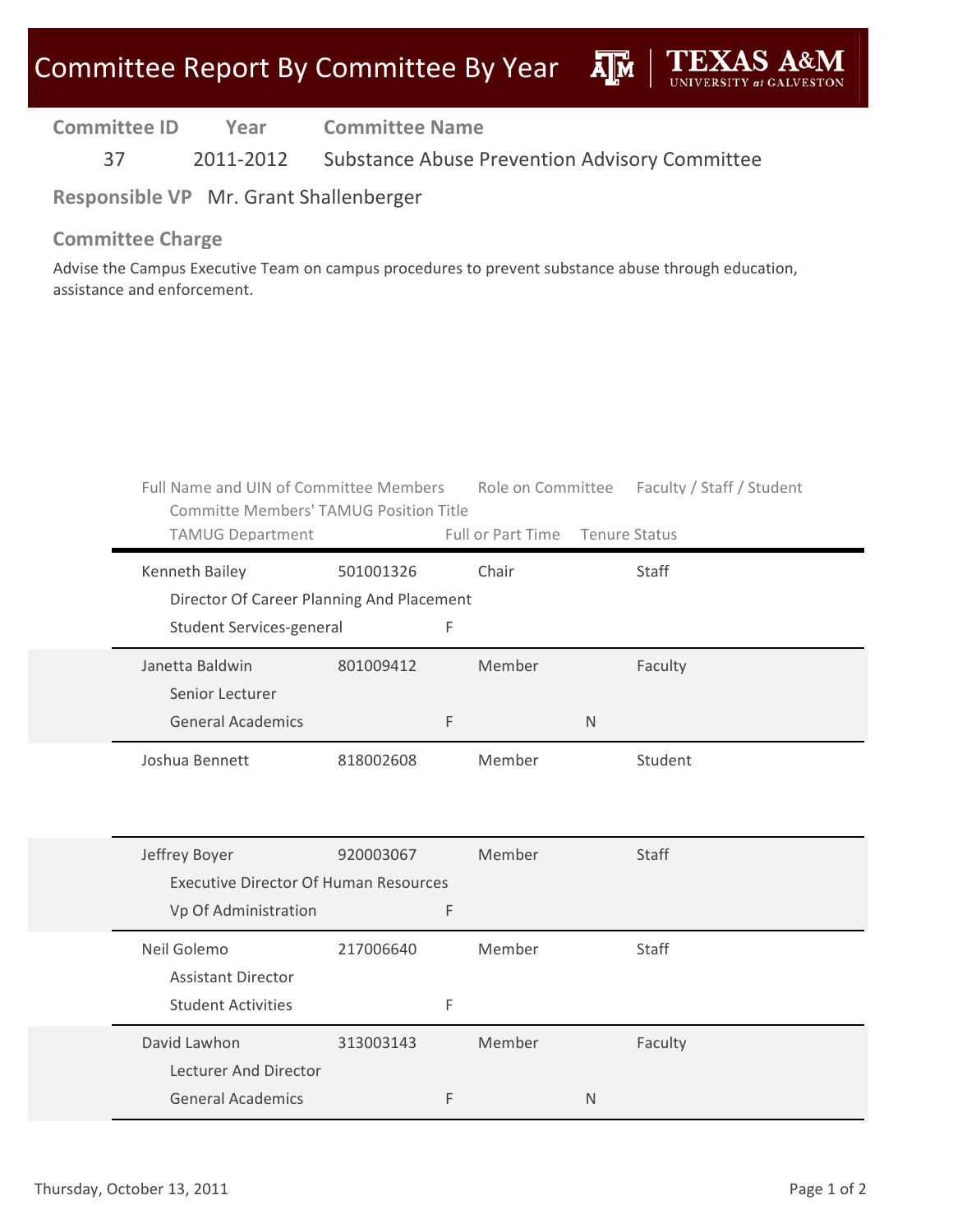37 2011‐2012 Substance Abuse Prevention Advisory Committee

# **Responsible VP** Mr. Grant Shallenberger

### **Committee Charge**

Advise the Campus Executive Team on campus procedures to prevent substance abuse through education, assistance and enforcement.

| <b>Richard Mallahan</b>               | 201007946 |   | Member |   | Staff        |
|---------------------------------------|-----------|---|--------|---|--------------|
| Commandant And Chief Of Staff         |           |   |        |   |              |
| Ship Operations                       |           | F |        |   |              |
| Anthony Martinez                      | 802003387 |   | Member |   | Staff        |
| University Police Chief               |           |   |        |   |              |
| <b>Physical Plant Campus Security</b> |           | F |        |   |              |
| Leticia Slabaugh                      | 202003860 |   | Member |   | Faculty      |
| Lecturer                              |           |   |        |   |              |
| <b>General Academics</b>              |           | F |        | N |              |
|                                       |           |   |        |   |              |
| Amanda Solitro                        | 517006781 |   | Member |   | Student      |
| Student Worker                        |           |   |        |   |              |
| <b>Student Health Services</b>        |           | P |        |   |              |
| <b>Todd Sutherland</b>                | 301004530 |   | Member |   | <b>Staff</b> |
| Director Of Student Life              |           |   |        |   |              |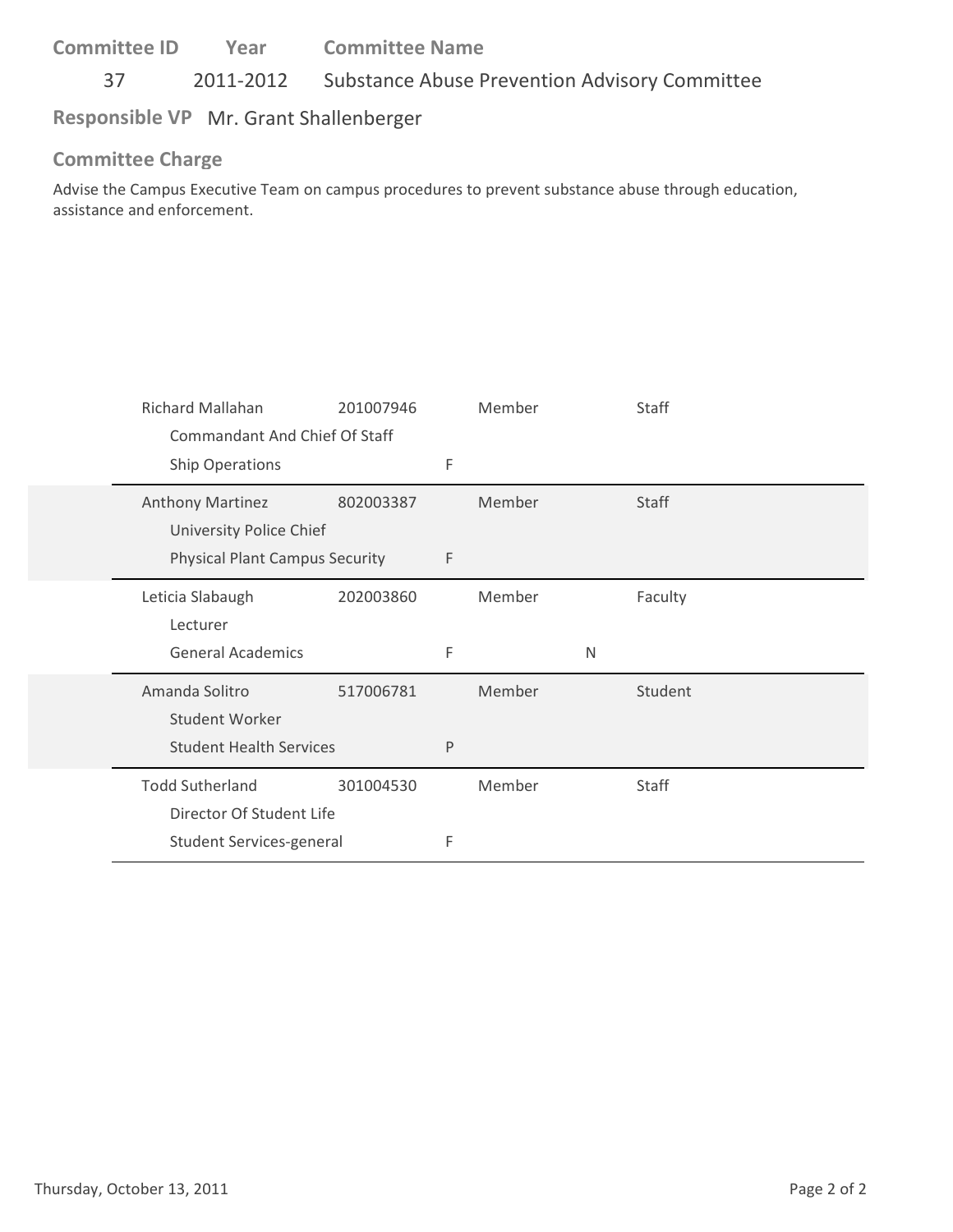**A**<sub>M</sub>

| <b>Committee ID</b> | Year | <b>Committee Name</b> |  |
|---------------------|------|-----------------------|--|
|                     |      |                       |  |

38 2011‐2012 TAMUG HUB Utilization Committee

**Responsible VP** Dr. William McGonagle

#### **Committee Charge**

The Committee will promote the use and participation of historically underutilized businesses (HUBs) in campus procurement opportunities by providing leadership and excellence in developing and growing positive HUB vendor relationships with TAMUG through advocacy, education, knowledge, and development.

| Full Name and UIN of Committee Members<br><b>Committe Members' TAMUG Position Title</b> |           |   |                                 |              | Role on Committee Faculty / Staff / Student |
|-----------------------------------------------------------------------------------------|-----------|---|---------------------------------|--------------|---------------------------------------------|
| <b>TAMUG Department</b>                                                                 |           |   | Full or Part Time Tenure Status |              |                                             |
| Gail Abrams-aungst<br><b>Food Services Director</b>                                     | 820008246 |   | Member                          |              | Staff                                       |
| <b>Food Services</b>                                                                    |           | F |                                 |              |                                             |
| Leslie Clark<br><b>Business Coordinator li</b>                                          | 701003738 |   | Member                          |              | <b>Staff</b>                                |
| <b>Physical Plant Support Services</b>                                                  |           | F |                                 | $\mathsf{N}$ |                                             |
| Daisy Dailey<br>Director Of Educational Outreach                                        | 701003406 |   | Member                          |              | Staff                                       |
| <b>Continuing Education</b>                                                             |           | F |                                 |              |                                             |
| Pat Hebert<br><b>Facilities Coordinator</b>                                             | 418004958 |   | Member                          |              | <b>Staff</b>                                |
| <b>Physical Plant Support Services</b>                                                  |           | F |                                 |              |                                             |
| Tammy Holliday<br>Asst Vice President Research & Graduate Studies                       | 901006995 |   | Member                          |              | Staff                                       |
| <b>Research Management</b>                                                              |           | F |                                 | $\mathsf{N}$ |                                             |
| Mary Howley<br>Administrative Research Officer Ii                                       | 102009616 |   | Member                          |              | Staff                                       |
| <b>Marine Sciences</b>                                                                  |           | F |                                 | $\mathsf{N}$ |                                             |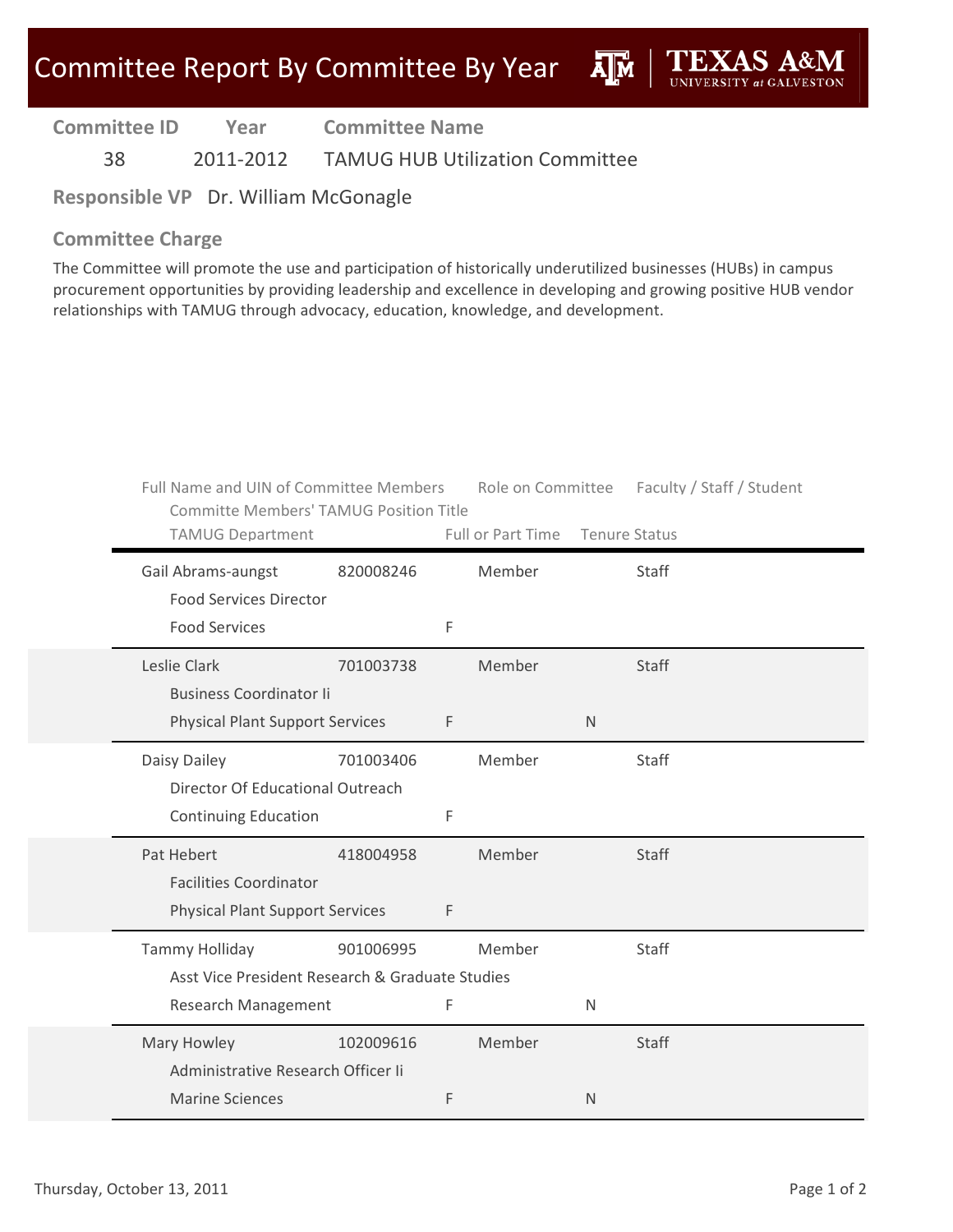**Committee ID** 38 2011‐2012 TAMUG HUB Utilization Committee **Year Committee Name**

### **Responsible VP** Dr. William McGonagle

### **Committee Charge**

The Committee will promote the use and participation of historically underutilized businesses (HUBs) in campus procurement opportunities by providing leadership and excellence in developing and growing positive HUB vendor relationships with TAMUG through advocacy, education, knowledge, and development.

| Cathy Kantowski                                | 201009196 |   | Member |   | <b>Staff</b> |
|------------------------------------------------|-----------|---|--------|---|--------------|
| <b>Computer Services Coordinator</b>           |           |   |        |   |              |
| Academic Computer Center                       |           | F |        |   |              |
| Donna Lang                                     | 501001065 |   | Member |   | <b>Staff</b> |
| Assoc Vp For Enroll Management & Educ Outreach |           |   |        |   |              |
| Admissions And Records Office                  |           | F |        | N |              |
|                                                |           |   |        |   |              |
| Susan Lee                                      | 913007394 |   | Chair  |   | Staff        |
| Associate Vice President For Finance           |           |   |        |   |              |
| <b>Campus Dean's Office</b>                    |           | F |        |   |              |
| William Mcgonagle                              | 701005919 |   | Member |   | Staff        |
| Assistant Vice President For Administration    |           |   |        |   |              |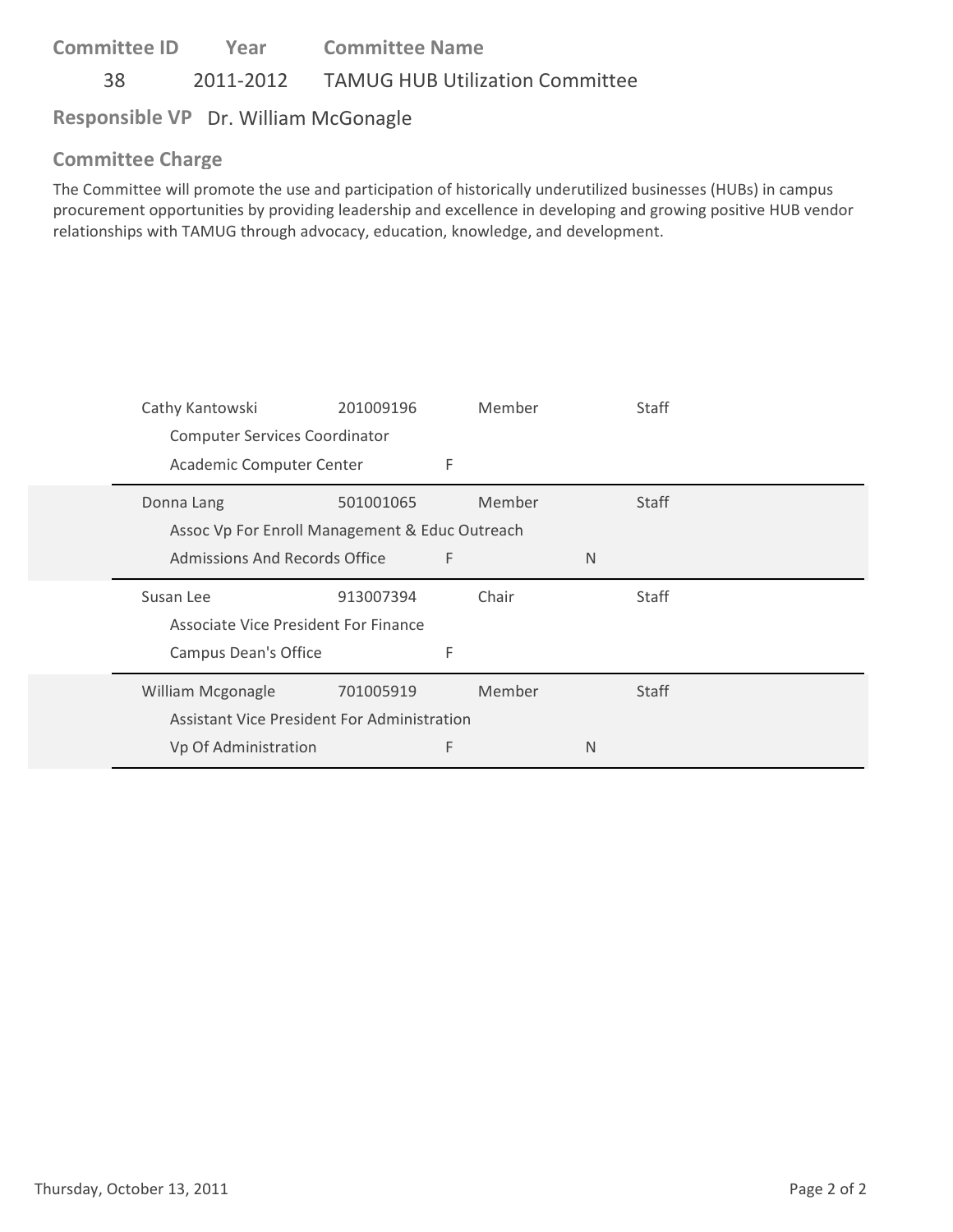**A**M

**Committee ID** 39 2011‐2012 TAMUG Joint Admission Medical Program Committee **Year Committee Name**

**Responsible VP** Dr. Donna Lang

### **Committee Charge**

The Committee is responsible for general oversight of the Joint Admission Medical Program (JAMP) including recruiting & promotion, scholarship selection, student mentoring, financial management, and program content. The committee will maintain communication and compliance with the JAMP program office through the Director of the Academic Enhancement Office.

| Full Name and UIN of Committee Members<br>Committe Members' TAMUG Position Title |           |   |                                 |   | Role on Committee Faculty / Staff / Student |
|----------------------------------------------------------------------------------|-----------|---|---------------------------------|---|---------------------------------------------|
| <b>TAMUG Department</b>                                                          |           |   | Full or Part Time Tenure Status |   |                                             |
| Susan Knock<br>Senior Lecturer                                                   | 802005079 |   | Chair                           |   | Faculty                                     |
| Marine Sciences                                                                  |           | F |                                 | N |                                             |
| Merrideth Kuhl<br>Program Coordinator                                            | 512005362 |   | Member                          |   | Staff                                       |
| Academic Enhancement                                                             |           | F |                                 |   |                                             |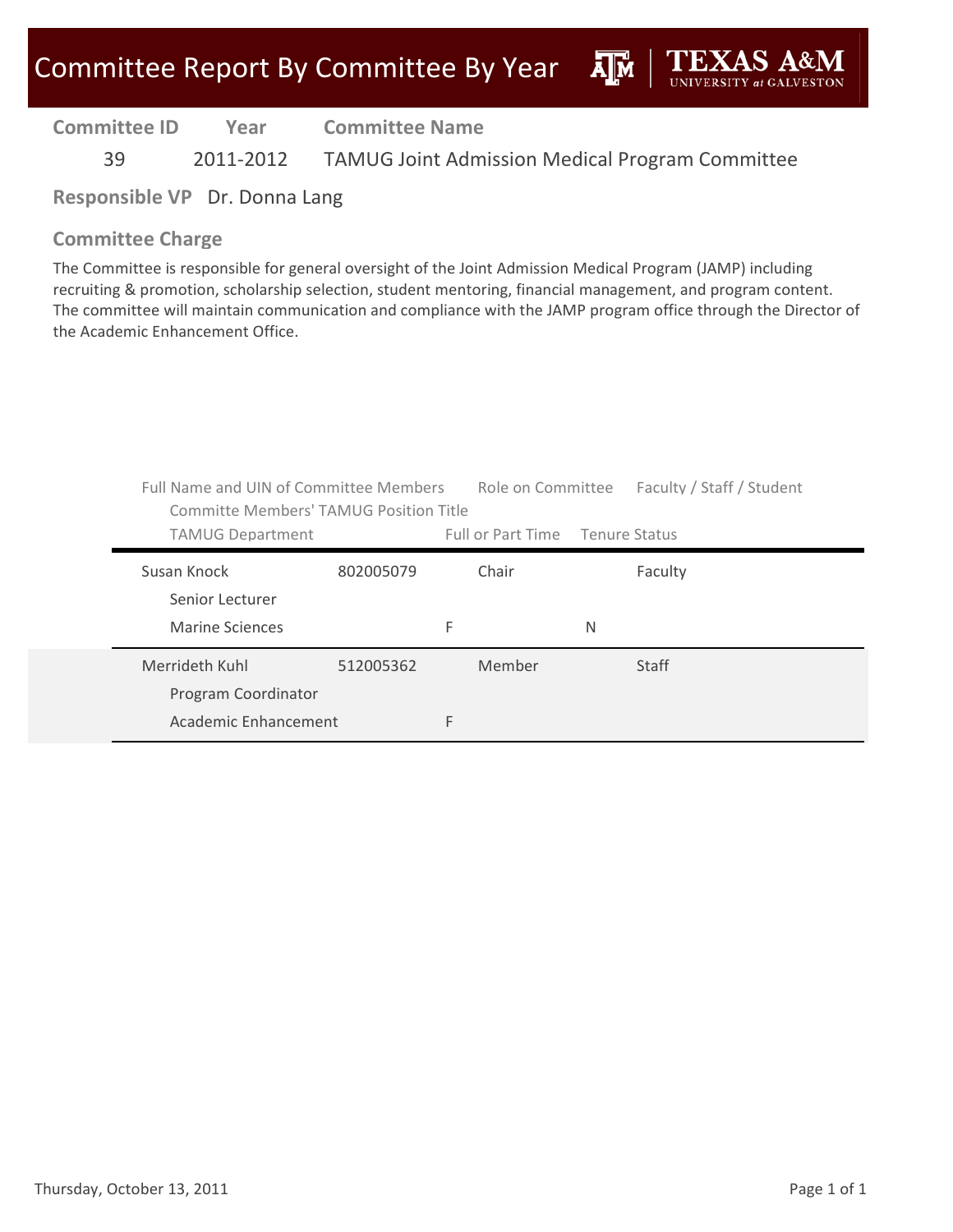ĀĪМ

**Committee ID Year Committee Name**

40 2011‐2012 TAMUG Study Abroad Committee

**Responsible VP** Dr. William Seitz

#### **Committee Charge**

The Committee is responsible for advising the Vice President and CEO through the Associate Vice President of Academic Affairs on the development of the international experiences. The committee will maintain communication and compliance with the TAMU Study Abroad Program and Planning Committee (SAPPC). Furthermore, the committee is charged with general oversight to foster international field trips, exchange programs, and other models of international experiences.

| Full Name and UIN of Committee Members<br><b>Committe Members' TAMUG Position Title</b> |           |   | Role on Committee Faculty / Staff / Student |              |              |
|-----------------------------------------------------------------------------------------|-----------|---|---------------------------------------------|--------------|--------------|
| <b>TAMUG Department</b>                                                                 |           |   | Full or Part Time Tenure Status             |              |              |
| Kenneth Bailey                                                                          | 501001326 |   | Member                                      |              | Staff        |
| Director Of Career Planning And Placement                                               |           |   |                                             |              |              |
| Student Services-general                                                                |           | F |                                             |              |              |
| Susan Knock                                                                             | 802005079 |   | Chair                                       |              | Faculty      |
| Senior Lecturer                                                                         |           |   |                                             |              |              |
| <b>Marine Sciences</b>                                                                  |           | F |                                             | $\mathsf{N}$ |              |
| Donna Lang                                                                              | 501001065 |   | Member                                      |              | Staff        |
| Assoc Vp For Enroll Management & Educ Outreach                                          |           |   |                                             |              |              |
| <b>Admissions And Records Office</b>                                                    |           | F |                                             | N            |              |
| Nicole Parker                                                                           | 201009556 |   | Member                                      |              | <b>Staff</b> |
| Assistant To The Associate Vice President                                               |           |   |                                             |              |              |
| Campus Dean's Office                                                                    |           | F |                                             |              |              |
| <b>William Seitz</b>                                                                    | 201009899 |   | Member                                      |              | Staff        |
| Associate Vp For Research And Graduate Studies                                          |           |   |                                             |              |              |
| Campus Dean's Office                                                                    |           | F |                                             | Υ            |              |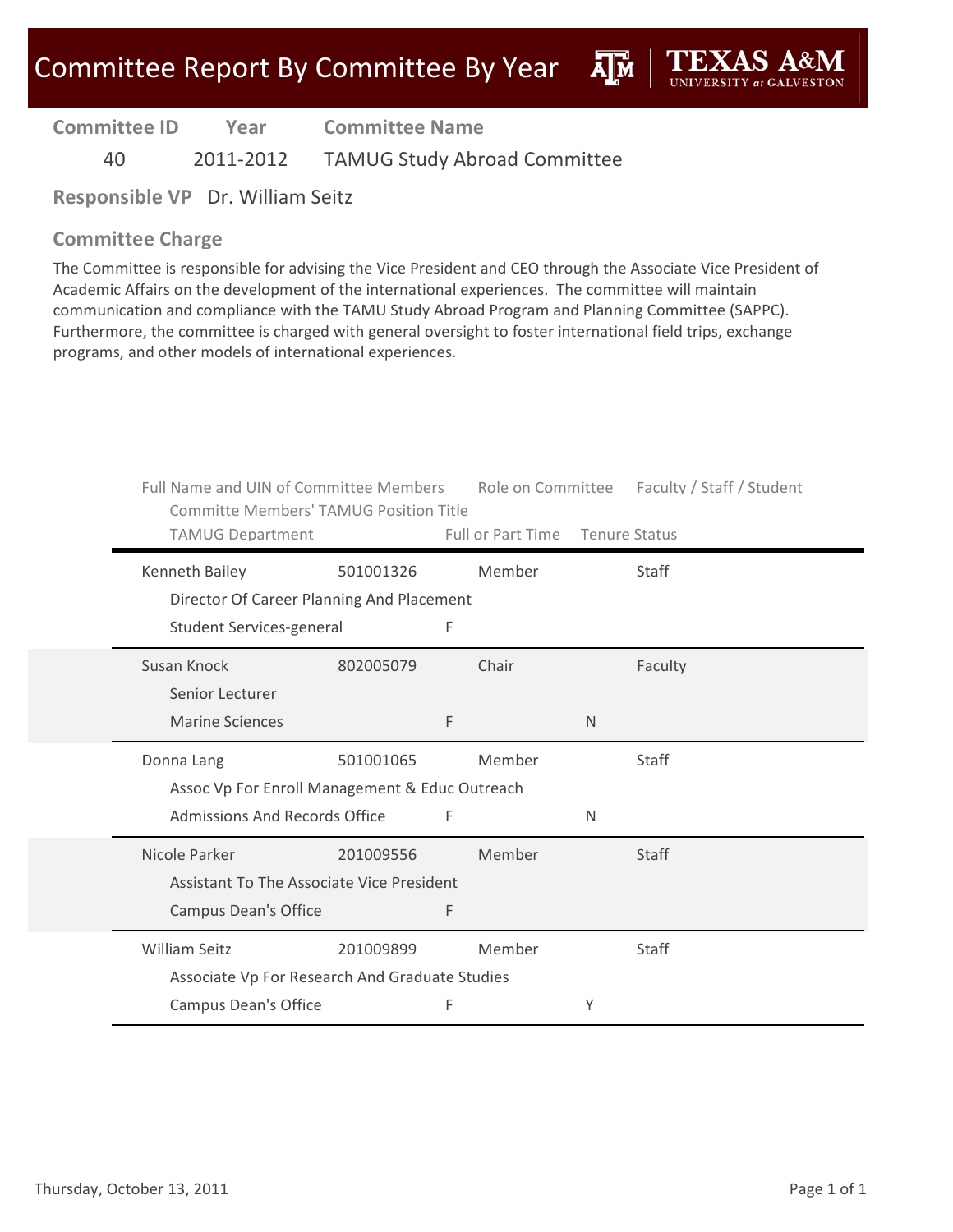**A**M

**Committee ID Year Committee Name**

9 2011‐2012 Undergraduate Academic Appeals Panel

**Responsible VP** Dr. William Seitz

### **Committee Charge**

The panel hears appeals involving suspensions or blocks for scholastic deficiency and disputes over a final course grade, except for a grade assigned by an instructor of a class partially or entirely on the basis of scholastic dishonesty. Appeals will be heard when the student alleges that an arbitrary, capricious or prejudiced evaluation has occurred. Appeals regarding college requirements will not be heard. Questions and appeals involving scholastic dishonesty or violations of the TAMUG Honor Code will be directed to the Honor Council.

| Full Name and UIN of Committee Members<br><b>Committe Members' TAMUG Position Title</b><br><b>TAMUG Department</b> |           |   | Role on Committee<br><b>Full or Part Time</b> | Faculty / Staff / Student<br><b>Tenure Status</b> |
|--------------------------------------------------------------------------------------------------------------------|-----------|---|-----------------------------------------------|---------------------------------------------------|
| Shawn Bodily                                                                                                       | 318000109 |   | Undergraduate Mem Student                     |                                                   |
| <b>Gerald Hite</b><br>Professor<br><b>Marine Sciences</b>                                                          | 601004599 | F | Chair<br>Y                                    | Faculty                                           |
| James Kanz<br><b>Associate Professor</b><br><b>Marine Biology</b>                                                  | 502001013 | F | <b>Faculty Member</b><br>Y                    | Faculty                                           |
| <b>Andrew Moore</b><br><b>Student Worker</b><br>Academic Enhancement                                               | 518001736 | P | Undergraduate Mem Student                     |                                                   |
| Marissa Oldiges<br>Student Worker<br>Marine Biology                                                                | 719009593 | P | Undergraduate Mem Student                     |                                                   |
| Vijaykumar Panchang<br>Professor<br>Maritime Systems Engineering                                                   | 101009288 | F | <b>Faculty Member</b><br>Y                    | Faculty                                           |